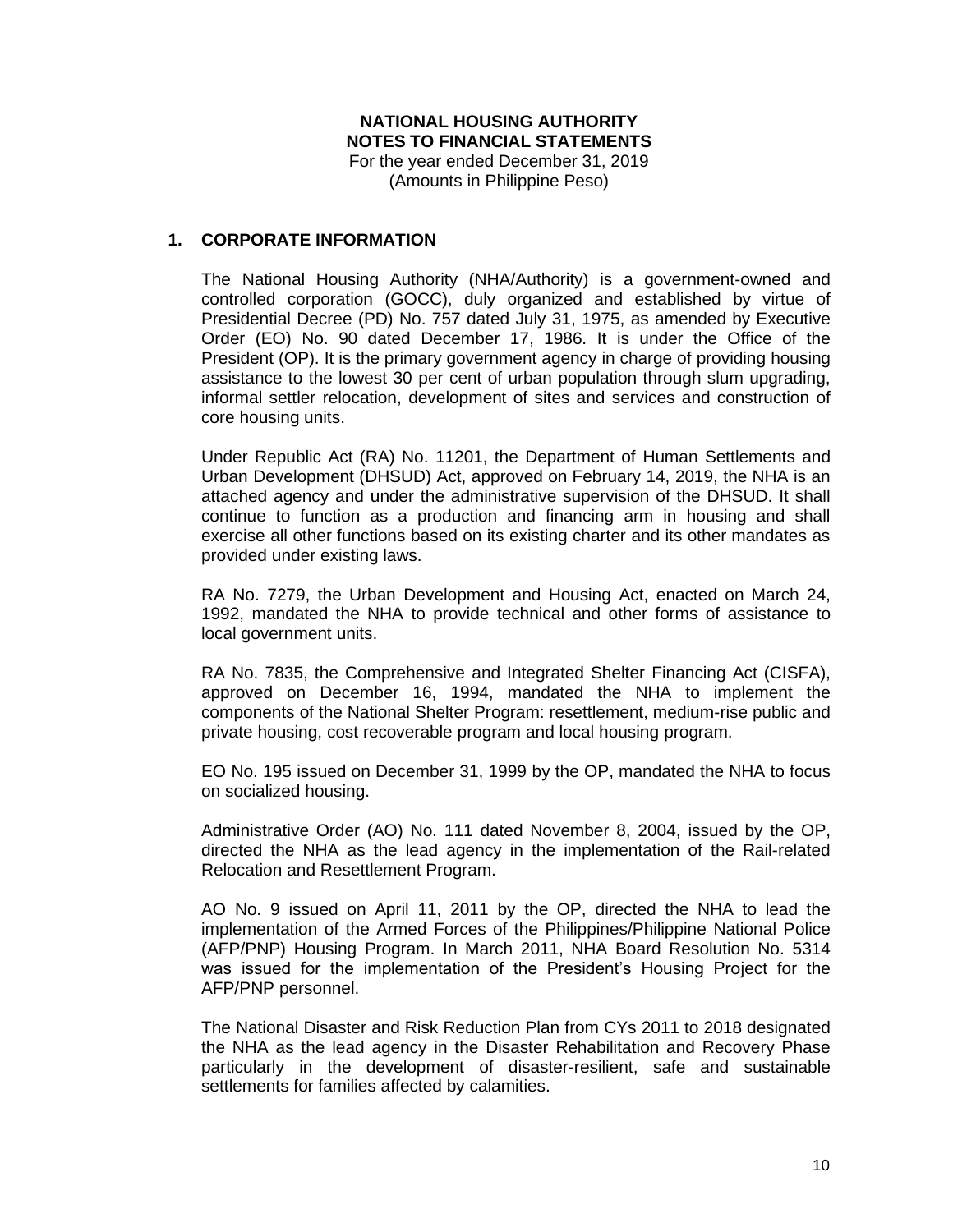In AO No. 03, Creating an Inter-Agency for the Recovery, Reconstruction and Rehabilitation of Marawi City known as Task Force Bangon Marawi, issued by the OP on June 28, 2017, the NHA as member of the Sub-Committee on Housing shall be responsible for the rehabilitation and construction of temporary or permanent shelters, and the restoration of water, electricity and other public utilities in the most affected areas.

The Governance Commission for GOCCs (GCG) in Memorandum Order (MO) No. 2016-12 approved the Restructuring Plan of NHA on August 26, 2016. The Restructuring Plan is expected to improve service delivery, particularly in the regions in terms of area coverage, production, monitoring, collection and socioeconomic development.

Pursuant to GCG MO No. 2016-12, the NHA Management issued Office Order No. 4056 dated December 13, 2017 for the Adoption of the New Nomenclatures of NHA Offices. In line with this, Office Order No. 4535 dated May 23, 2018 designates/identifies and/or reassigns Heads for Regional Operations.

In 2019, as part of the Authority's transition of the regionalization/decentralization of finance functions, the Financial Services Group devolved to regional/district offices the preparation of operating budget and the processing of disbursement vouchers for corporate operating expenses.

The registered office address of the NHA is Elliptical Road, Diliman, Quezon City. NHA has 17 regional offices (including NCR North, South, East and West Sector Offices) and 43 district offices nationwide. As of December 31, 2019, the NHA has a total of 2,894 employees.

#### *Approval of Financial Statements*

The financial statements of the NHA for CY 2019 were approved for issuance per NHA Board Resolution No. 6661 dated February 28, 2020.

# **2. STATEMENT OF COMPLIANCE AND BASIS OF PREPARATION OF FINANCIAL STATEMENTS**

*a. Statement of Compliance with International Public Sector Accounting Standards (IPSAS)* 

The NHA financial statements have been prepared in compliance with the IPSAS applicable to public entities classified as Non-Government Business Enterprise.

*b. Presentation of Financial Statements*

The accounting policies have been consistently applied throughout the year presented.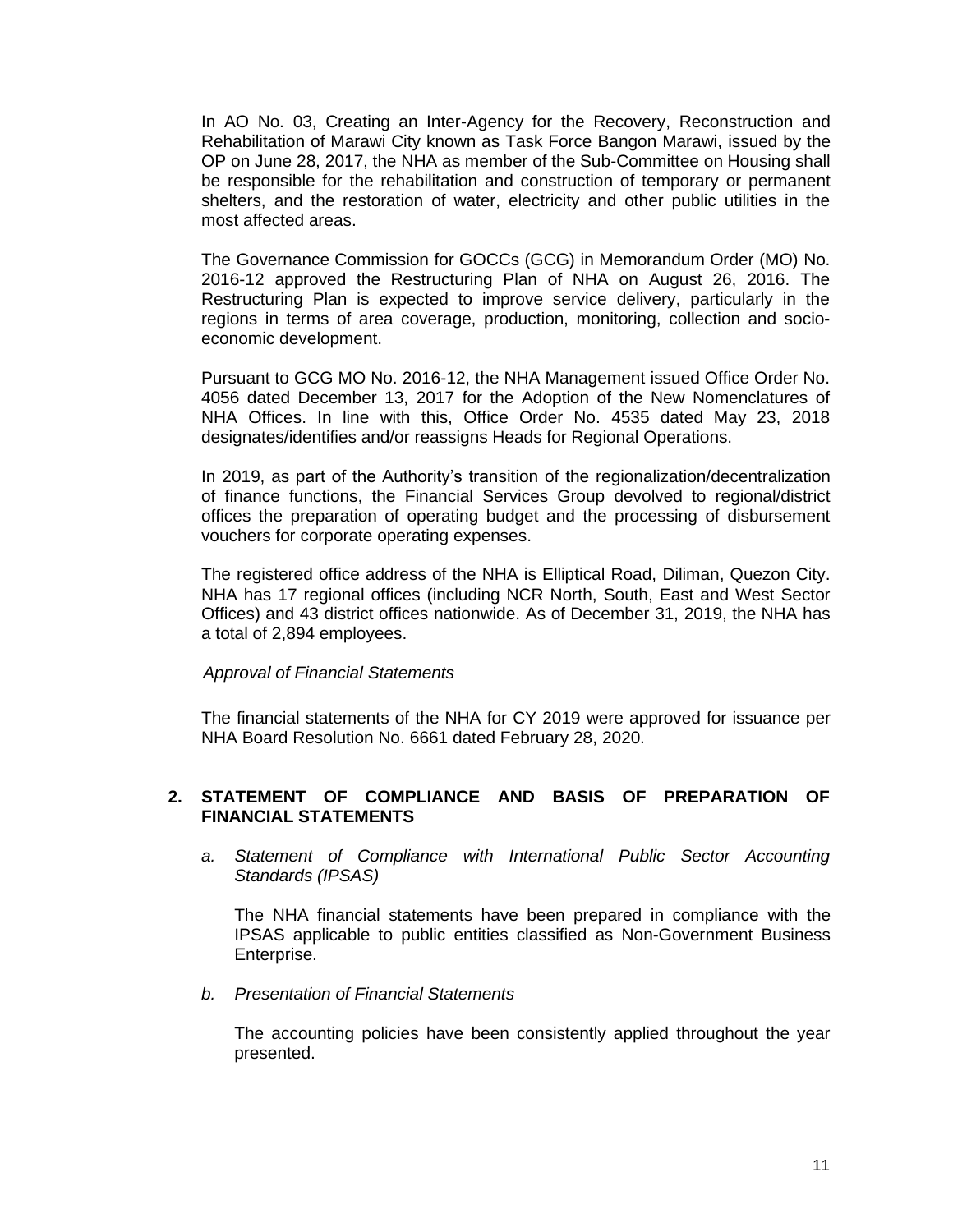The financial statements have been prepared on the basis of historical cost, unless stated otherwise. The Statement of Cash Flows is prepared using the direct method.

The preparation of financial statements in compliance with the adopted IPSAS requires the use of certain accounting estimates. It also requires the Authority to exercise judgment in applying the entity's accounting policies.

### *c. Functional and Presentation Currency*

The financial statements are presented in Philippine peso, which is also the country's functional currency. Amounts are rounded off to the nearest peso, unless otherwise stated.

# **3. SUMMARY OF SIGNIFICANT ACCOUNTING POLICIES**

## **3.1 Basis of accounting**

The financial statements are prepared on accrual basis in accordance with the IPSAS.

# **3.2 Consolidation**

## **a. Consolidated fund**

The financial statements reflect the assets, liabilities, revenue/income, and expenses of the NHA-owned funds and the CISFA fund which are consolidated quarterly. CISFA funds were released by the Bureau of the Treasury (BTr) for the Local Housing Program and the Medium-Rise Public and Private Housing.

No sets of books are being maintained in the regional and district offices. Cash Receipts Register together with copies of official receipts and deposit slips are being submitted to the NHA Accounting Department for recording. Likewise, Monthly Summary of Expenses is submitted together with copies of disbursements and supporting documents.

# **b. Investments in joint ventures**

A joint venture is a contractual arrangement whereby two or more parties undertake an economic activity that is subject to joint control. As a Venturer, the NHA prepares separate financial statements and recognizes its interest in a joint venture using the cost plus acquisition changes in the NHA share in the net assets of the joint venture.

NHA has no direct control over the joint venture. NHA invests its property to the joint venture and will share in the assets and revenue in accordance with the rates provided for in the Joint Venture Agreement. The distributions of share from the joint venture from a controlled entity, a joint venture or an associate are recognized in the separate financial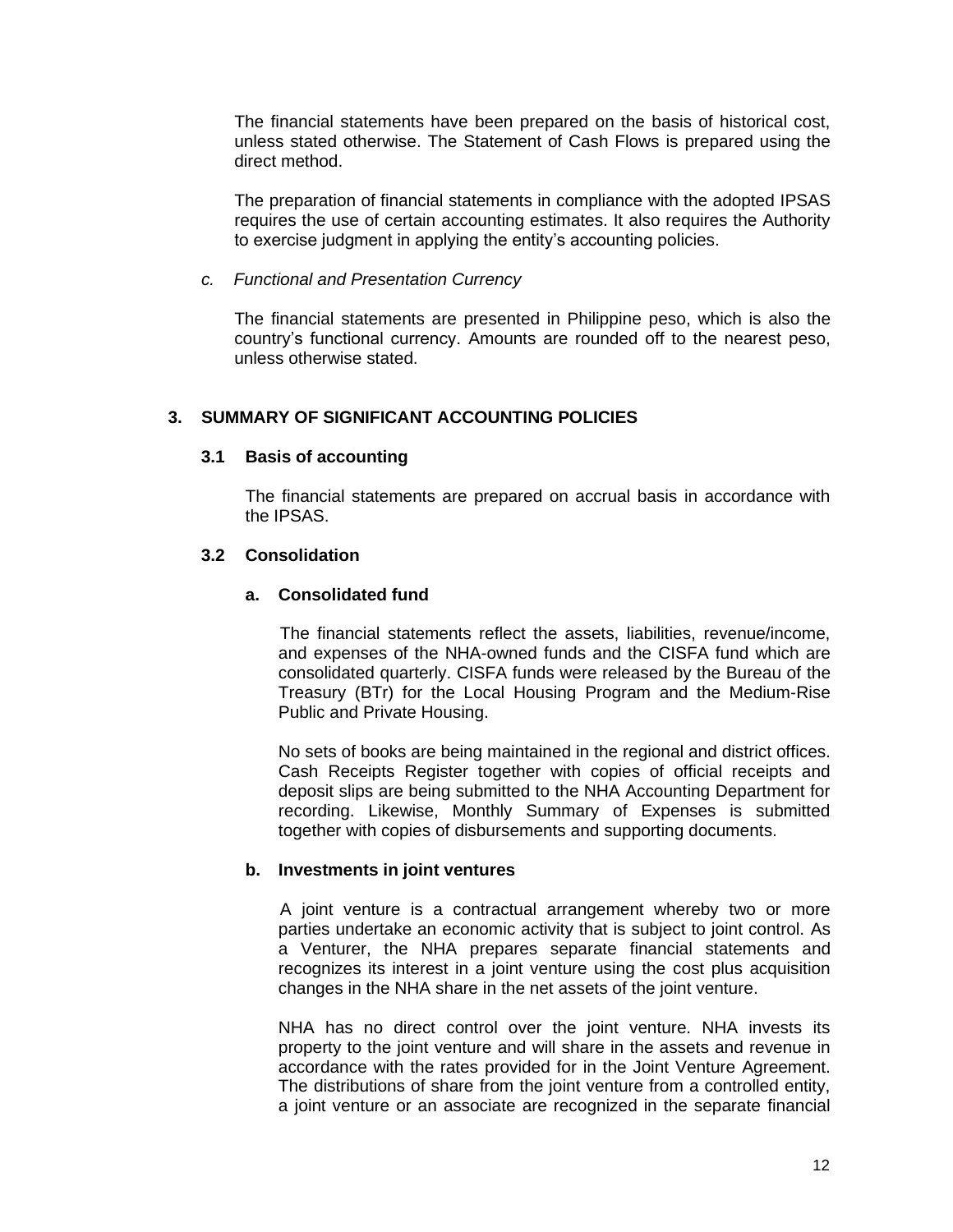statements of an entity when the entity's right to receive the dividend or similar distribution is established. The dividend or similar distribution is recognized in surplus or deficit unless the entity elects to use the equity method, in which case the dividend or similar distribution is recognized as a reduction from the carrying amount of the investment.

## **c. Trusts under administration**

NHA, as implementing agency/trustee receives funds from different National Government Agencies and GOCCs (Source Agency/Trustee) for the implementation of the different projects under Memorandum of Agreement (MOA) with the said agencies. Depending on the provisions of the MOA, NHA as administrator/implementing agency shall prepare separate financial statements or a subsidiary ledger for each fund/project. However, the trust funds are not consolidated in the financial statements of NHA, instead separate sets of books are being maintained. The amounts received by NHA from the trustors (source agency) are recognized under the liability account until the fulfillment of the NHA obligations. The NHA as administrator earns administrative fee under the MOA.

# **3.3 Financial instruments**

## **a. Financial assets**

The NHA's financial assets include cash and cash equivalent, and loans and receivables as at December 31, 2019.

In compliance with IPSAS No. 29*, Financial Instruments: Recognition and Measurement*, receivables are recognized initially at fair value and subsequently, at amortized cost using Management's best estimate on collectability or net realizable value.

Loans and receivables are non-derivative financial assets with fixed or determinable payments that are not quoted in an active market. After initial measurement, such financial assets are subsequently measured at amortized cost using the effective interest method, less impairment. Amortized cost is calculated by taking into account any discount or premium on acquisition and fees or costs that are an integral part of the effective interest rate. Losses arising from impairment are recognized in the surplus or deficit.

*Receivables* are stated at face value, except for rental receivables which is net of allowance for impairment.

### *Derecognition*

The NHA derecognizes a financial asset or where applicable, a part of a financial asset or part of NHA of similar financial assets when: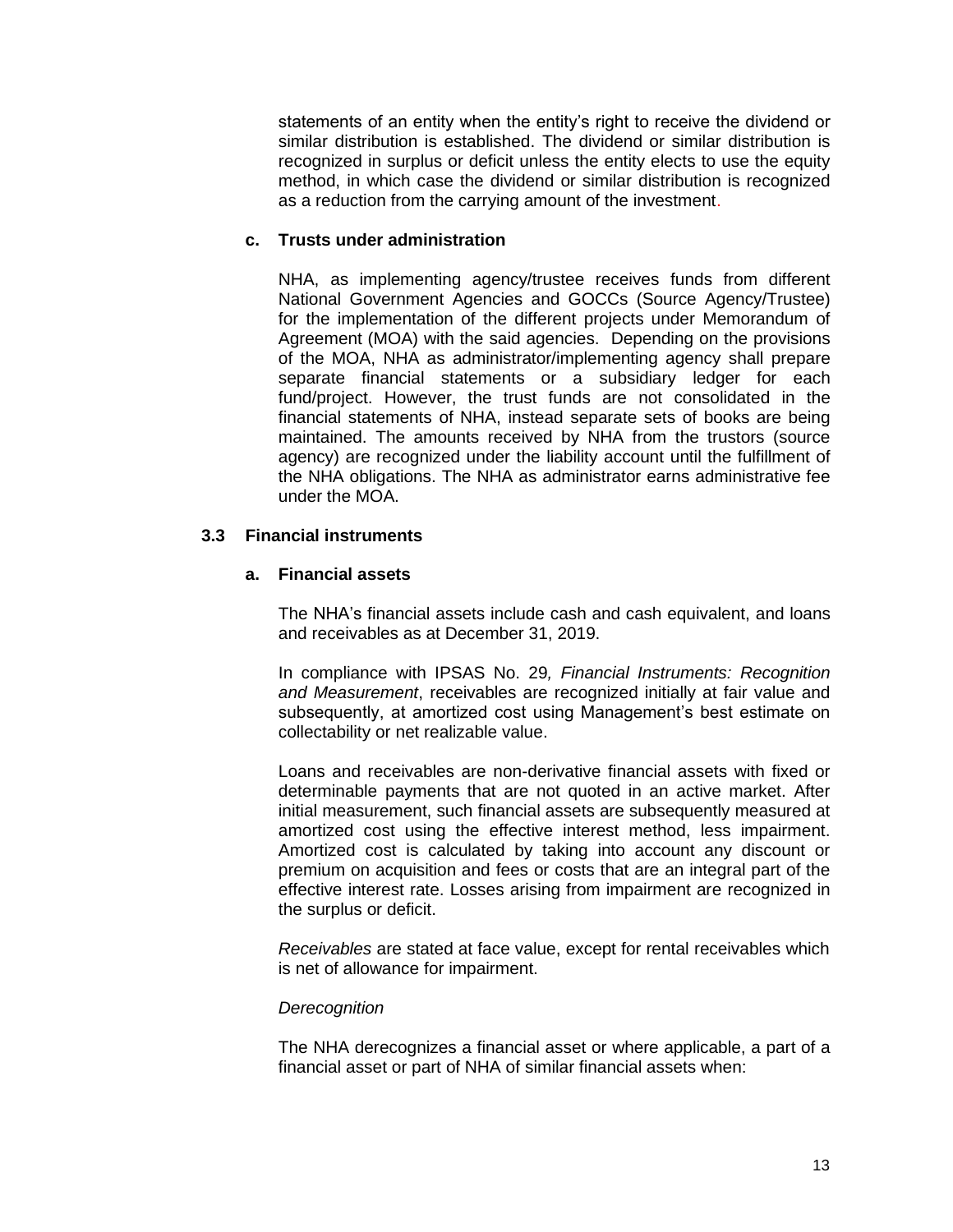- 1. the contractual rights to the cash flows from the financial asset expired or waived; and
- 2. the NHA has transferred its contractual rights to receive the cash flows of the financial assets, or retains the contractual rights to receive the cash flows of the financial assets but assumes a contractual obligation to pay the cash flows to one or more recipients in an arrangement that meets the conditions set forth in IPSAS No. 29; and either the entity has:
	- transferred substantially all the risks and rewards of ownership of the financial asset; or
	- neither transferred nor retained substantially all the risks and rewards of ownership of the financial asset but has transferred the control of the asset.

## *Impairment of financial assets*

The NHA assesses at each reporting date whether there is objective evidence that a financial asset or a group of financial assets is impaired. A financial asset or a group of financial assets is deemed to be impaired if, and only if, there is objective evidence of impairment as a result of one or more events that has occurred after the initial recognition of the asset (an incurred "loss event") and that loss event has an impact on the estimated future cash flows of the financial asset or the group of financial assets that can be reliably estimated.

Evidence of impairment may include the following indicators:

- 1. The debtors or a group of debtors are experiencing significant financial difficulty;
- 2. Default or delinquency in interest or principal payments;
- 3. The probability that debtors will enter bankruptcy or other financial reorganization; and
- 4. Observable data indicates a measurable decrease in estimated future cash flows (e.g. changes in arrears or economic conditions that correlate with defaults).

### **b. Financial liabilities**

Financial liabilities are measured initially at fair value in compliance with IPSAS No. 29. Financial liabilities are recognized when, and only when, the entity becomes a party to the contractual provisions of the financial instrument. The management determines the classification of its financial liabilities at initial recognition.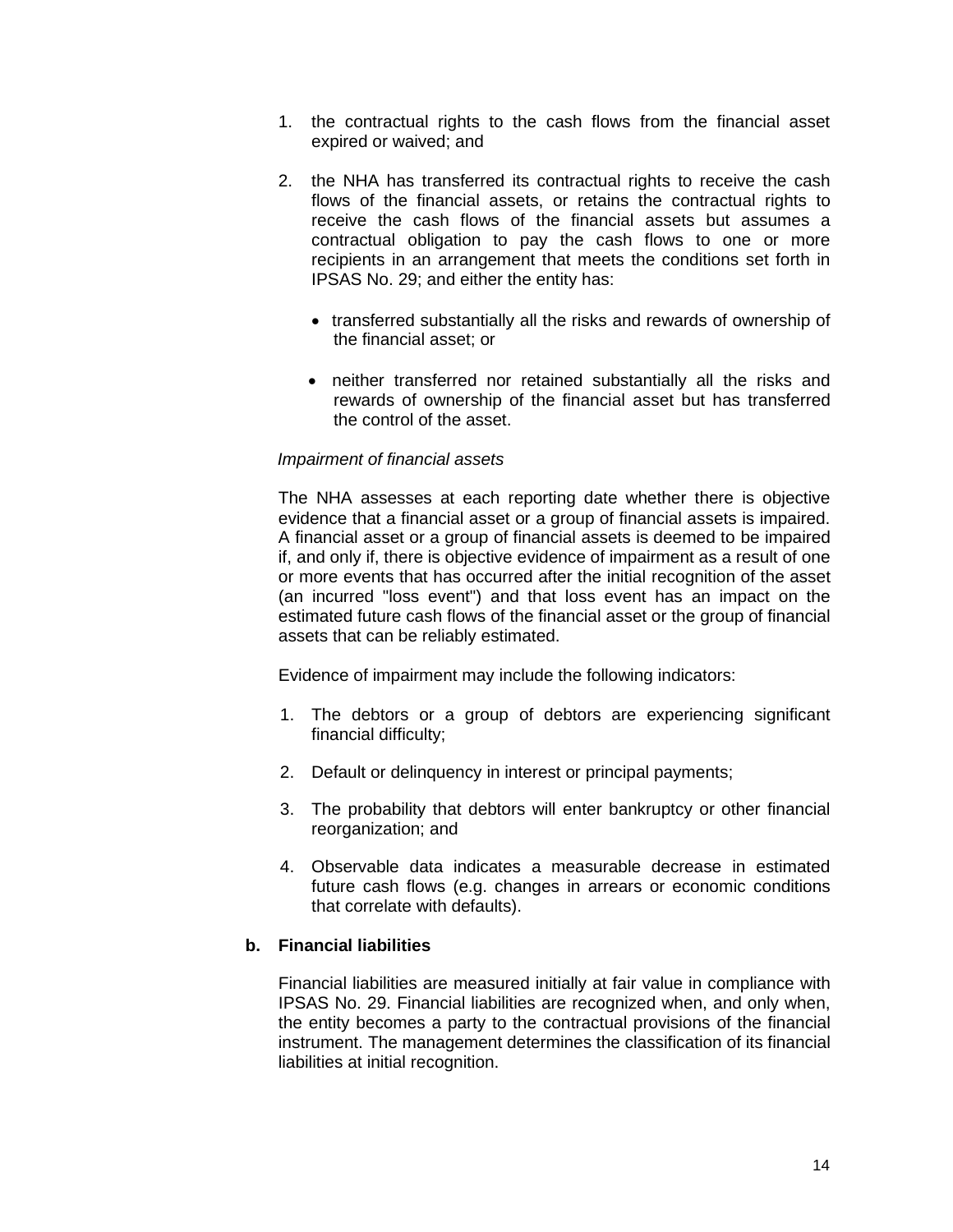### *Subsequent measurement*

The measurement of financial liabilities depends on their classification.

1. Financial liabilities at fair value through surplus

Financial liabilities at fair value through surplus or deficit include financial liabilities held for trading and financial liabilities designated upon initial recognition at fair value through surplus or deficit.

Financial liabilities are classified as held for trading if they are acquired for the purpose of selling in the near term.

This category includes derivative financial instruments entered into by the Group that are not designated as hedging instruments in hedge relationships as defined by IPSAS No. 29.

Gains or losses on liabilities held for trading are recognized in surplus or deficit.

2. Loans and borrowings

After initial recognition, interest bearing loans and borrowings are subsequently measured at amortized cost using the effective interest method. Gains and losses are recognized in surplus or deficit when the liabilities are derecognized as well through the effective interest method amortization process.

Amortized cost is calculated by taking into account any discount or premium on acquisition and fees or costs that are an integral part of the effective interest rate.

Financial liabilities are derecognized from the statement of financial position when the obligations specified in the contracts are extinguished either through discharge, cancellation or expiration. When an existing financial liability is replaced by another from the same lender on substantially different terms, or the terms of an existing liability are substantially modified, such an exchange or modification is treated as a derecognition of the original liability and the recognition of a new liability, and the difference in the respective carrying amounts is recognized in surplus or deficit.

The NHA's financial liabilities include accounts payables, loans payable, and amounts due to officers and employees.

### **3.4 Cash and cash equivalents**

 Cash and cash equivalents comprise cash on hand, cash in bank and time deposits with maturity of three months or less, which are readily convertible to known amounts of cash and are subject to insignificant risk of changes in value. For the purpose of the consolidated statement of cash flows, cash and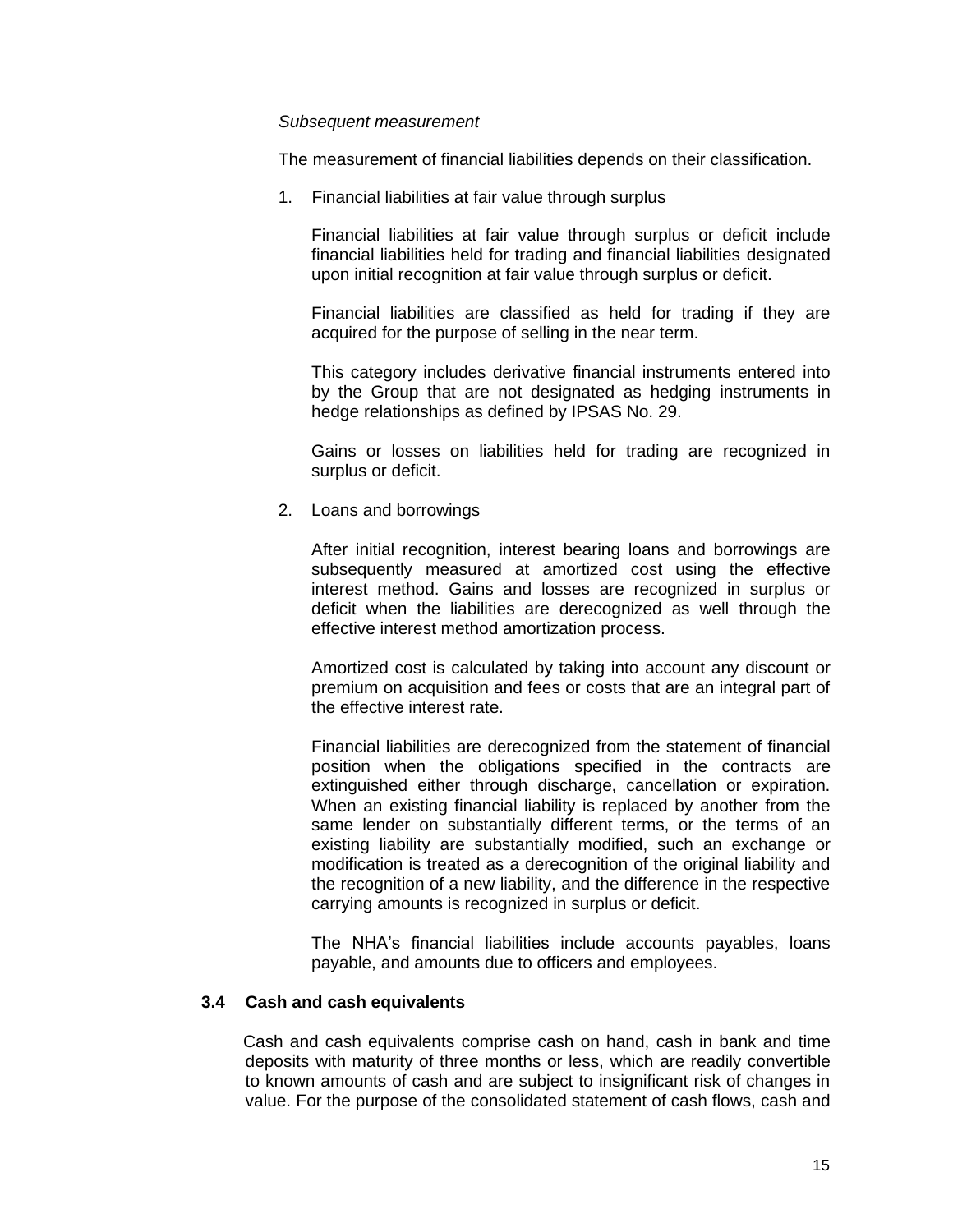cash equivalents consist of cash and short-term deposits as defined above, net of outstanding bank overdrafts.

### **3.5 Inventories**

 Inventories are measured at cost upon initial recognition. To the extent that inventory is received through non-exchange transactions (for no cost or for a nominal cost), the cost of the inventory is its fair value at the date of acquisition.

After initial recognition, inventories are measured at the lower of cost and net realizable value. However, to the extent that a class of inventory is distributed or deployed at no charge or for a nominal charge, that class of inventory is measured at the lower of cost and current replacement cost.

Net realizable value is the estimated selling price in the ordinary course of operations, less the estimated costs of completion and the estimated costs necessary to make the sale, exchange, or distribution.

Inventories are recognized as an expense when deployed for utilization or consumption in the ordinary course of operations of the NHA.

## **3.6 Investment property**

A property is recognized as Investment Property if it is held to earn rentals or for capital appreciation or both, if future economic benefits are probable to flow to the entity and its cost is reliably measurable. Investment properties are measured initially at cost, including transaction costs. The carrying amount includes the replacement cost of components of an existing investment property at the time that cost is incurred if the recognition criteria are met and excludes the costs of day-to-day maintenance of an investment property.

Investment property acquired through a non-exchange transaction is measured at its fair value at the date of acquisition. Subsequent to initial recognition, investment properties are measured using the cost model and are depreciated using the straight-line method over their estimated useful life of 20-30 years, based on the structure, size and design of the building.

Investment properties are derecognized either when they have been disposed of or when they are permanently withdrawn from use and no future economic benefit or service potential is expected from their disposal. The difference between the net disposal proceeds and the carrying amount of the asset is recognized in the surplus or deficit in the period of derecognition.

Transfers are made to or from investment property only when there is a change in use.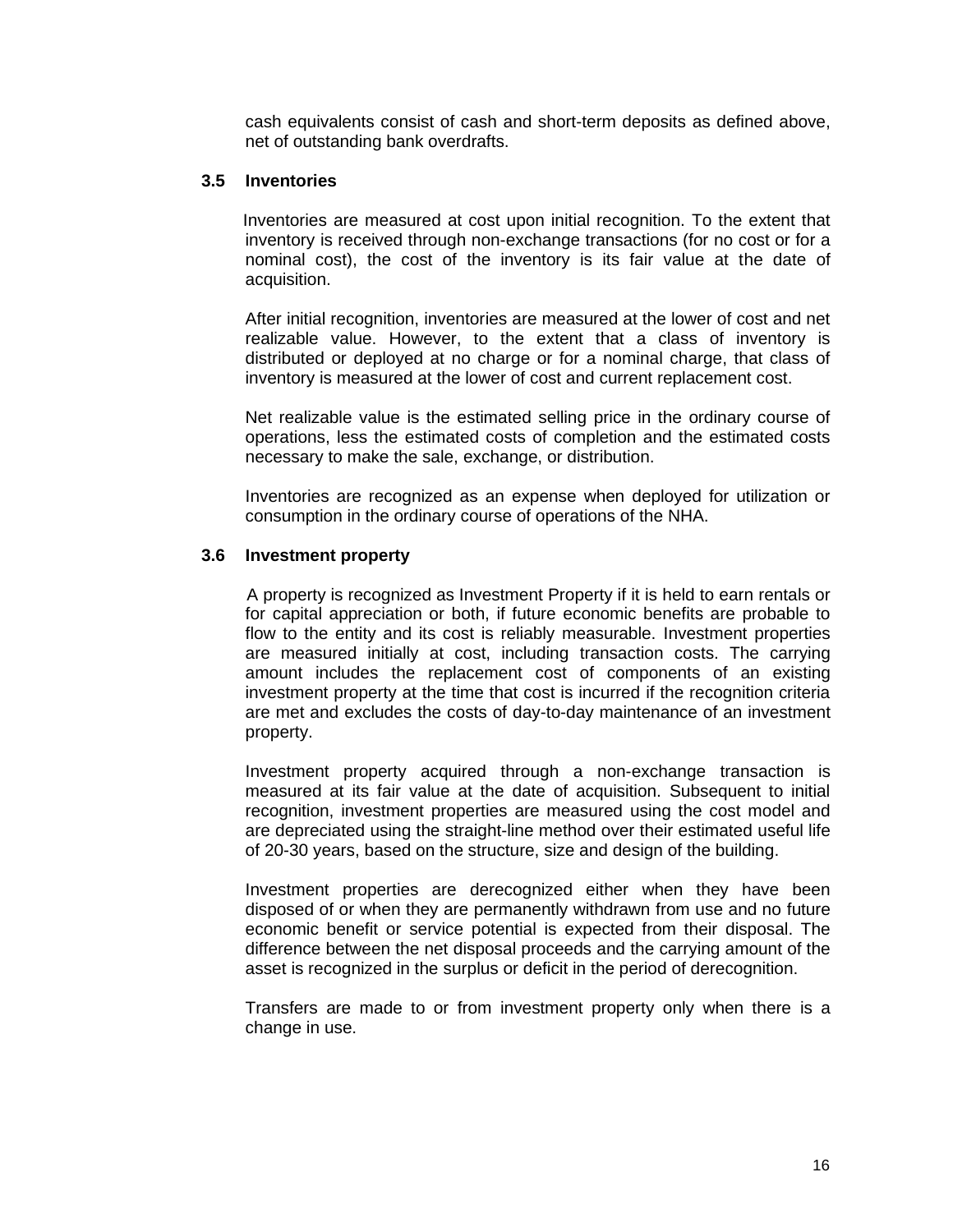# **3.7 Property and equipment**

Property and equipment (PE) are initially recorded at cost and subsequently carried in the financial statements at cost less accumulated depreciation and impairment losses, in compliance with IPSAS No. 17*, Property, Plant and Equipment.* Major repairs and improvements are added to the initial cost and amortized for the remaining life of the property. Minor repairs and maintenance are charged against the proper expense accounts.

Depreciation is calculated using the straight-line method based on the estimated life of the assets less the residual value equivalent to at least ten per cent of the cost of the PE. The depreciation charge for each period is recognized as expense unless it is included in the cost of another asset. The following are the estimated useful life of NHA's assets:

| <b>Item of PPE</b><br><b>Estimated Useful Life</b>                           |      |
|------------------------------------------------------------------------------|------|
| Land improvements<br>Over the useful life of the asset to                    |      |
| which the improvement was made or                                            |      |
| the useful life of the improvement if                                        |      |
| significantly shorter                                                        |      |
| 20 to 50 years<br>Infrastructure assets                                      |      |
| 30 to 50 years<br>Buildings and other structures                             |      |
| Machinery and equipment<br>5 to 15 years                                     |      |
| <b>Transportation equipment</b><br>5 to 15 years                             |      |
| Furniture, fixtures and books<br>2 to 15 years                               |      |
| If there will be a transfer of title to the<br>Leased assets, excluding land |      |
| lessee, over the useful life of the                                          |      |
| leased asset. If there is no transfer of                                     |      |
| title to the lessee, over the shorter                                        |      |
| between the useful life of the leased                                        |      |
| asset or the lease term. The lease                                           |      |
| term would include any renewal                                               |      |
| option periods where extension of                                            |      |
| the lease is expected.                                                       |      |
| the<br>useful<br>Leased assets improvements<br>life.<br>Over<br>Ωf           | the. |
| improvement or the lease term,                                               |      |
| whichever is shorter. The lease term                                         |      |
| would include any renewal option                                             |      |
| periods where extension of the lease                                         |      |
| is expected.                                                                 |      |
| Other property, plant and equipment<br>2 to 15 years                         |      |

An item of PE is derecognized upon disposal or when no future economic benefits or service potential is expected from its continuing use. Any gain or loss arising on derecognition of the asset (calculated as the difference between the net disposal proceeds and the carrying amount of the asset) is included in the surplus or deficit when the asset is derecognized.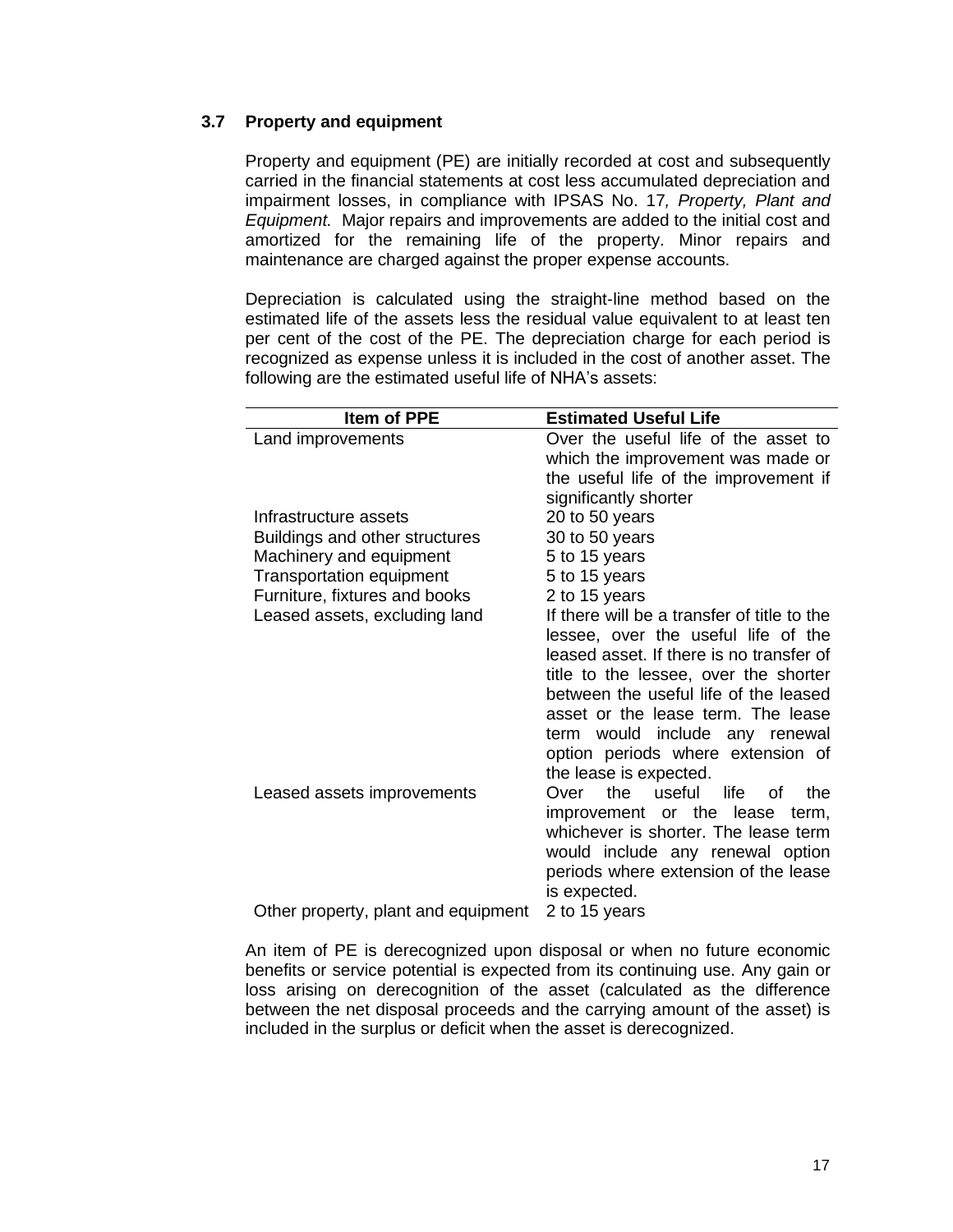### **3.8 Leases**

Leases in which the NHA does not transfer substantially all the risks and rewards of ownership of an asset are classified as operating leases.

Initial direct costs incurred in negotiating an operating lease are added to the carrying amount of the leased asset and recognized over the lease term. Rent received from an operating lease is recognized as income on a straightline basis over the lease term. Contingent rents are recognized as revenue in the period in which they are earned.

- a. NHA as a lessee
	- i. Finance lease

 Finance leases are leases that transfer substantially all the risk and rewards incidental to ownership of the leased item to the NHA.

Assets held under a finance lease are capitalized at the commencement of the lease at the fair value of the leased property or, if lower, at the present value of the future minimum lease payments. The NHA also recognizes the associated lease liability at the inception of the lease. The liability recognized is measured at the present value of the future minimum lease payments at initial recognition.

Subsequent to initial recognition, lease payments are apportioned between finance charges and reduction of the lease liability so as to achieve a constant rate of interest on the remaining balance of the liability. Finance charges are recognized as finance costs in surplus or deficit.

An asset held under a finance lease is depreciated over the useful life of the asset. However, if there is no reasonable certainty that the NHA will obtain ownership of the asset by the end of the lease term, the asset is depreciated over the shorter of the estimated useful life of the asset and the lease term.

ii. Operating lease

Operating leases are leases that do not transfer substantially all the risks and rewards incidental to ownership of the leased item to the NHA. Operating lease payments are recognized as an operating expense in surplus or deficit on a straight-line basis over the lease term.

- b. NHA as a lessor
	- i. Finance lease

The NHA recognizes lease payments receivable under a finance lease as assets in the statement of financial position. The assets are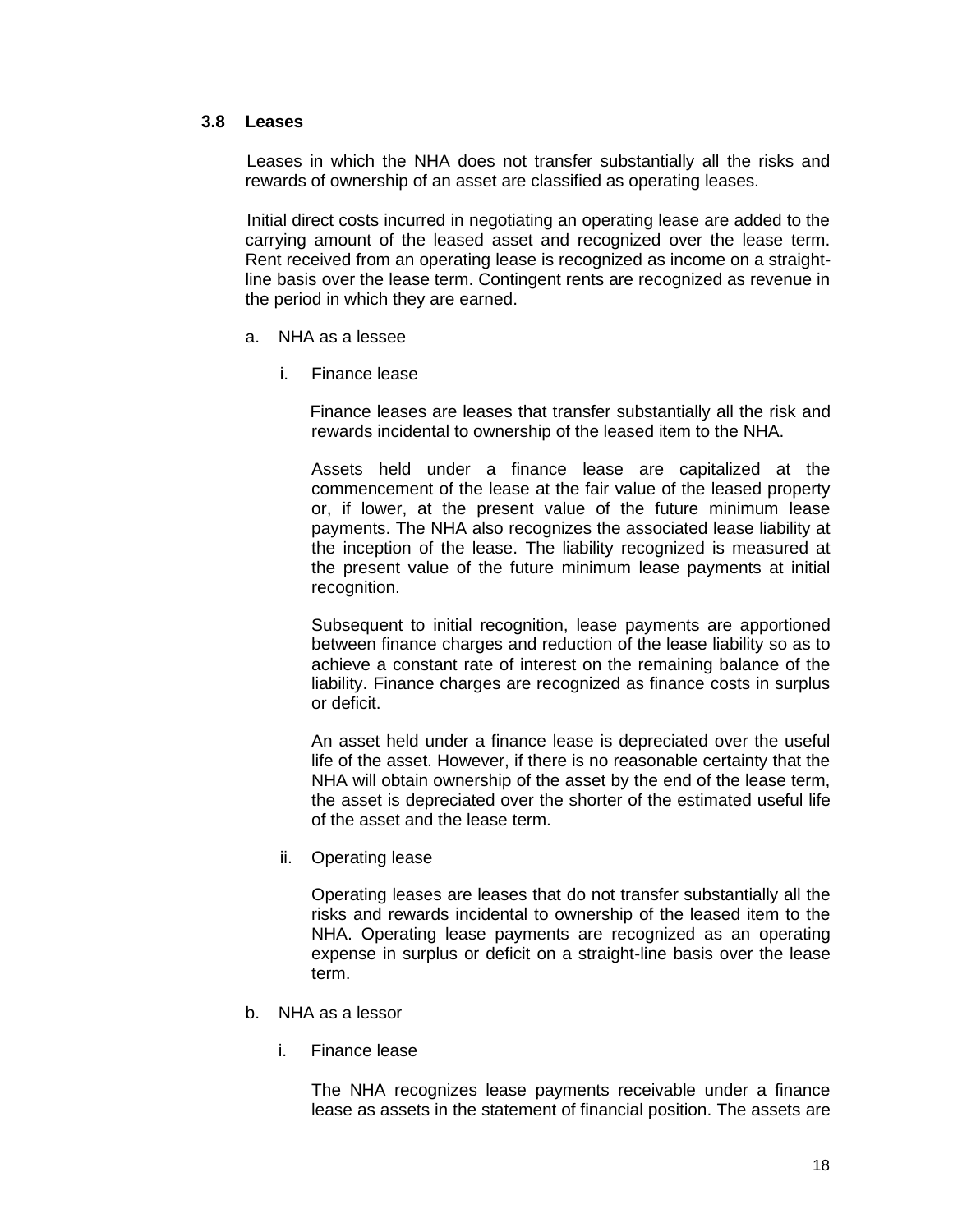presented as receivable at an amount equal to the net investment in the lease.

The finance revenue is recognized based on a pattern reflecting a constant periodic rate of return on the net investment in the finance lease.

ii. Operating lease

Leases in which the NHA does not transfer substantially all the risks and rewards of ownership of an asset are classified as operating leases.

Initial direct costs incurred in negotiating an operating lease are added to the carrying amount of the leased asset and recognized over the lease term. Rent received from an operating lease is recognized as income on a straight-line basis over the lease term. Contingent rents are recognized as revenue in the period in which they are earned.

The depreciation policies for PPE are applied to these assets of NHA.

### **3.9 Provisions, contingent liabilities and contingent assets**

Provisions are recognized when the NHA has a present obligation (legal or constructive) as a result of a past event, it is probable that an outflow of resources embodying economic benefits or service potential will be required to settle the obligation, and a reliable estimate can be made of the amount of the obligation.

Where the NHA expects some or all of a provision to be reimbursed, the reimbursement is recognized as a separate asset only when the reimbursement is virtually certain. The expense relating to any provision is presented in the statement of financial performance net of any reimbursement.

Provisions are reviewed at each reporting date and adjusted to reflect the current best estimate. If it is no longer probable that an outflow of resources embodying economic benefits or service potential will be required to settle the obligation, the provisions are reversed.

The NHA does not recognize a contingent liability but discloses details of any contingencies in the notes to financial statements, unless the possibility of an outflow of resources embodying economic benefits or service potential is remote.

Moreover, the NHA does not recognize a contingent asset, but discloses details of a probable asset whose existence is contingent on the occurrence or non-occurrence of one or more uncertain future events not wholly within the control of the NHA in the notes to financial statements.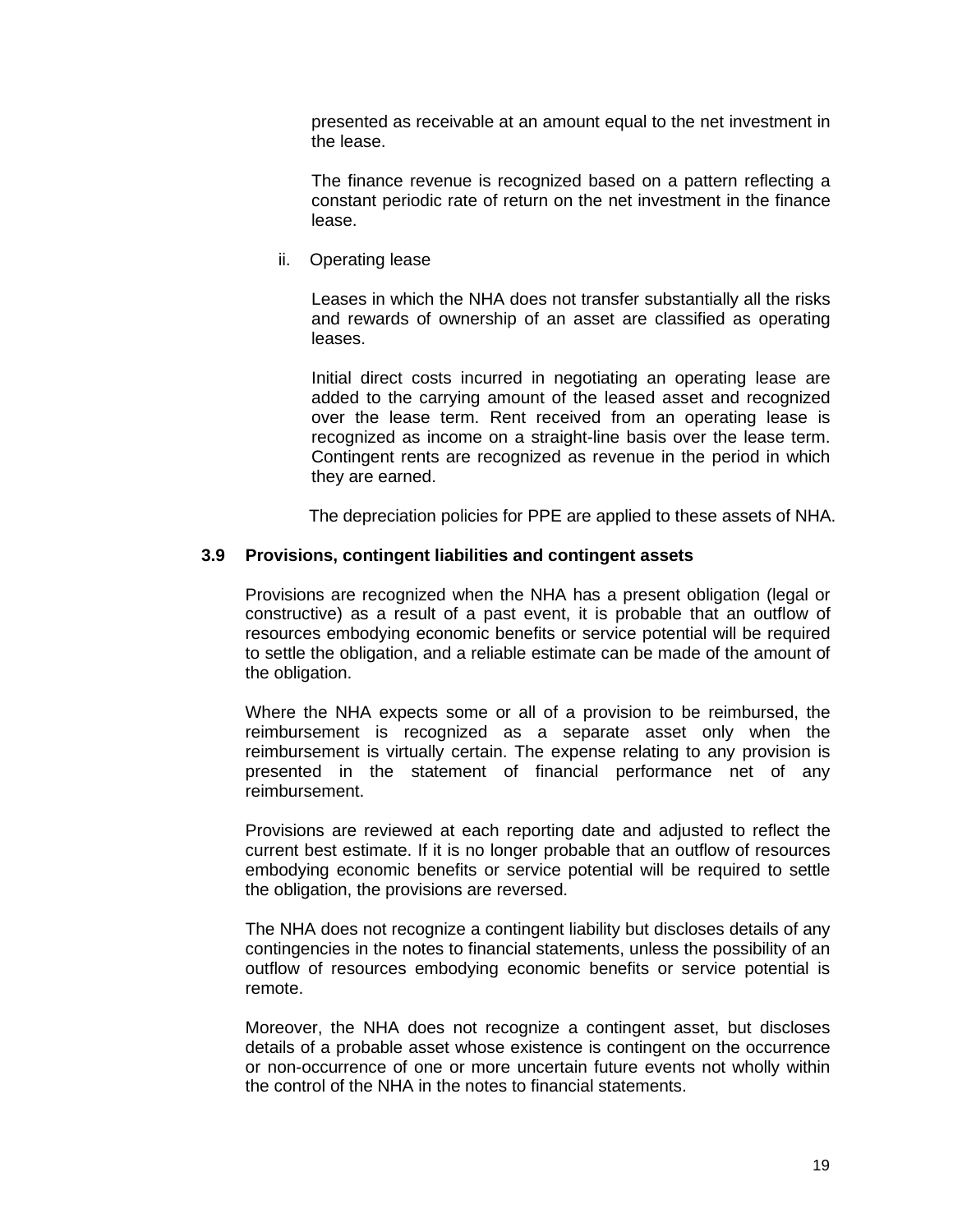### **3.10 Changes in accounting policies and estimates**

The NHA recognizes the effects of changes in accounting policy retrospectively. The effects of changes in accounting policy are applied prospectively if retrospective application is impractical.

The NHA recognizes the effects of changes in accounting estimates prospectively through surplus or deficit.

#### **3.11 Revenue from non-exchange transactions**

The NHA recognizes assets and revenues from gifts and donations when it is probable that the future economic benefits or service potential will flow to the entity and the fair value of the assets can be measured reliably.

Goods in-kind are recognized as assets when the goods are received, or there is a binding arrangement to receive the goods. If goods in-kind are received without conditions attached, revenue is recognized immediately. If conditions are attached, a liability is recognized, which is reduced and revenue recognized as the conditions are satisfied.

### **3.12 Revenue from exchange transactions**

Revenue is recognized when it is probable that economic benefits or service potential associated with the transaction will flow to the entity and the revenues can be reliably measured. Revenue is measured at the fair value of the consideration received or receivable.

NHA applies Installment Sales Method for dealing with the uncertainty of cash collections where the risk and rewards of the goods are not fully transferred at the time of sale. This method of revenue recognition defers gross profit until cash from the sale is received.

Revenue includes sales revenue, rental income, interest income and other business income, which are recognized on the accrual basis.

#### **3.13 Budget information**

The annual budget is prepared on a cash basis and is published in the government website. A separate Statement of Comparison of Budget and Actual Amounts (SCBAA) is prepared since the budget and the financial statements are not prepared on comparable basis. The SCBAA is presented showing the original and final budget and the actual amounts on comparable basis to the budget.

The financial statements - Statement of Financial Position, Statement of Financial Performance, Statement of Changes in Net Assets/Equity and Statement of Cash Flows are prepared on an accrual basis using a classification based on the nature of expenses in the Statement of Financial Performance, whereas the budget is prepared on a cash basis. The amounts in the financial statements were recast from the accrual basis to the cash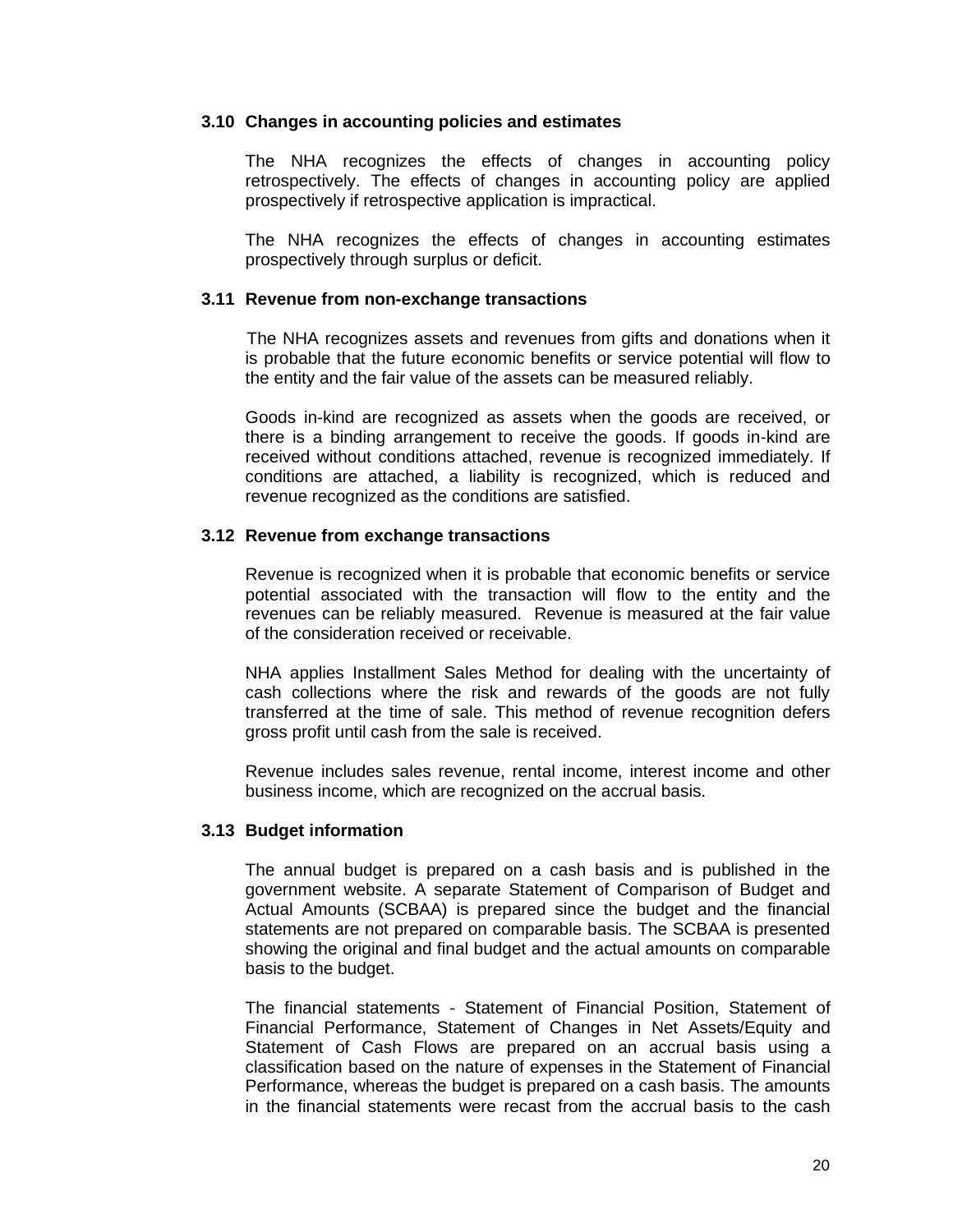basis and reclassified by presentation to be on the same basis as the approved budget. A comparison of budget and actual amounts, prepared on a comparable basis to the approved budget, is then presented in the SCBAA. In addition to the basis difference, adjustments to amounts in the financial statements are also made for differences in the formats and classification schemes adopted for the presentation of the financial statements and the approved budget.

The reconciliation of SCBAA with SFP is presented as follows:

|                                          | <b>Actual</b>  | <b>Budgeted</b> |
|------------------------------------------|----------------|-----------------|
|                                          | <b>Amounts</b> | <b>Amounts</b>  |
|                                          | (In Millions)  |                 |
| Net Surplus/Deficit for the period       | 8,731.634      | 8,731.634       |
| Items included in SCBAA but not included |                |                 |
| in Statement of Financial Performance    |                |                 |
| Services and business income             | 1,796.373      | 7,458.345       |
| Unutilized budgeted amount               | $\Omega$       | 90,100.195      |
| Other income                             | 4,974.267      | (18.467)        |
| Personnel services                       | (53.867)       | (195.358)       |
| <b>MOOE</b>                              | (361.544)      | (368.274)       |
| Capital expenditures                     | (16,028.712)   | (88, 337.943)   |
| <b>Financial expenses</b>                | (1.822)        | 0.297           |
| Other expenses                           | (32.263)       |                 |
|                                          | (9,707.568)    | 8,638.795       |
| Items included in Statement of Financial |                |                 |
| Performance but not included in SCBAA    |                |                 |
| Gross income                             | (1,599.590)    | (1,599.590)     |
| Shares, grants and donations             | (247.121)      | (247.121)       |
| Non-cash expenses                        | 67.657         | 67.657          |
| Discounts/rebates and losses             | 21.735         | 21.735          |
| Financial assistance subsidy             | 5,160.980      | 5,160.980       |
|                                          | 3,403.661      | 3,403.661       |
| <b>Net fund sources/uses</b>             | 2,427.727      | 20,774.090      |

### **3.14 Related parties**

Pursuant to PD No. 757 and EO No. 90, the NHA shall be governed by a Board of Directors which shall be composed of the Secretary of Public Works, the Director-General of the National Economic and Development Authority, the Secretary of Finance, the Secretary of Labor, the Secretary of Trade and Industry, the Executive Secretary, the General Manager of the NHA and the Chairman of HUDCC as the Chairman of the Board. The members of the Board may have their respective alternates who shall be the officials next in rank to them and whose acts shall be considered the acts of their principals with right to receive their benefits. Provided, that in the absence of the Chairman, the Board shall elect a temporary presiding officer.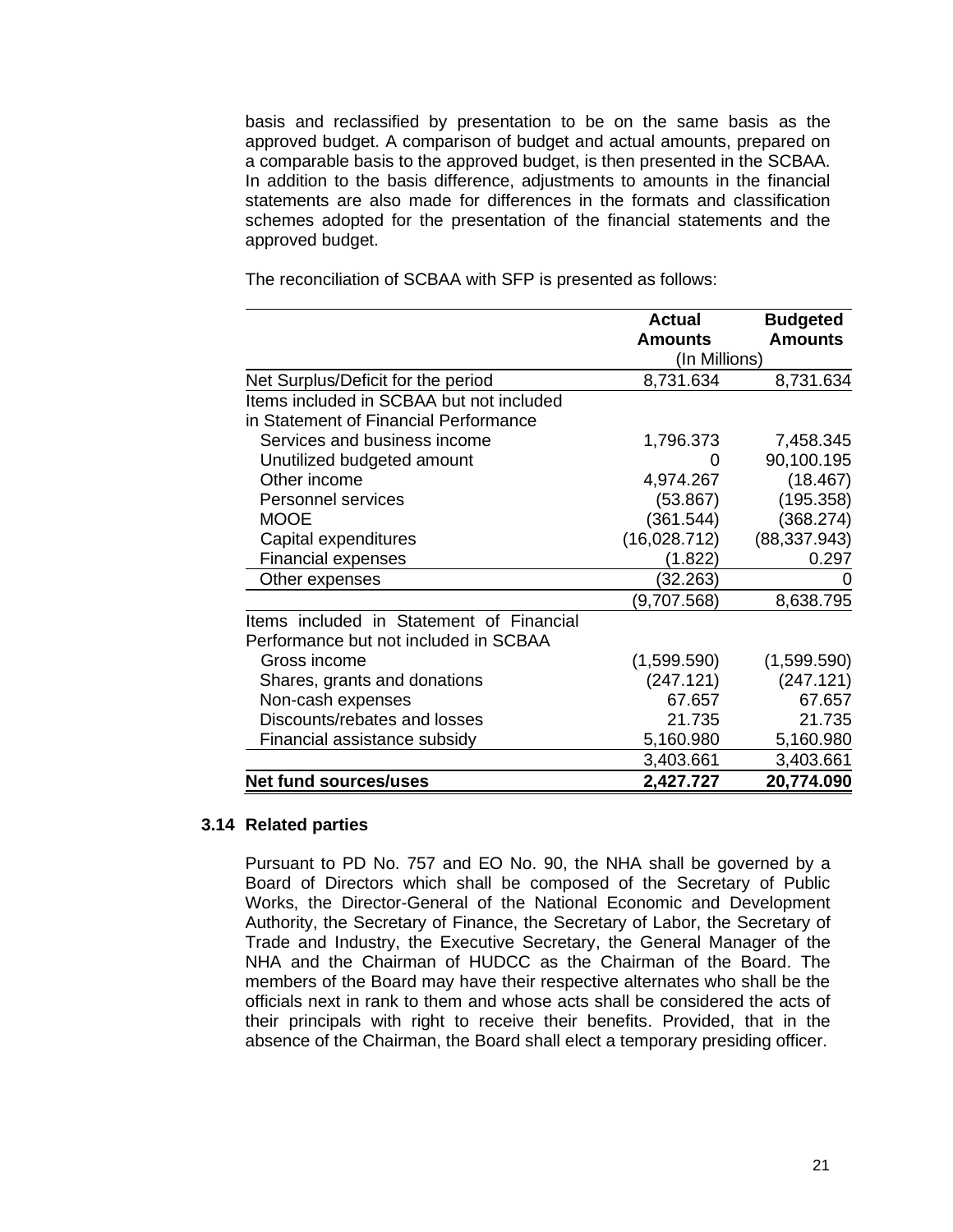## **3.15 Employee benefits**

The employees of NHA are members of the Government Service Insurance System (GSIS), which provides life and retirement insurance coverage; Philippine Health Insurance Corporation (PHIC), which provides health insurance coverage and ensure affordable, acceptable and available health care services; and Home Development Mutual Fund (HDMF), which provides affordable shelter financing.

The NHA recognizes the undiscounted amount of short-term employee benefits, like salaries, wages, bonuses, allowance, etc., as expense unless capitalized, and as a liability after deducting the amount paid.

## **3.16 Events after the reporting date**

Post year-end events that provide additional information about the NHA's financial position at the end of reporting date (adjusting events) are reflected in the financial statements. Post year-end events that are not adjusting events are disclosed in the notes to financial statements when material. The impact of Corona Virus (COVID-19) pandemic on the mandate of NHA is discussed in detail in Note 35.

# **4. PRIOR PERIOD ADJUSTMENTS**

Prior period errors are omissions from, and misstatements in, the NHA financial statements for prior periods arising from a failure to use, or misuse of, relevant information.

Errors in the previous year are corrected by restating the opening balance of affected accounts in the current year using the Accumulated Surplus/Deficit account.

# **5. CASH AND CASH EQUIVALENTS**

This consists of:

|                     | 2019          | 2018          |
|---------------------|---------------|---------------|
| Cash on hand        |               |               |
| Collecting officers | 10,761,331    | 22,389,812    |
| Petty cash          | 789,531       | 395,988       |
| Cash in bank        |               |               |
| Current account     | 5,810,223,888 | 3,414,222,657 |
| Savings account     | 254,864,621   | 214,170,446   |
| Time deposits       | 281,184,097   | 278,917,304   |
|                     | 6,357,823,468 | 3,930,096,207 |

The NHA maintains its cash balances in Land Bank of the Philippines (LBP) and Philippine Veterans Bank (PVB). The LBP is the government depository bank authorized by law to maintain depository accounts of government funds. The PVB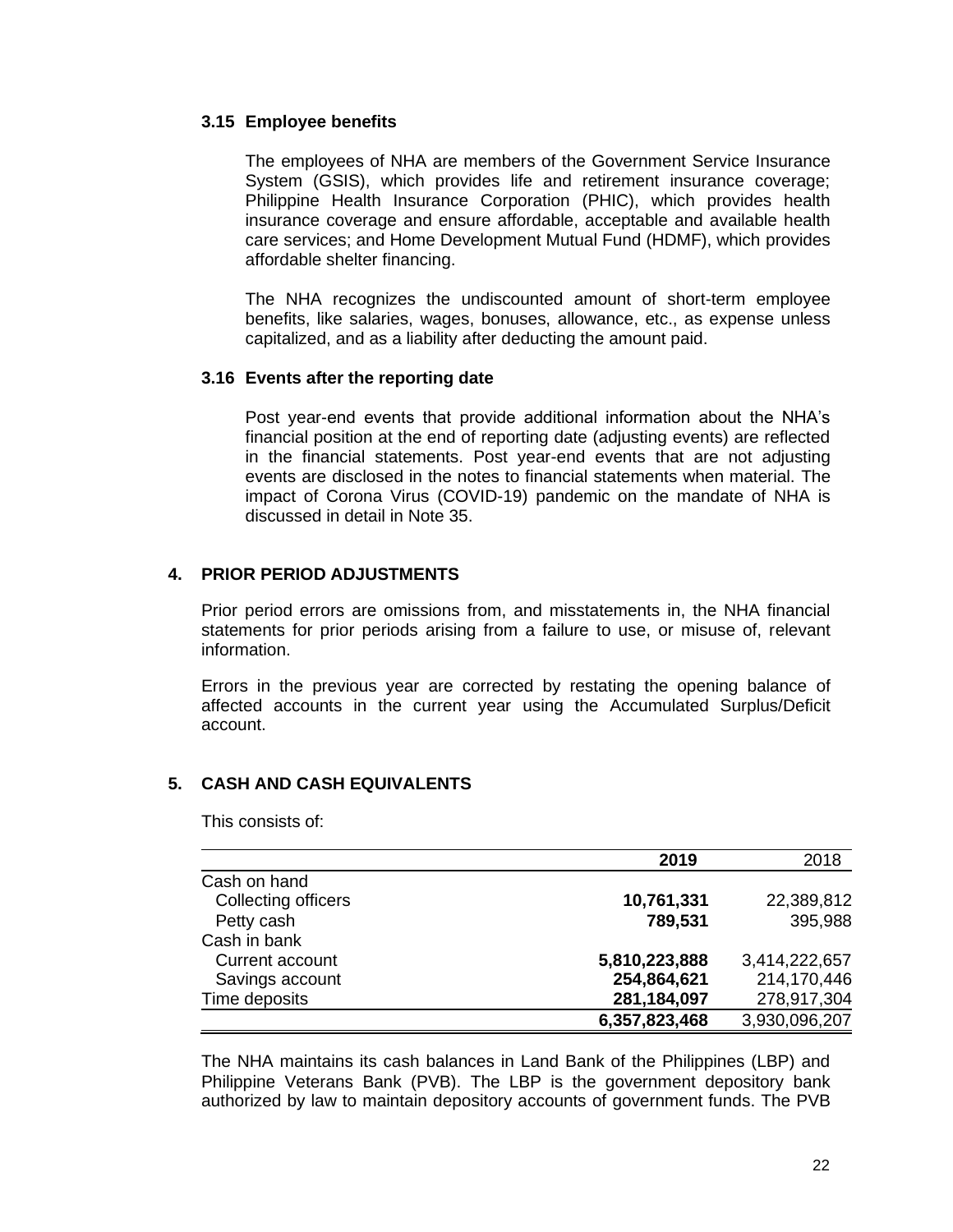is authorized to accept funds subject to limitations prescribed by the Monetary Board.

The increase of P2.428 billion from the CY 2018 balance was caused primarily by the subsidy fund of P3.676 billion received from the National Government. The P296.144 million of the total Current and Savings Accounts are held garnished by the PVB in view of Construction Industry Arbitration Commission (CIAC) Case No. 13-2014, Blue Star Construction and Development Corporation (BCDC) vs NHA. The Court of Appeals issued a final and executory decision reversing the final award, dismissed the complaint and denied the Petition for Review of BCDC on May 28, 2018 and on October 15, 2018, NHA filed a Very Urgent Motion to Lift/Cancel Notice of Garnishment and Release Order of Money to CIAC.

### **6. RECEIVABLES**

This is composed of the following:

|                          | 2019           | 2018           |
|--------------------------|----------------|----------------|
| <b>Current:</b>          |                |                |
| Loans and receivables    | 5,942,337,311  | 5,619,824,967  |
| Inter-agency receivables | 4,196,531,095  | 3,162,739,592  |
| Other receivables        | 81,908,916     | 11,537,787     |
|                          | 10,220,777,322 | 8,794,102,346  |
| Non-current:             |                |                |
| Loans and receivables    | 60,855,020,810 | 56,631,756,899 |
| Inter-agency receivables | 215,207,271    | 298,646,169    |
|                          | 61,070,228,081 | 56,930,403,068 |

## **6.1 Loans and Receivables include the following:**

|                                     | 2019           | 2018           |
|-------------------------------------|----------------|----------------|
| Current:                            |                |                |
| Accounts receivable                 |                |                |
| Rental receivable                   | 2,650,627,440  | 2,552,610,515  |
| Receivable from installment sales   | 1,591,564,659  | 1,539,397,545  |
| Receivable from mortgage sales      | 106,716,430    | 106,055,665    |
| Receivable from cash sales          | 606,222        | 606,222        |
| Interest receivable                 | 50,637,511     | 48,084,832     |
| Loans receivable - Local Government |                |                |
| Units (LGUs)                        | 17,468,154     | 19,258,184     |
| Loans receivable - others           | 1,790,217,213  | 1,618,988,367  |
|                                     | 6,207,837,629  | 5,885,001,330  |
| Allowance for impairment - rental   | (265,500,318)  | (265,176,363)  |
|                                     | 5,942,337,311  | 5.619.824.967  |
|                                     |                |                |
| Non-current:                        |                |                |
| Accounts receivable                 | 9,267,621,795  | 9,150,213,183  |
| Loans receivable - LGUs             | 155,930,888    | 171,702,456    |
| Loans receivable - others           | 51,431,468,127 | 47,309,841,260 |
|                                     | 60,855,020,810 | 56,631,756,899 |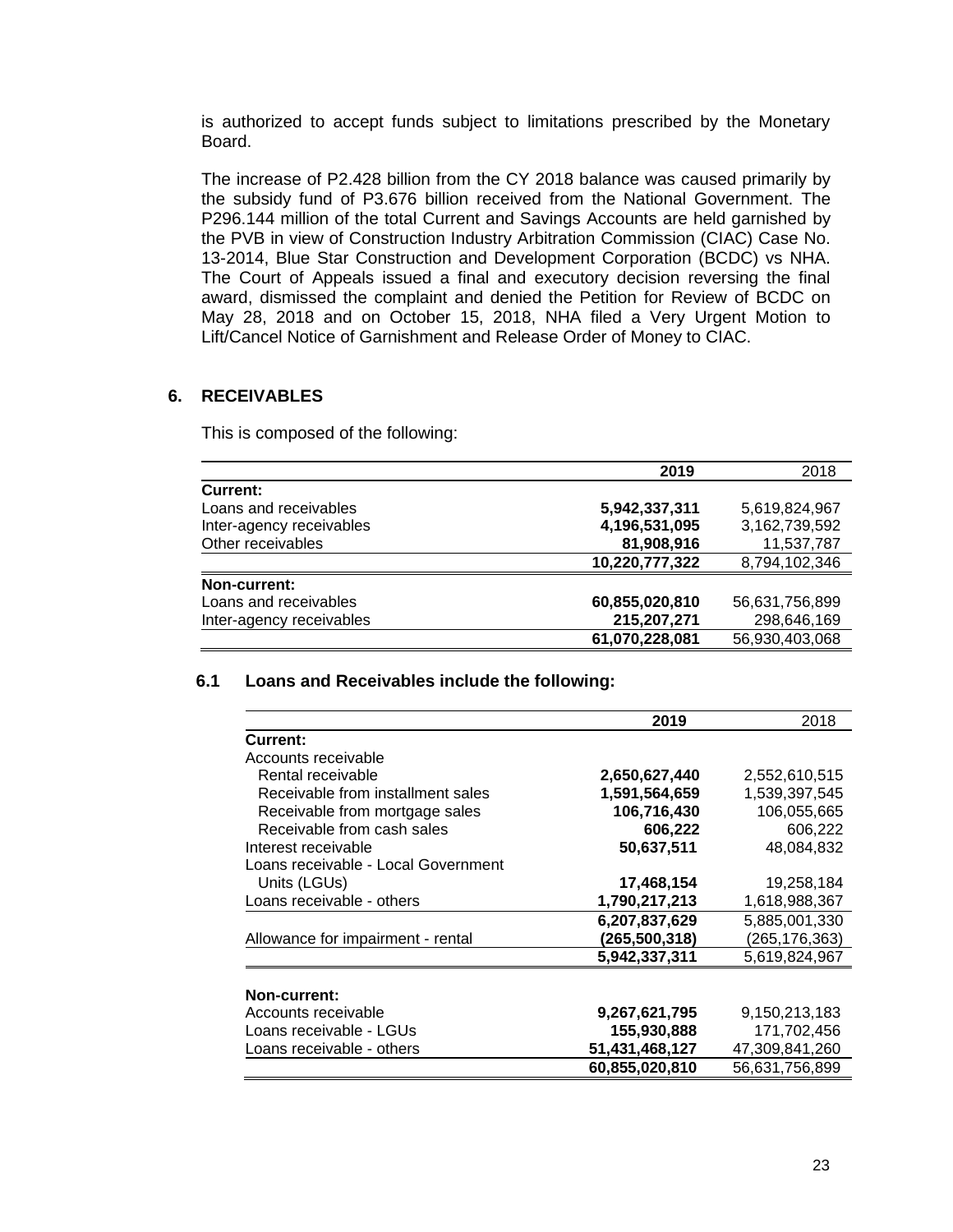*Rental receivable* mainly pertains to receivable from the Department of Transportation (DOTr, formerly DOTC) for the lease of the North Triangle property covered by a Contract of Lease executed in April 1998. In March 2007, DOTr, NHA and MRT Development Corporation (MRT Dev Co) executed a Memorandum of Agreement and Assignment of Agreement wherein DOTr assigned its Depot Development Rights Payment (DRP) due from MRT Dev Co and authorized the latter to remit the same to NHA. The NHA, starting July 2007, receives monthly remittance from MRT Dev Co.

*Receivable from installment sales* is covered by Conditional Contract to Sell (CCS) with terms of up to 30 years. This also recognizes capitalization of amortization and delinquency interests as a result of restructuring of accounts due to condonation.

*Receivable from mortgage sales* is the amount due as NHA share from financing partners like Home Development Mutual Fund (HDMF) and National Home Mortgage Finance Corporation (NHMFC).

*Receivable from cash sales* is covered by Deed of Sale to be collected in a year's time.

*Interests receivable* of P50.638 million pertains to accrued interest on installment sales from accounts with one year arrearages per aging report.

*Loans receivable - LGUs* represents loans granted to various LGUs who avail the Local Housing Program of NHA. The amount financed is subject to repayment of the LGUs according to terms and conditions stated in the Memorandum of Agreement.

*Allowance for impairment* of P265.500 million covers the doubtful accounts from beneficiaries' rental accounts.

The allowance for impairment is based on estimated collectability of Rental Receivable balances. Higher rate of allowance is provided for longoutstanding accounts based on the aging report as follows:

| Age               | <b>Rate of Allowance</b><br>(in per cent) |
|-------------------|-------------------------------------------|
| 4 to 6 months     | 10                                        |
| 7 to 12 months    | 20                                        |
| 1 to 3 years      | 30                                        |
| Over 3 to 5 years | 40                                        |
| Over 5 years      | 50                                        |

*Allowance for impairment* is set-up for dormant receivables on Loans Receivable-LGUs and Loans Receivable-Others*.*

Using variable rates depending upon the nature of receivables, the allowance for D/A (dormant accounts) is provided based on a study of the estimated collectability of the receivable balances.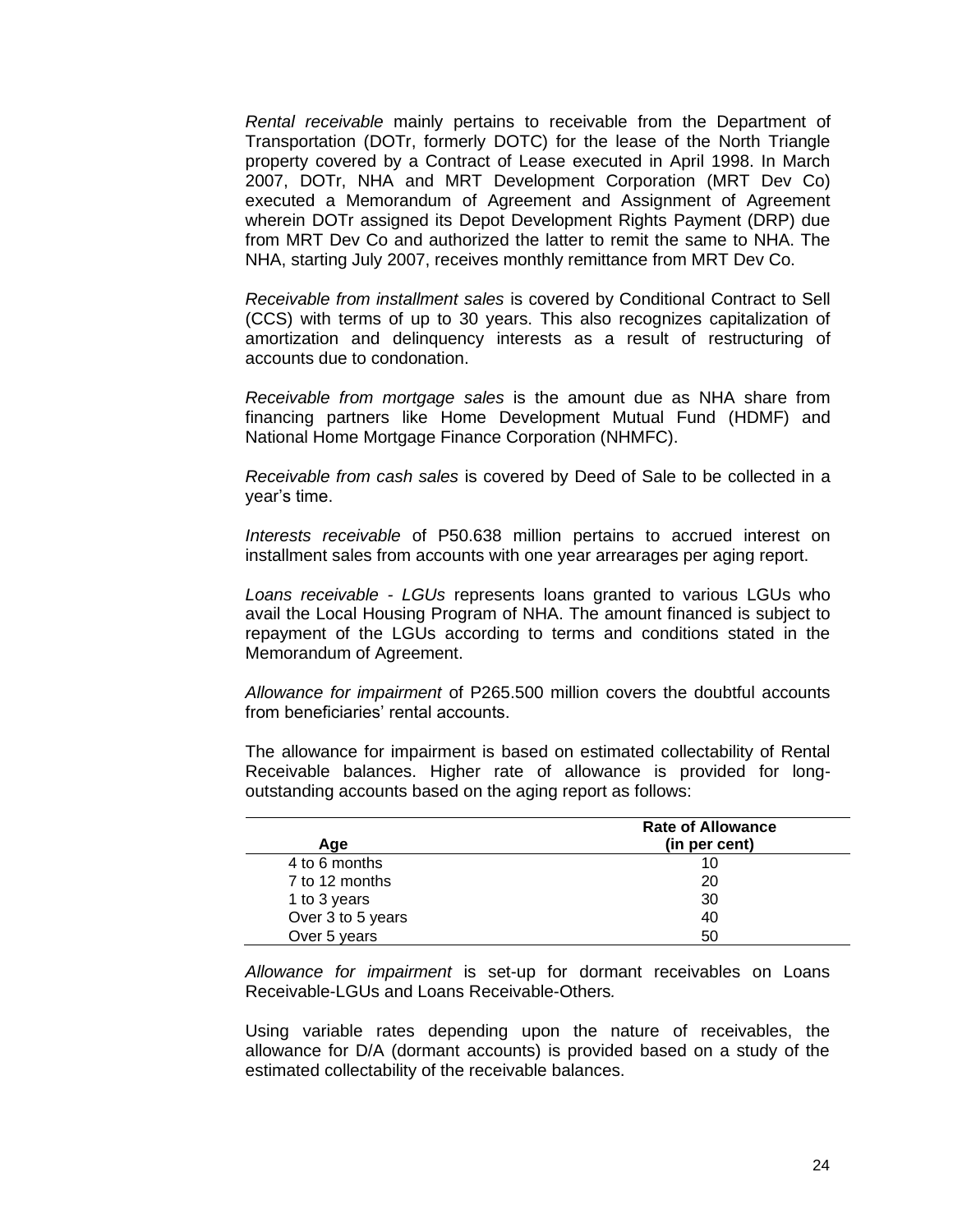| Non-current                | <b>Balance</b><br>01/01/2019 | <b>Additional</b><br><b>Provision</b> | Recoveries/<br>Write-offs/<br><b>Adjustments</b> | <b>Balance</b><br>12/31/2019 |
|----------------------------|------------------------------|---------------------------------------|--------------------------------------------------|------------------------------|
| Loans receivable -<br>LGUs | 59,042,189                   | 0                                     | 4,289,321                                        | 54,752,868                   |
| Loans receivable -         |                              |                                       |                                                  |                              |
| others                     | 126,100,893                  | 0                                     | 60,099                                           | 126,040,794                  |
| Other receivables          | 7,245,994                    | 34,770,963                            | 0                                                | 42,016,957                   |
|                            | 192,389,076                  | 34,770,963                            | 4,349,420                                        | 222,810,619                  |

*Loans receivable - others* represents loans granted to beneficiaries under the various housing projects of NHA as well as other loans, such as employees housing and car loans and other loans granted to beneficiaries, like commercial and industrial loan, housing material loans, small business loans and community mortgage program loans. For CISFA account, the loans are granted to various water districts, cooperatives and community associations for the implementation of socialized housing projects in urban and urbanizable areas in all congressional districts.

## **6.2 Inter-agency receivables**

|                 | 2019          | 2018          |
|-----------------|---------------|---------------|
| <b>Current:</b> |               |               |
| Due from LGUs   | 3,065,262,631 | 2,064,184,242 |
| Due from NGAs   | 1,117,070,559 | 1,090,423,322 |
| Due from GOCCs  | 14,197,905    | 8,132,028     |
|                 | 4,196,531,095 | 3,162,739,592 |
|                 |               |               |
| Non-current:    |               |               |
| Due from NGAs   | 119,432,480   | 195, 127, 361 |
| Due from LGUs   | 95,774,791    | 103,518,808   |
|                 | 215,207,271   | 298,646,169   |

*Due from LGUs* are advances to different LGUs, which are subject to liquidation, supported by the Statement of Obligations and Disbursements, duly certified by the City Treasurer, approved by the City Mayor and audited by the Auditor of the City. The advances are primarily for housing materials assistance for families affected by calamities, mobilization, construction of houses on stilts, footbridges, communal septic tanks and construction of housing units for indigenous people.

This account also represents non-interest bearing loans to LGUs covered by a Memoranda of Agreement.

*Due from NGAs* represents advances of NHA to Department of Public Works and Highways (DPWH), Department of Health (DOH) and Department of Social Welfare and Development (DSWD) which are subject to liquidation. Majority of the cash advance to DPWH is for the implementation of the Zamboanga City Roadmap to Recovery and Reconstruction Plan. The fund covers the expenses necessary for land development and civil works which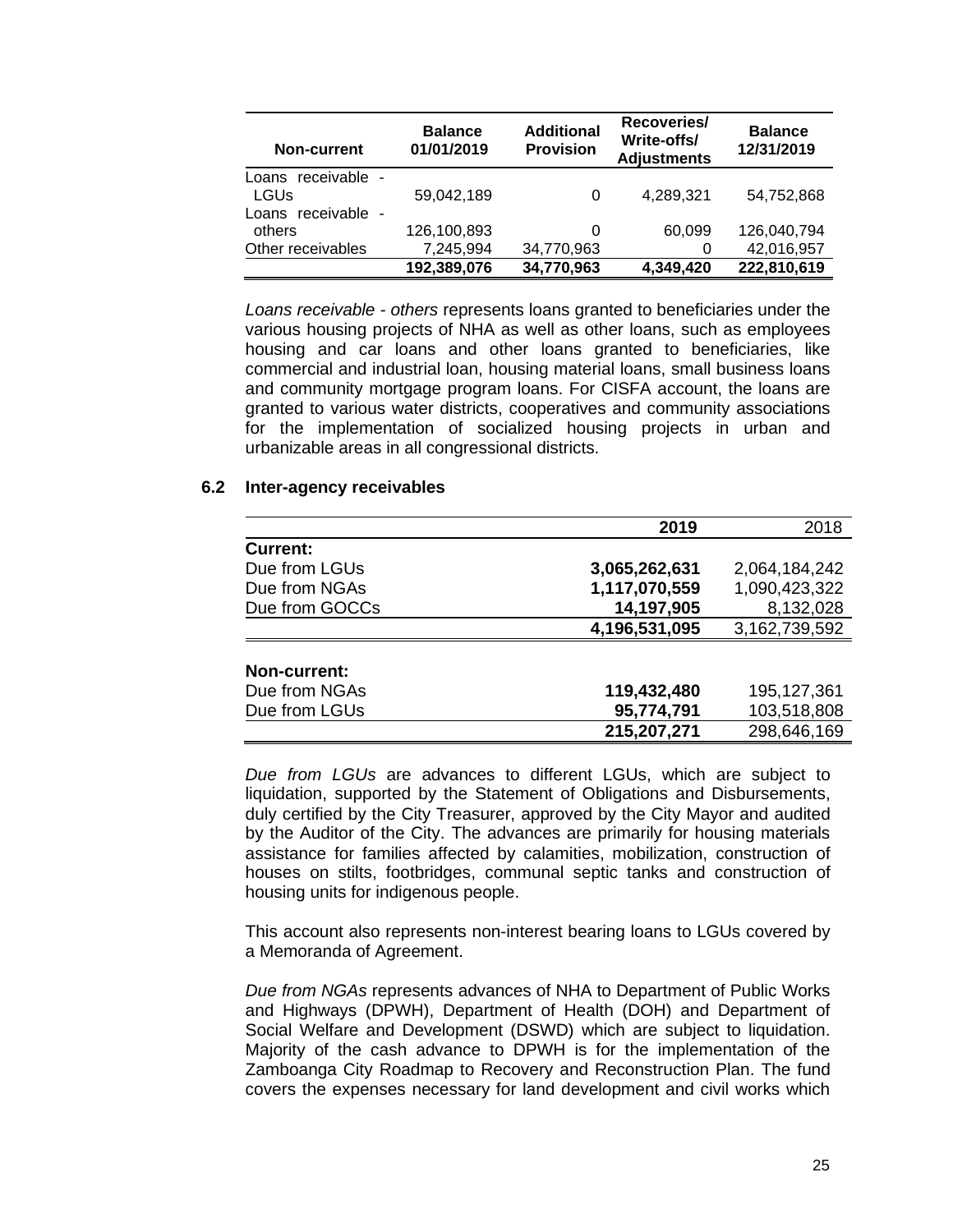were conceptualized due to the armed conflict that caused heavy damage and burning of homes in Zamboanga on September 9, 2013.

This also includes receivables from the Department of Education (DepEd) for the construction of school buildings/facilities in the resettlement sites in Laguna, Cavite, Rizal, Bulacan, Muntinlupa and Metro Manila, relative to the North/South Rail Relocation Program.

Part also of this account are the advances made in 1983 to the Office of the President for the implementation of the Malacañang Community Environmental Renewal Project (MACERP) amounting to P19.534 million.

*Due from GOCCs* represents advances/loans to various GOCCs subject for reimbursement to NHA. Due from Metropolitan Waterworks and Sewerage System *(*MWSS) amounting to P5.630 million refers to the cost of repair and rehabilitation works of sewerage lift stations, connection of water service lines, rental for the MWSS - Zonal Improvement Project (ZIP) team and various charges. Due from Philippine National Oil Company (PNOC) amounting to P2.484 million pertains to cost of design and supervision on the relocation and resettlement project for the informal occupants of the PNOC Petrochemical Development Corporation Petrochemical Complex.

#### **6.3 Other receivables**

|                                        | 2019       | 2018       |
|----------------------------------------|------------|------------|
| Due from Non-Government Organizations/ |            |            |
| People's Organizations (NGOs/POs)      | 59,132,744 | 3,994,750  |
| Receivables-disallowances/charges      | 682,856    | 682,856    |
| Due from officers and employees        | 48,713     | 22,027     |
| Other receivables                      | 22,044,603 | 6,838,154  |
|                                        | 81,908,916 | 11,537,787 |

*Due from NGOs/POs* are advances made to various Electric Cooperatives The increase of P55.138 million was due to advance payment made to Lanao del Sur Electric Cooperative, Inc. of P57.293 million for the construction of distribution lines and installation of lightning facilities for the Temporary Shelter in Marawi City.

*Other receivables* represent receivables from beneficiaries for water and electric services. The account is also used as reciprocal account to record the transactions between the NHA and the National Government Center (NGC)/Pinatubo Project Management Office (PPMO). The increase of P15.206 million was mainly due to receivables from NGC of P7.893 million and PPMO of P6.577 million for remittances to Bureau of Internal Revenue (BIR) charged from NHA general fund.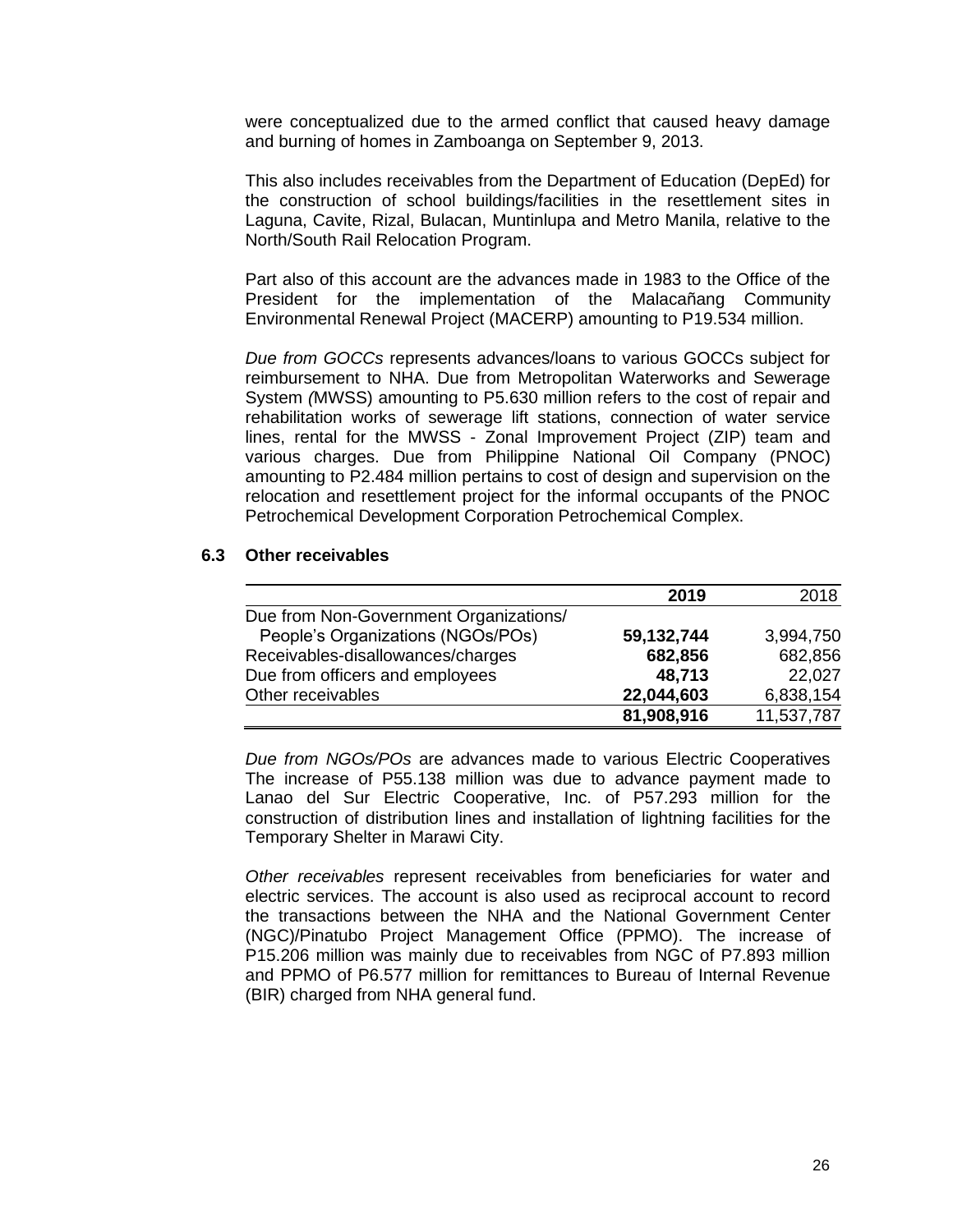# **7. INVENTORIES**

This consists of the following:

|                                               | 2019           | 2018           |
|-----------------------------------------------|----------------|----------------|
| Merchandise inventory                         |                |                |
| Completed development for sale - building     | 27,701,399,968 | 24,357,455,011 |
| Completed development for sale - land         | 19,215,253,901 | 17,861,760,436 |
|                                               | 46,916,653,869 | 42,219,215,447 |
| Property and equipment for distribution       |                |                |
| Completed development for transfer - building | 724,889,871    | 737,205,789    |
| Completed development for transfer - land     | 299,504,006    | 299,504,006    |
|                                               | 1,024,393,877  | 1,036,709,795  |
| Work-in-process inventory                     |                |                |
| Housing units                                 | 5,739,958,149  | 5,192,003,026  |
| Resettlement projects                         | 3,726,323,858  | 3,533,710,519  |
| <b>Community facilities</b>                   | 1,167,142,168  | 867,259,981    |
| Slum upgrading                                | 91,353,830     | 89,134,585     |
| Sites and services                            | 35,560,460     | 22,963,547     |
|                                               | 10,760,338,465 | 9,705,071,658  |
| Inventory held for consumption                |                |                |
| Office supplies                               | 9,160,375      | 14,027,260     |
| Other supplies and materials                  | 103,521        | 103,521        |
| Drugs and medicines                           | 60,171         | 92,455         |
| Semi-expendable information and               |                |                |
| communication technology equipment            | 7,800          |                |
|                                               | 9,331,867      | 14,223,236     |
|                                               | 58,710,718,078 | 52,975,220,136 |

*Merchandise inventory* represents developed lots, houses and buildings transferred from Work-in-Process Inventory for disposition/sale. The sale is supported by a Sales Report from the project office to reflect the cost of sales. Any adjustment or cancellation is supported by amended/cancelled Sales Report.

*Property and equipment for distribution* pertains to infrastructure/community facilities for transfer to various government agencies such as DOH, MWSS, DPWH, Department of Local Government and Community Development, LWUA, DepEd and DSWD.

*Work-in-process inventory* represents on-going projects of the NHA.

- • *Housing units* pertain to Low Rise Buildings (LRB) and Medium Rise Buildings (MRB) constructed for sale upon completion.
- • *Resettlement projects* involve acquisition and development of large tracts of raw land to generate serviced lots or core housing units for families displaced from danger areas such as waterways, esteros and railroad tracks and from sites intended for government infrastructure projects.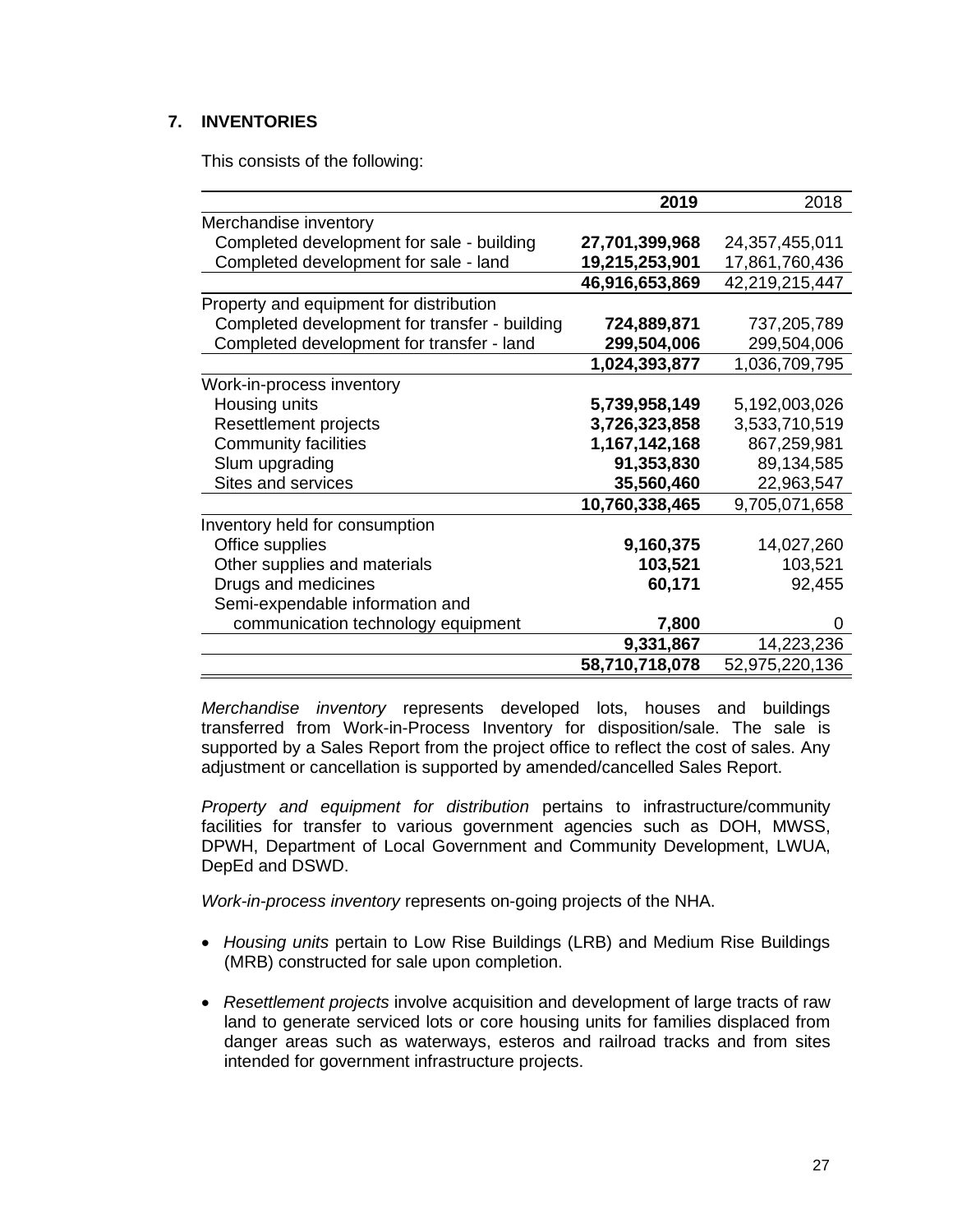- • *Community facilities* include other structures such as school buildings, multipurpose halls, livelihood centers and health centers, etc. to be transferred to LGUs and DepEd upon completion.
- • *Slum upgrading* entails the acquisition and on-site improvement of occupied lands through the introduction of road or alleys and basic services such as water and power.
- • *Sites and services* are raw lands acquired and developed by NHA for the purpose of turning into serviced home lots which will serve as alternative to informal settlers as well as catchment areas for in-migration and population growth (See Note 11).

# **8. OTHER CURRENT ASSETS**

This consists of the following:

|                                        | 2019          | 2018          |
|----------------------------------------|---------------|---------------|
| Advances                               |               |               |
| Advances for operating expenses        | 416,351,134   | 115,144,502   |
| Advances to special disbursing officer | 45,558,715    | 6,893,170     |
| Advances to officers and employees     | 489,019       | 211,352       |
| Advances for payroll                   | 182,525       | 672,616       |
|                                        | 462,581,393   | 122,921,640   |
| Prepayments                            |               |               |
| Advances to contractors                | 2,897,741,052 | 3,034,693,878 |
| Prepaid insurance                      | 604,229       | 422,058       |
|                                        | 2,898,345,281 | 3,035,115,936 |
|                                        | 3,360,926,674 | 3,158,037,576 |

*Advances for operating expenses* represent the working fund of the NHA. The increase of P301.207 million was due to unliquidated funds as at December 31, 2019.

*Advances to special disbursing officer* are for special purpose/time-bound undertakings to be liquidated within specified period. The increase of P38.666 million was due to unliquidated funds as at December 31, 2019.

*Advances to officers and employees* are amounts advanced for official travel.

*Advances for payroll* represent the payroll fund of the NHA.

*Advances to contractors* refer to advances made to contractors representing mobilization fee equivalent to 15 per cent of the contract cost.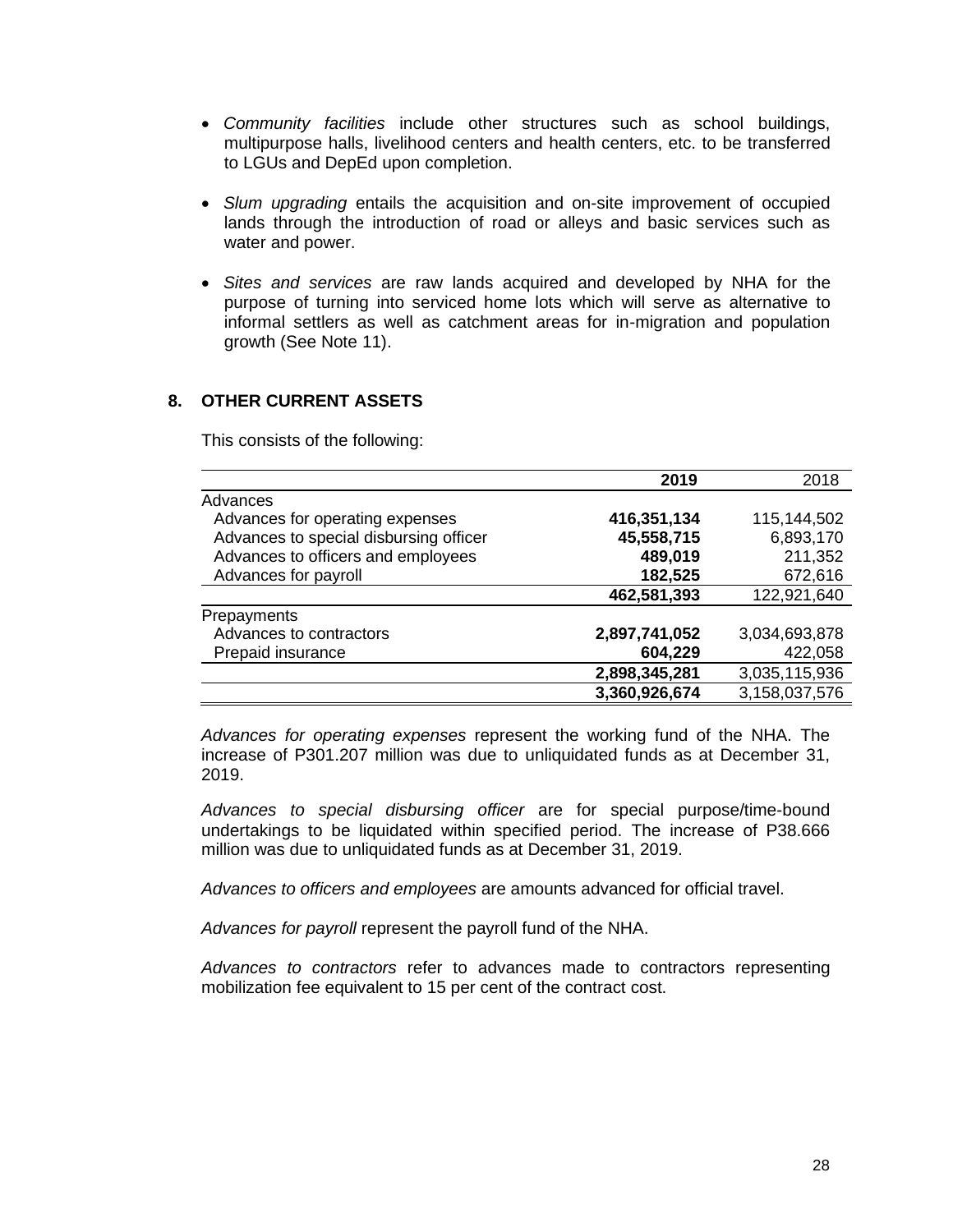## **9. INVESTMENTS**

|                                     | 2019          | 2018          |
|-------------------------------------|---------------|---------------|
| Investments in joint venture        |               |               |
| Urban Triangle Development Project  | 4,402,080,470 | 4,765,388,309 |
| <b>AFP Military Housing</b>         | 15,205,628    | 15,205,628    |
| <b>Barangay McKinley</b>            | 12,197,970    | 12,197,970    |
| Zamboanga Teachers Village Housing  | 10,047,693    | 10,047,693    |
| <b>Concepcion Resettlement Site</b> | 6,500,000     | 6,500,000     |
| San Juan Cooperative Housing        | 6,075,033     | 6,075,033     |
| Canduman Resettlement Project       | 4,649,571     | 5,049,934     |
| Kadayawan Homes                     | 4,355,582     | 4,355,582     |
| Various joint venture projects      | 23,305,878    | 23,305,878    |
| Investments in stocks               | 38,890        | 38,890        |
|                                     | 4,484,456,715 | 4,848,164,917 |

*Investments in joint venture* represent the NHA's equity on the above various joint venture projects.

Urban Triangle Development Project pertains to the Joint Venture Agreement with Ayala Land Inc. (ALI) on August 27, 2009 to develop part of North Triangle Property consisting of 281,829 square meters (sqms.) of land into a mixed-use complex at P21,000 per sqm. In return for their respective contributions to the project, the NHA shall receive an allocation of 28.28 per cent while ALI shall receive 71.72 per cent.

### **10. INVESTMENT PROPERTY**

Investment property consists of land and tenement housing projects rented out to NHA beneficiaries.

| Land        | <b>Building</b> | <b>Total</b>  | Land        | <b>Building</b> | Total         |
|-------------|-----------------|---------------|-------------|-----------------|---------------|
|             |                 |               |             |                 |               |
| 294,114,604 | 749,214,498     | 1,043,329,102 | 297,102,056 | 47,806,250      | 344,908,306   |
| O           | 0               | 0             | (2,987,452) | 701,408,248     | 698,420,796   |
| 294,114,604 | 749,214,498     | 1,043,329,102 | 294,114,604 | 749,214,498     | 1,043,329,102 |
|             |                 |               |             |                 |               |
|             |                 |               |             |                 |               |
| 0           | 43,580,227      | 43,580,227    | 0           | 38,146,649      | 38,146,649    |
| 0           | 21,384,705      | 21,384,705    | 0           | 5,598,887       | 5,598,887     |
| 0           | 0               | 0             | 0           | (165,309)       | (165,309)     |
| 0           | 64,964,932      | 64,964,932    | 0           | 43,580,227      | 43,580,227    |
| 294,114,604 | 684,249,566     | 978,364,170   | 294,114,604 | 705,634,271     | 999,748,875   |
|             |                 | 2019          |             |                 | 2018          |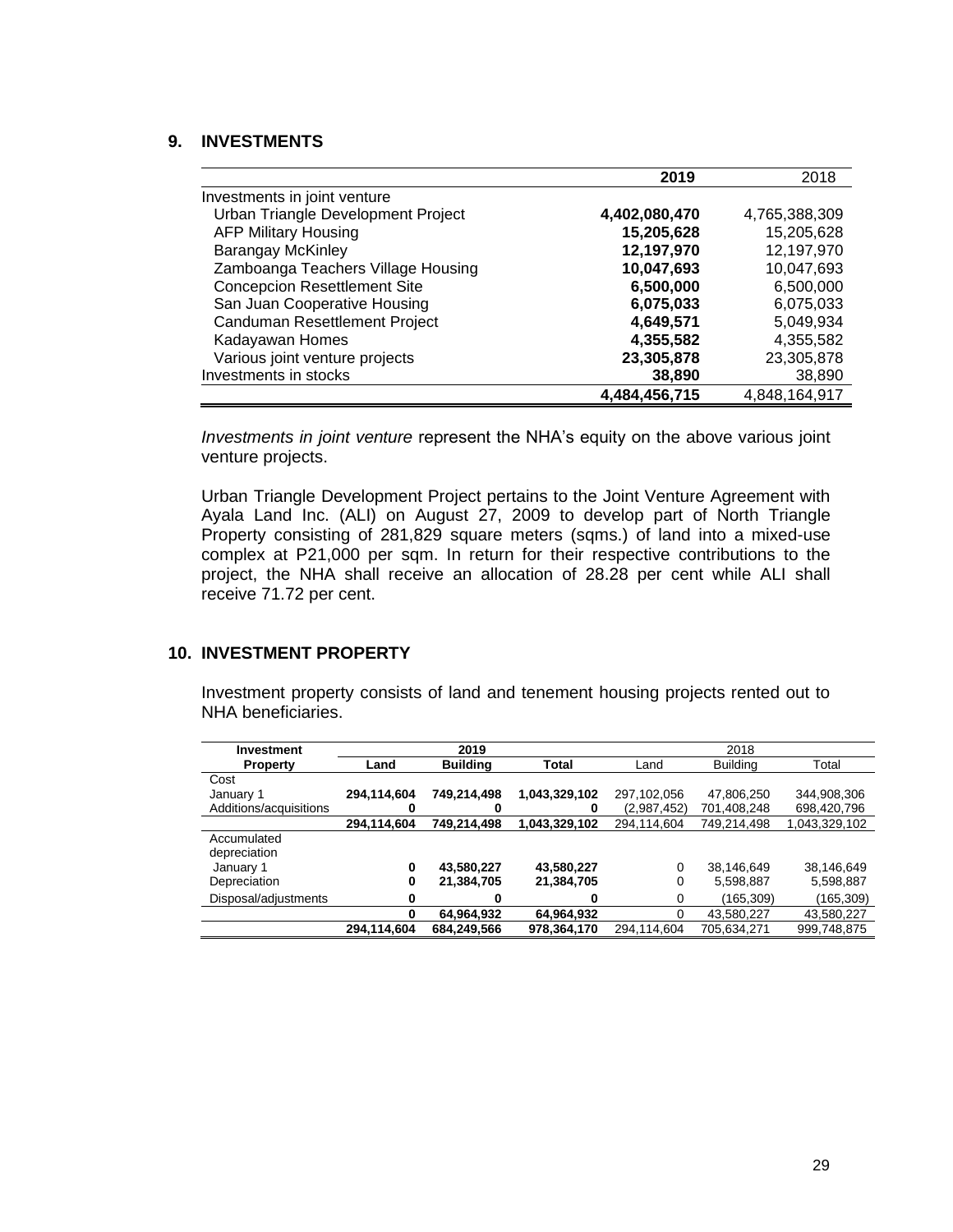# **11. PROPERTY AND EQUIPMENT**

|                             | Land          | Land<br>Improve-<br>ments | Bldgs. &<br>Other<br><b>Structures</b> | Machinery<br>&<br>Equipment | <b>Transportation</b><br>Equipment | Furniture,<br><b>Fixtures</b><br>& Books | Other<br>PPE | Leased<br>Assets<br>improve-<br>ments | CIP-<br><b>Buildings &amp;</b><br>Other<br><b>Structures</b> | <b>TOTAL</b>    |
|-----------------------------|---------------|---------------------------|----------------------------------------|-----------------------------|------------------------------------|------------------------------------------|--------------|---------------------------------------|--------------------------------------------------------------|-----------------|
| Cost                        |               |                           |                                        |                             |                                    |                                          |              |                                       |                                                              |                 |
| January 1, 2019             | 1,187,625,357 | 19,364,975                | 238,896,143                            | 248,339,319                 | 134,096,488                        | 4,786,033                                | 2.845.200    | 0                                     | 188,040,818                                                  | 2.023.994.333   |
| Additions/acquisitions      | 915.635.786   | Λ                         | 18.859.274                             | 65.281.146                  | 16.829.750                         | 520.720                                  | 108,000      | 479.754                               | 32.264.473                                                   | 1.049.978.903   |
| Disposal/adiustments        | (220.844.888) | Λ                         | U                                      | (290.618)                   | Λ                                  | 18.911                                   |              | $\Omega$                              | (19,018,296)                                                 | (240, 134, 891) |
|                             | 1,882,416,255 | 19,364,975                | 257,755,417                            | 313,329,847                 | 150,926,238                        | 5,325,664                                | 2,953,200    | 479,754                               | 201,286,995                                                  | 2,833,838,345   |
| Accumulated<br>depreciation |               |                           |                                        |                             |                                    |                                          |              |                                       |                                                              |                 |
| January 1, 2019             | 0             | 7.807.624                 | 148.289.541                            | 146,325,261                 | 99.549.930                         | 2,719,009                                | 2.027.376    | $\Omega$                              | 0                                                            | 406,718,741     |
| Depreciation                |               | 1,672,947                 | 3,331,047                              | 28.475.804                  | 11.042.615                         | 605.262                                  | 234.396      |                                       | 0                                                            | 45.362.071      |
| Disposal/adjustments        |               | n                         | 0                                      | 805,468                     | n                                  | (33.076)                                 |              | O                                     | 0                                                            | 772,392         |
|                             | $\Omega$      | 9,480,571                 | 151,620,588                            | 175,606,533                 | 110,592,545                        | 3.291.195                                | 2,261,772    | 0                                     | 0                                                            | 452,853,204     |
|                             | 1,882,416,255 | 9.884.404                 | 106,134,829                            | 137,723,314                 | 40,333,693                         | 2,034,469                                | 691,428      | 479,754                               | 201,286,995                                                  | 2,380,985,141   |
| Cost                        |               |                           |                                        |                             |                                    |                                          |              |                                       |                                                              |                 |
| January 1, 2018             | 1,255,005,661 | 20,889,133                | 239.106.686                            | 234.641.489                 | 121.162.637                        | 4,085,946                                | 2,845,200    | 0                                     | 138,500,927                                                  | 2.016.237.679   |
| Additions/acquisitions      | 8.223.523     | O                         | 1.267.860                              | 13.678.097                  | 12.418.900                         | 700.087                                  |              | 0                                     | 49.960.810                                                   | 86.249.277      |
| Disposal/adjustments        | (75,603,827)  | (1,524,158)               | (1.478.403)                            | 19,733                      | 514.951                            |                                          |              | 0                                     | (420, 919)                                                   | (78, 492, 623)  |
|                             | ,187,625,357  | 19.364.975                | 238.896.143                            | 248,339,319                 | 134,096,488                        | 4,786,033                                | 2,845,200    | $\mathbf{0}$                          | 188,040,818                                                  | 2.023.994.333   |
| Accumulated<br>depreciation |               |                           |                                        |                             |                                    |                                          |              |                                       |                                                              |                 |
| January 1, 2018             | 0             | 5.996.896                 | 142.489.714                            | 124.571.595                 | 91.602.765                         | 2.173.462                                | 1,674,765    | 0                                     | 0                                                            | 368.509.197     |
| Depreciation                |               | 1.672.948                 | 5,799,827                              | 24.210.569                  | 7.940.404                          | 544.928                                  | 352,611      | 0                                     | 0                                                            | 40.521.287      |
| Disposal/adiustments        |               | 137,780                   | 0                                      | (2,456,903)                 | 6.761                              | 619                                      | $\Omega$     | 0                                     | 0                                                            | (2.311.743)     |
|                             | 0             | 7,807,624                 | 148,289,541                            | 146,325,261                 | 99,549,930                         | 2,719,009                                | 2,027,376    | 0                                     | 0                                                            | 406,718,741     |
|                             | 1,187,625,357 | 11.557.351                | 90.606.602                             | 102.014.058                 | 34.546.558                         | 2.067.024                                | 817.824      | 0                                     | 188.040.818                                                  | 1,617,275,592   |

This is composed of the following:

*Land* consists of:

- Housing and community development administrative site represents cost of land utilized for project offices of NHA, staff building, livelihood centers.
- • *Land assembly for future projects* represents cost of undeveloped lots acquired for eventual development or redevelopment and intended for future projects.

 *Buildings and other structures* are used for administrative purposes such as office buildings, multipurpose halls, recreational centers and the like.

 Fully depreciated property and equipment such as office equipment, information technology equipment, motor vehicles and other property and equipment acquired in 1997-2014 with an aggregate residual value of P37.100 million that remains in service or in use are still reported unless disposed or destroyed.

*Leased assets improvements-building* pertains to refurbishment of leased office space in Baguio City by CAR I Regional Office.

|                                    | 2019           | 2018            |
|------------------------------------|----------------|-----------------|
| Loans and receivables              |                |                 |
| Loans receivable - LGUs            | 54,752,868     | 57,963,711      |
| Allowance for impairment - LGUs    | (54, 752, 868) | (59,042,189)    |
| Accounts receivable-mortgage sales | 42,440,486     | 42,808,688      |
| Loans receivable - others          | 126,040,794    | 126,100,893     |
| Allowance for impairment - others  | (126,040,794)  | (126, 100, 893) |
|                                    | 42,440,486     | 41,730,210      |

# **12. OTHER NON-CURRENT ASSETS**

*(forward)*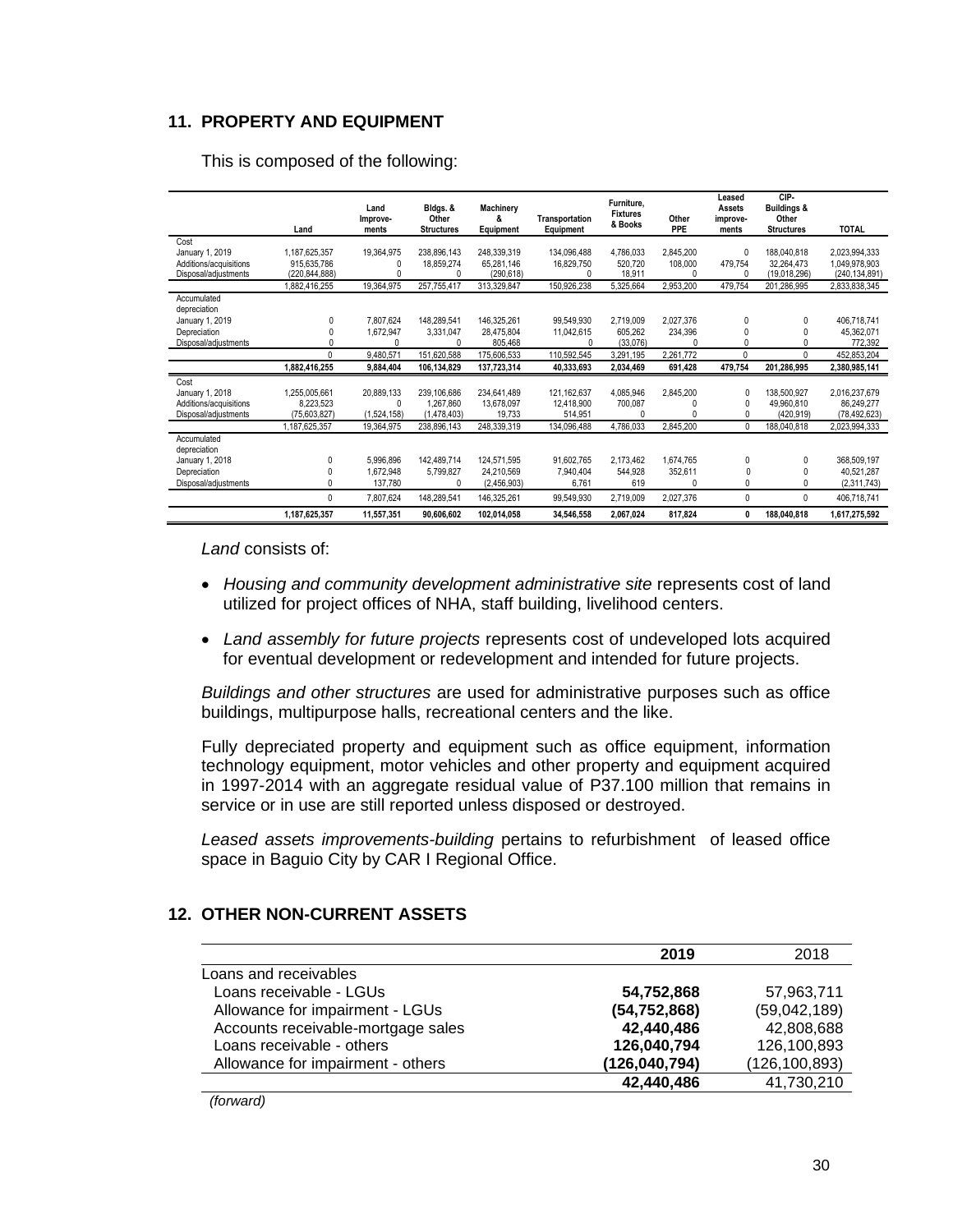|                                            | 2019          | 2018          |
|--------------------------------------------|---------------|---------------|
| Inter-agency receivables                   |               |               |
| Due from LGUs                              | 27,842,701    | 27,842,701    |
| Due from GOCCs                             | 17,164,812    | 17,252,212    |
| Due from NGAs                              | 167,944       | 167,944       |
|                                            | 45,175,457    | 45,262,857    |
| Other receivables                          |               |               |
| Other receivables                          | 42,016,957    | 41,794,538    |
| Allowance for impairment-other receivables | (42,016,957)  | (7, 245, 994) |
|                                            | 0             | 34,548,544    |
| Other assets                               |               |               |
| Restricted fund                            | 2,711,958,774 | 7,150,943,276 |
| Foreclosed property/assets                 | 58,402,333    | 61,395,783    |
| Guaranty deposits                          | 10,724,618    | 50,026,709    |
| Advances to contractors                    | 16,571,321    | 16,571,321    |
| Prepaid rent                               | 1,751,672     | 467,865       |
| Other assets                               | 678,198,929   | 678,198,929   |
|                                            | 3,477,607,647 | 7,957,603,883 |
|                                            | 3.565.223.590 | 8.079.145.494 |

 *Loans receivable - LGUs* are loans extended by the NHA for the following programs/projects which are non-moving for more than five years:

| Pambansang Bagong Nayon                                  | 6,566,232  |
|----------------------------------------------------------|------------|
| Zonal Improvement Project (ZIP)                          | 6,270,950  |
| Joint venture project                                    | 5,007,574  |
| Slum upgrading                                           | 692,187    |
| Regional cities development                              | 103.974    |
| Various housing, improvement of water system, survey and |            |
| drainage works                                           | 36,111,951 |
|                                                          | 54,752,868 |

*Loans receivable* also includes bridge financing to joint venture partners which are non-moving for five years or more.

*Due from LGUs/GOCCs/NGAs* represents advances made to different government units wherein audited Statements of Disbursements have not yet been submitted to record the liquidation.

*Other receivables* represent receivables from various joint venture partners, receivables from beneficiaries for water and electric services, Meralco meters and service deposits. It also includes receivables from employees no longer with NHA and/or collecting officers who were separated from NHA with outstanding balances.

*Restricted fund* represents fund for special purpose which cannot be used in the operation of the Agency. The account consists of Deposit for Expropriation, Deposit Held-in-Trust and Deposit Held-in-Escrow. The decrease of P4.439 billion is mainly due to the use of trust funds to cover the cash requirements of Armed Forces of the Philippines/Philippine National Police (AFP/PNP) Housing and various Resettlement Programs for Informal Settler Families (ISFs).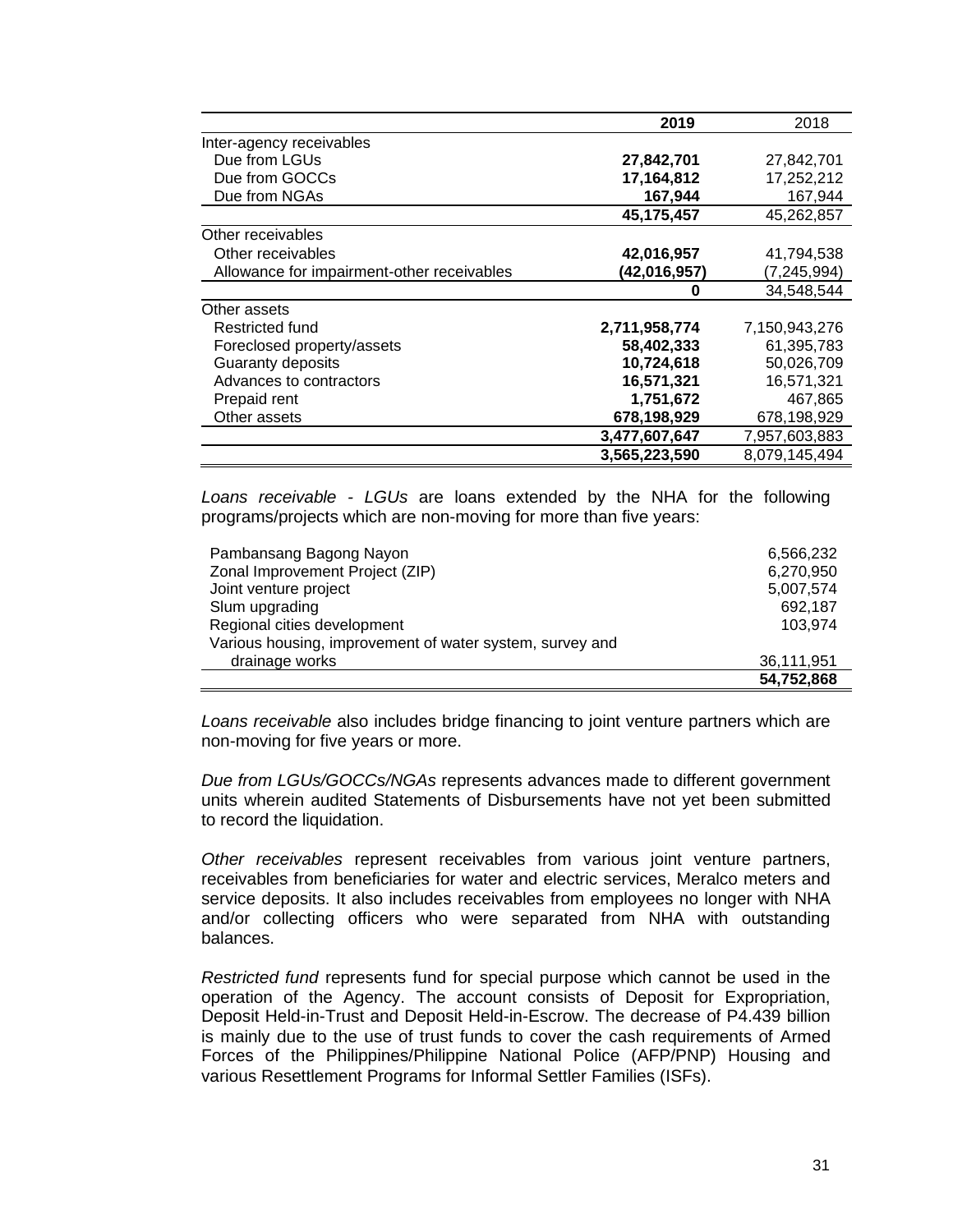*Foreclosed property/assets* pertain to the following properties which are foreclosed/acquired by the NHA.

|                                                   | 2019       | 2018       |
|---------------------------------------------------|------------|------------|
| NHA-SSS Apartment/Dorm Leila Cristobal Property   | 17,142,510 | 17,142,510 |
| NHA-SSS Apartment/Dorm Andrew and Ester Nocon     | 14,694,406 | 14,694,406 |
| NHA-SSS Apartment/Dorm Enrique Mabasa Property    | 13,658,005 | 13,658,005 |
| NHA-SSS Apartment/Dorm Mary Christine Yu Property | 6,670,315  | 6,670,315  |
| NHA-SSS Apartment/Dorm Jose Morales Property      | 2,954,358  | 2,954,358  |
| A. Basa Property - Quezon City                    | 1,055,825  | 1,055,825  |
| Northern Hills Subdivision                        | 1,036,760  | 1,036,760  |
| <b>Baguio City Dormitory</b>                      | 0          | 2,938,278  |
| <b>Others</b>                                     | 1,190,154  | 1,245,326  |
|                                                   | 58,402,333 | 61,395,783 |

*Guaranty deposits* are deposits made to NHMFC for mortgage take-out loans of various NHA beneficiaries without individual lot titles. These also include deposits to Meralco, MWSS, various water districts, etc. made for various NHA housing projects and offices for electric and water service connections. The decrease of P39.302 million was mainly due to partial refund of P11.534 million guarantee deposit from NHMFC and P20.122 million power installation on various projects from Meralco.

*Advances to contractors* represent the 15 per cent advance payment for mobilization not yet recouped due to termination/suspension or rescission of contract.

*Other assets* include investment in joint venture with Trustek Conclad Aus-Phil., Inc. of P35 million. After the joint venture was terminated, the custody to idle machinery and equipment were transferred to NHA. The equipment had been offered for bids but there were no takers. The NHA is looking for other means to dispose the assets.

The account also includes terminated project of P618.708 million due to geographical location issues, and projects under court litigation of P24.340 million due to encumbrances and legal claims attached to the land titles.

### **13. FINANCIAL LIABILITIES**

|                               | 2019        | 2018        |
|-------------------------------|-------------|-------------|
| Accounts payable              | 103,693,940 | 326,978,041 |
| Due to officers and employees | 109,631,954 | 101,667,220 |
| Tax refunds payable           |             | 959,661     |
|                               | 213,325,894 | 429,604,922 |

 The decrease in *Accounts Payable* is mainly due to payment to Contractors for the implementation of the different housing programs while the increase in *Due to Officers and Employees* is due to the accrual of Productivity Enhancement Incentive.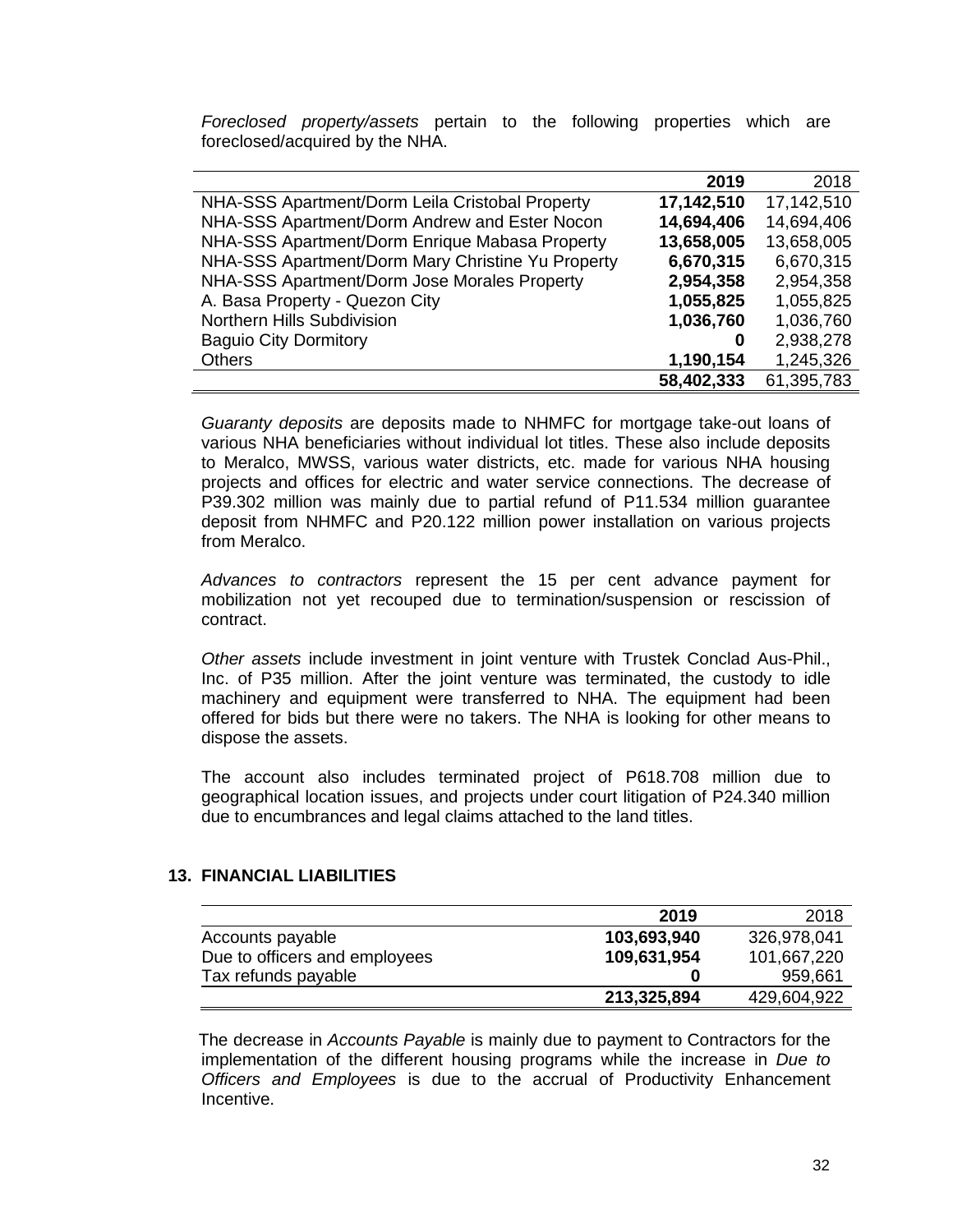## **14. INTER-AGENCY PAYABLES**

|                                               | 2019          | 2018          |
|-----------------------------------------------|---------------|---------------|
| Due to Treasurer of the Philippines           | 2,056,479,251 | 2,056,479,226 |
| Due to subsidiaries/joint venture/associates/ |               |               |
| affiliates                                    | 120,626,202   | 115,499,115   |
| Due to LGUs                                   | 67,734,464    | 67,734,464    |
| Due to government corporations                | 50,124,693    | 49,752,092    |
| Due to BIR                                    | 38,061,364    | 19,375,694    |
| Due to GSIS                                   | 9,513,200     | 13,270,831    |
| Due to Pag-IBIG                               | 1,311,810     | 1,476,103     |
| Due to Philhealth                             | 840,299       | 1,357,146     |
|                                               | 2,344,691,283 | 2,324,944,671 |

*Due to Treasurer of the Philippines* are trust funds released by DBM through the BTr for the Medium-Rise Public and Private Housing and Local Housing Program as mandated in the CISFA of 1994.

The account also includes P9.096 million land cost of Dumagok Resettlement Project, which the NHA shall reimburse the national government the value of the land after the final payment of the areas reserved for socialized housing purposes by the qualified beneficiaries.

The P95.278 million loan to Urban III, Loan Agreement #1821 was reclassified from Loans Payable to Due to Treasurer of the Philippines account in 2017. This is to be assumed by MWSS for water systems funded by the World Bank under the ZIP, subject to issuance of a negative Advice of Allotment by the BTr.

*Due to subsidiaries/joint venture/associates/affiliates* are developers' share from sales under mortgage take-out scheme in joint venture projects with the NHA.

*Due to LGUs* consists of:

- Due to provincial government of Pangasinan of P2.698 million representing the share of the province in the housing project for 257 beneficiaries. NHA shall remit 30 per cent to the province upon receipt of take-out mortgage loan from HDMF.
- Due to provincial government of Rizal of P67.734 million representing the share of the province in the housing project for ISFs living in danger areas displaced by typhoon Ondoy. NHA will remit 27 per cent of its collection from the beneficiaries to the province.

*Due to government corporations* pertains to miscellaneous fees paid by beneficiaries to be deducted from the loan proceeds of NHMFC mortgage take-out.

*Due to BIR/GSIS/Pag-IBIG and PhilHealth* represents personal/corporate contribution/loan repayment and withholding taxes for remittance to said agencies.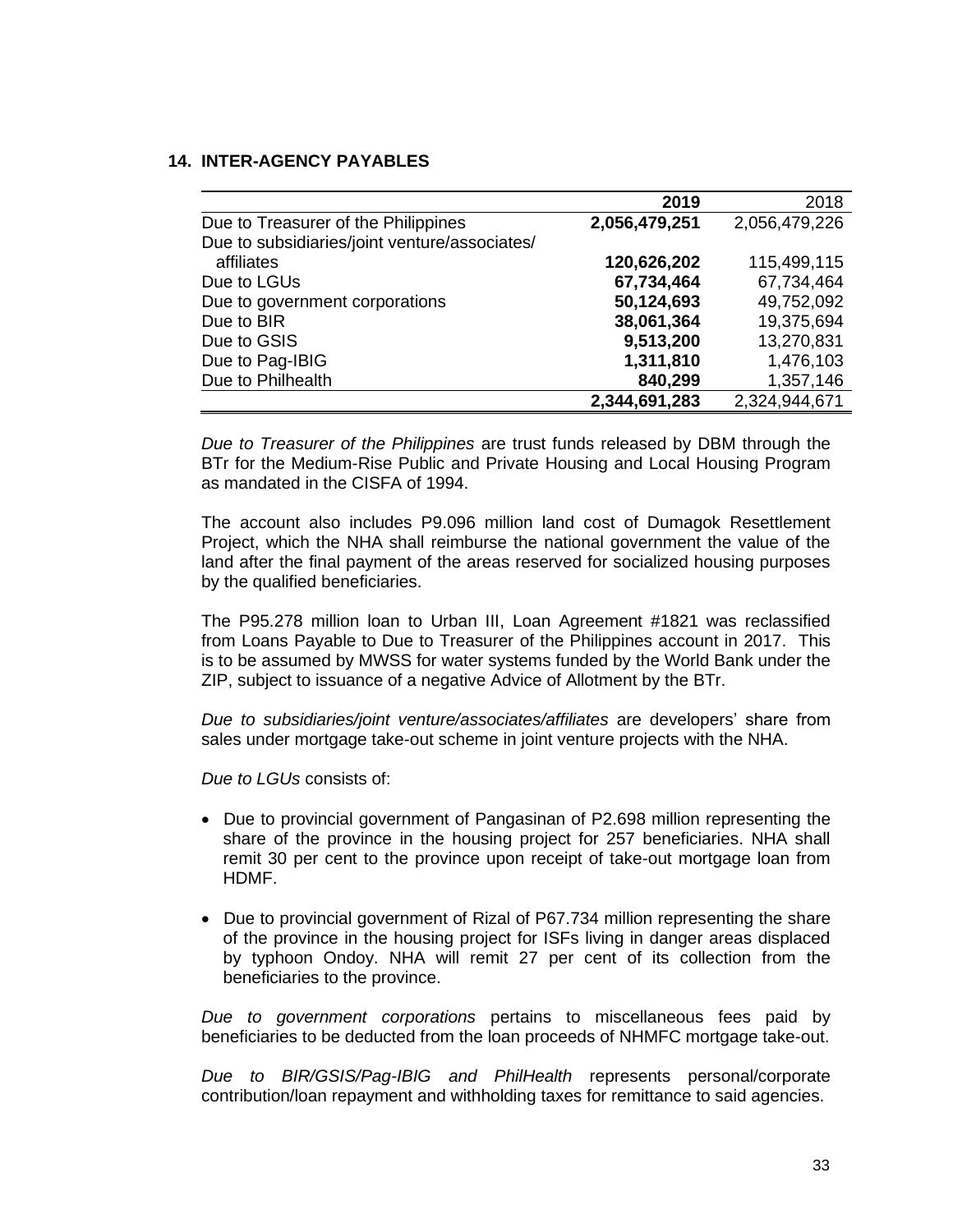## **15. TRUST LIABILITIES**

|                                    | 2019           | 2018           |
|------------------------------------|----------------|----------------|
| <b>Trust liabilities</b>           |                |                |
| <b>NGAs</b>                        | 8,934,248,525  | 8,891,864,057  |
| <b>GOCCs</b>                       | 548,948,717    | 483,202,408    |
| <b>Others</b>                      | 1,935,650,141  | 1,929,620,289  |
| Guaranty/security deposits payable | 4,689,034,597  | 4,204,552,243  |
|                                    | 16,107,881,980 | 15,509,238,997 |

*Trust liabilities* consist of funds entrusted to NHA for special purpose and collection from beneficiaries housing projects covered by Trust Agreement. This account registered an increase in CY 2019 due to trust funds received from DPWH, DOTr and Primelux Holdings Development, Inc.

*Guaranty/security deposits payable* refers to the amount deducted from the progress billing of contractors/developers to guarantee performance for the contract.

### **16. DEFERRED CREDITS / UNEARNED INCOME**

|                                        | 2019          | 2018          |
|----------------------------------------|---------------|---------------|
| Deferred income from installment sales | 4,141,431,520 | 4,071,715,010 |
| Depository liabilities                 | 545,289,114   | 604,218,059   |
| Deferred profit - uncollected claims   | 14,788,141    | 14,788,141    |
|                                        | 4,701,508,775 | 4,690,721,210 |

*Deferred income from installment sales* is the difference between the selling price and cost of sales of lots, houses and lots or units sold.

*Depository liabilities* represent buyers' deposit on lots and titles and rental deposit from beneficiaries of various NHA projects.

*Deferred profit - uncollected claims* represent amount due to G & M Realty Construction and Development Corporation, a joint venture partner in the Consuelo Heights Housing Projects in Tuguegarao, Cagayan per Court Decision under Civil Case No. Q 95-24669 dated February 2, 1998 and writ of execution dated March 1, 1999.

### **17. OTHER PAYABLES**

This is composed of the following:

|                        | 2019        | 2018        |
|------------------------|-------------|-------------|
| <b>Current:</b>        |             |             |
| Dividends payable      | 13,241,523  | 32,262,771  |
| Other payables         | 541,442,595 | 171,155,855 |
|                        | 554,684,118 | 203,418,626 |
| $\cdots$<br>$\epsilon$ |             |             |

*(forward)*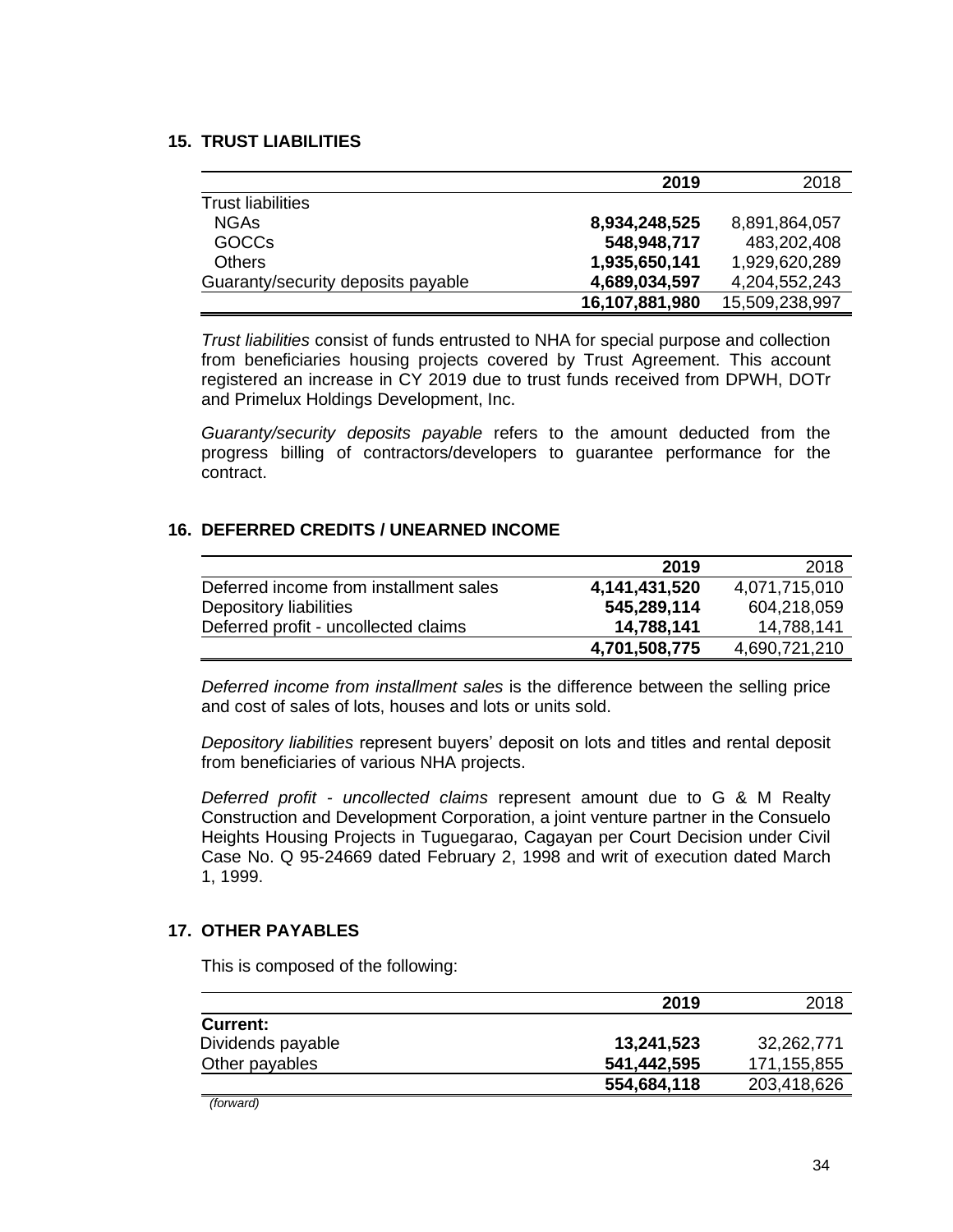|                                       | 2019        | 2018        |
|---------------------------------------|-------------|-------------|
| <b>Non-current:</b><br>Other payables | 213,187,939 | 526,993,928 |
|                                       | 213,187,939 | 526,993,928 |

Pursuant to RA No. 7656, the NHA annually declares and remits dividends of at least 50 per cent of Net Earnings, directly to the National Government in the name of the Treasurer of the Philippines on or before May 15 of each year.

*Other payables* consist of amounts received from prospective buyers, tenants, awardees and contractors to guarantee performance of awarded contracts. This also includes P316.282 million reclassification from provisions and contingent liabilities account.

#### **18. GOVERNMENT EQUITY**

|                     |                 | 120,186,510,295 111,402,450,545 |
|---------------------|-----------------|---------------------------------|
| Contributed capital | 3,494,306,718   | 3,494,306,718                   |
| Government equity   | 2,893,406,770   | 2,893,406,770                   |
| Accumulated surplus | 113,798,796,807 | 105,014,737,057                 |
|                     | 2019            | 2018                            |

*Accumulated surplus* contains the cumulative results of operations of the NHA and subsidy fund received from the National Government.

The authorized capitalization of the Authority is P5 billion per PD No. 1924 dated May 6, 1984, to provide NHA the long-term capability to undertake the comprehensive national housing program for marginal and low income families. The amount of P2.893 billion has been issued by the National Government leaving an unissued capitalization of P2.107 billion.

*Contributed Capital* mostly consists of properties acquired by NHA thru Republic Acts, Executive Orders or Presidential Proclamations. The NHA in coordination with other government agencies was designated to develop, convert into housing units and administer the disposition of the properties to bonafide occupants. Its detailed composition is as follows:

|                                               | 2019          | 2018          |
|-----------------------------------------------|---------------|---------------|
| Joint venture project/asset pool              |               |               |
| <b>Vitas Reclamation Project</b>              | 1,520,185,412 | 1,520,185,412 |
| Smokey Mountain Development and               |               |               |
| <b>Reclamation Project (SMDRP)</b>            | 758,110,161   | 758,110,161   |
|                                               | 2,278,295,573 | 2,278,295,573 |
| Thru Presidential Decree/Proclamation (PD/PP) |               |               |
| Tala Development Project Phase 4              | 277,863,640   | 277,863,640   |
| SMDRP (MRB-10B)                               | 65,862,720    | 65,862,720    |
| Three lots from the Municipality of Pasig,    |               |               |
| Cainta and Taytay                             | 56,423,891    | 56,423,891    |
| Land cost of Tala 3 MRH                       | 52,171,600    | 52,171,600    |
| Land cost of Tala 2 MRH, Caloocan City        | 52,000,000    | 52,000,000    |
| Tala Development Project Phase 5              | 50,235,000    | 50,235,000    |
| (forward)                                     |               |               |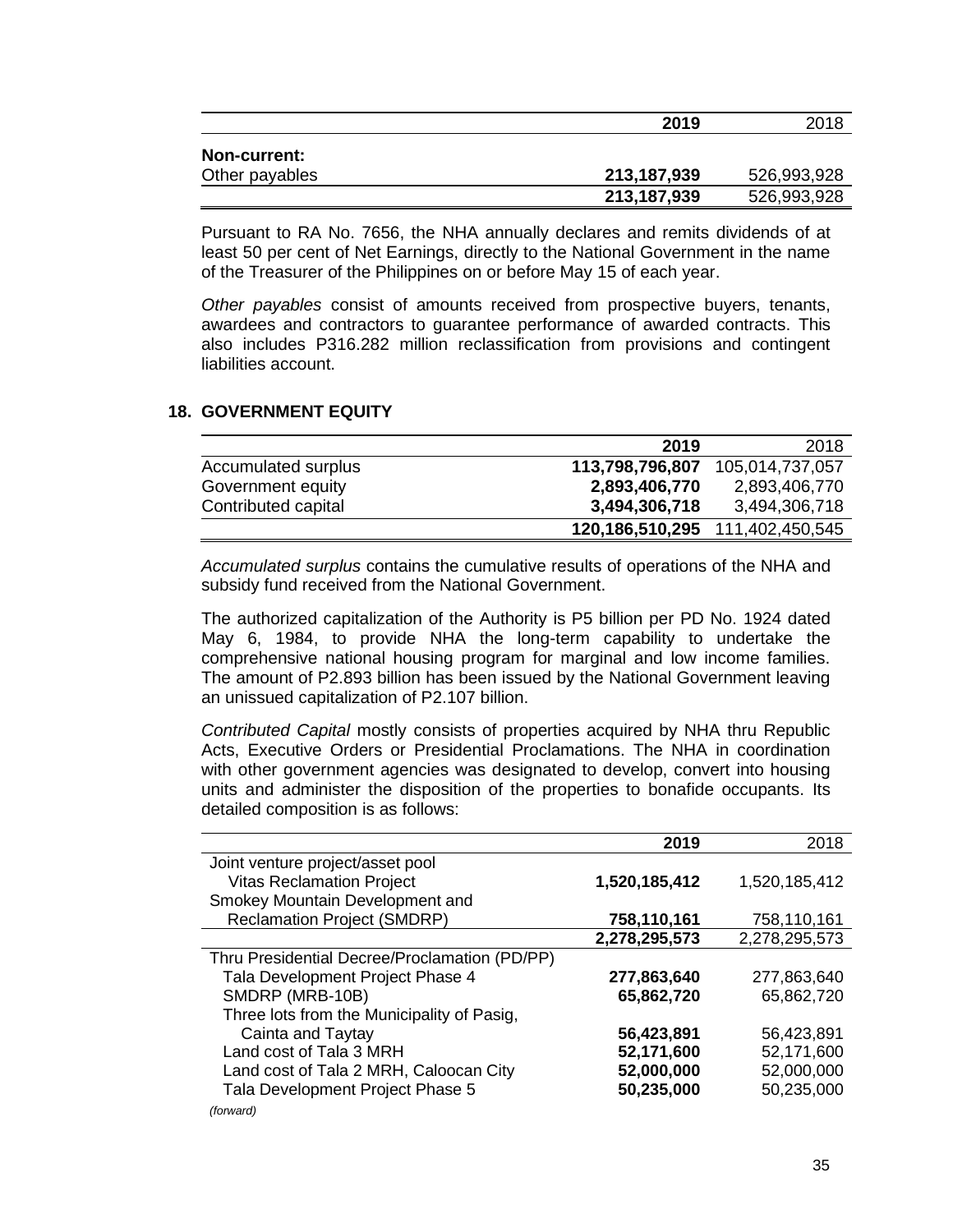|                                                         | 2019          | 2018          |
|---------------------------------------------------------|---------------|---------------|
| Tala Development Project Phase 2                        | 45,781,000    | 45,781,000    |
| Lianga Housing Project, Surigao del Sur                 | 37,820,160    | 37,820,160    |
| Land cost of Tala 1 MRH                                 | 26,209,000    | 26,209,000    |
| Caingin Housing Project, Iloilo                         | 26,034,720    | 26,034,720    |
| DAR BPI Compound (Cresencia Village),                   |               |               |
| <b>Baguio City</b>                                      | 21,600,000    | 21,600,000    |
| Bagong Silang Project, Phase XI, Package 10             | 21,461,165    | 21,461,165    |
| Barangay Valencia Project, Quezon City                  | 18,510,000    | 18,510,000    |
| Lualhati housing project-Baguio City                    | 17,425,060    | 17,425,060    |
| Tala Estate, Caloocan City                              | 15,460,016    | 15,460,016    |
| Bagong Silang Project, Phase XI, Package 9              | 14,533,506    | 14,533,506    |
| Lot located in Barangay Katipunan, Q.C.                 | 14,513,760    | 14,513,760    |
| Camp Gregg PNP Housing Project                          | 8,793,823     | 8,793,823     |
| Land cost-Maria Orosa and Jorge Bacobo                  |               |               |
| <b>Housing Project</b>                                  | 108,200       | 108,200       |
|                                                         | 822,807,261   | 822,807,261   |
| From other government agency (thru PD/PP)               |               |               |
| Philippine Centennial Village Project, Taguig           |               |               |
| - from BCDA                                             | 242,724,323   | 242,724,323   |
| Monterraza Subdivision, Benguet from PMS                | 117,618,100   | 117,618,100   |
| Lot from DPWH at Sta. Ana Manila                        | 17,753,151    | 17,753,151    |
| Lot from DSWD at Sta. Ana Manila                        | 10,826,000    | 10,826,000    |
| Housing for 1 <sup>st</sup> Dist. of Agusan del Norte - |               |               |
| from DPWH                                               | 3,263,360     | 3,263,360     |
| Polo Transmitting Community Development                 |               |               |
| Cooperative-from DOTC                                   | 193,450       | 193,450       |
|                                                         | 392,378,384   | 392,378,384   |
| Donation                                                |               |               |
| Three motor vehicles                                    | 800,500       | 800,500       |
| One computer unit                                       | 25,000        | 25,000        |
|                                                         | 825,500       | 825,500       |
|                                                         | 3,494,306,718 | 3,494,306,718 |

The amount of P1.520 billion represents the NHA's share in the Vitas Reclamation Project. The value of the lot is computed based on the total lot area of 253,645 sqm. multiplied by P6,000, the existing zonal valuation of lot.

The Smokey Mountain certificate of P1.403 billion is a non-interest-bearing participation certificates issued by the Asset Pool for the conveyance of the Smokey Mountain site and the 79 hectares Manila Bay Foreshore property. The value was reduced to P758 million with the application of loss on sale of housing units.

The P65.863 million represents the cost of 14,520 sqm. lot for the construction of the nine five-storey low rise building for the SMDRP.

The three lots from Pasig, Cainta and Taytay with an area of 171.03 hectares more or less were transferred to the NHA in the last quarter of 1999. These lots are intended for socialized housing under PP No. 458 dated August 29, 1994.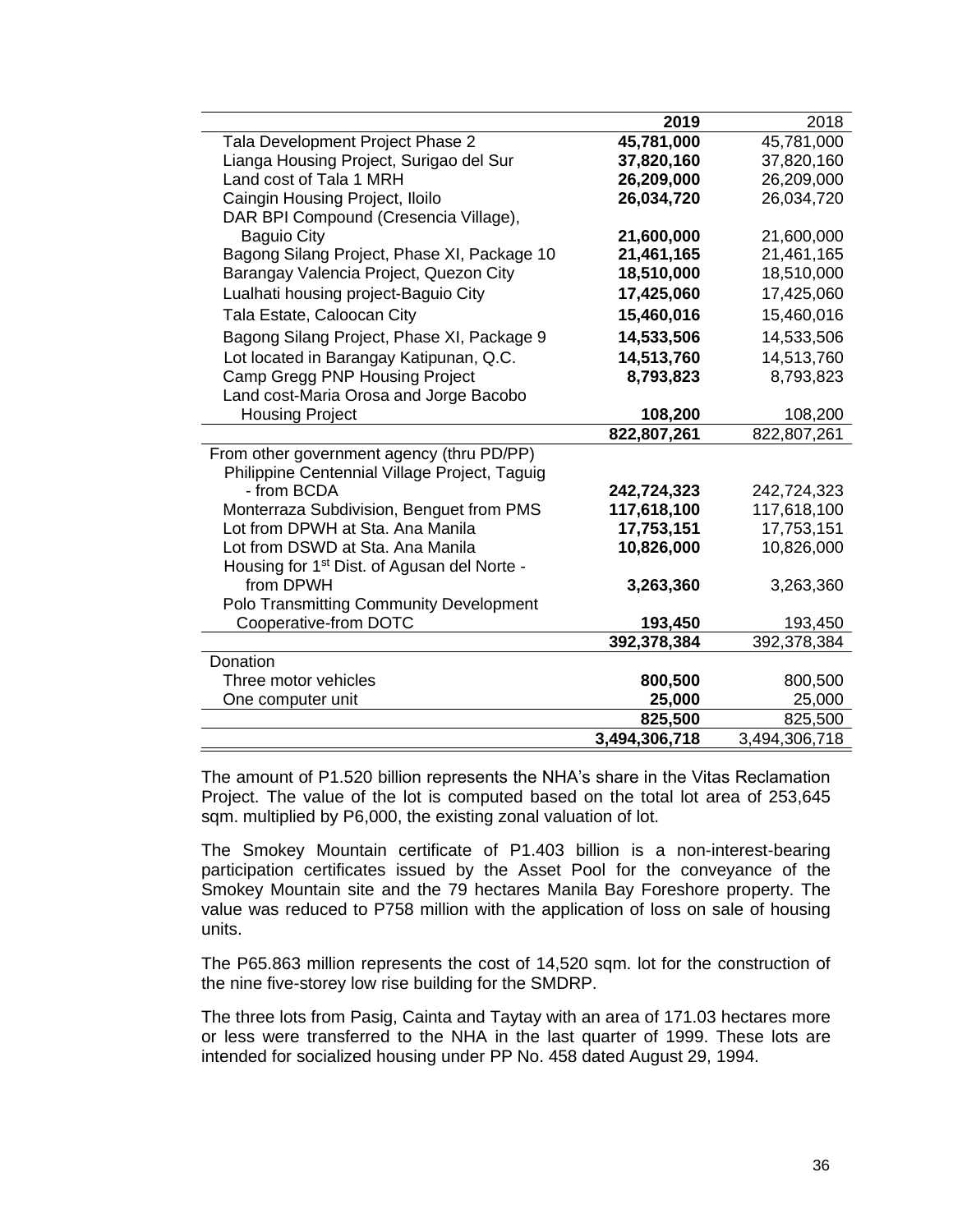The amount of P37.820 million represents Lianga Housing Project located at Barangay Diatagon, Lianga, Surigao del Sur under PP No. 403 with an area of 27.3958 hectares for disposition in accordance with the provisions of RA No. 7279.

The amount of P26.209 million represents partial land cost of Tala I MRH, 26,209 sqm. at P1,000 per sqm. under PP No. 843, as amended by RA No. 7999 and PP No. 366.

The Caingin Housing Project which has an area of 54,239 sqm., situated in the City of Iloilo, Island of Panay under PP No. 419 is for utilization in relation to socialized housing, urban development, resettlement, and slum improvement.

The Bureau of Plant Industry Compound, Cresencia Village in Baguio City is intended for socialized housing under PP No. 360 and MOA dated August 05, 1999, OCT No. P-3045 and Special Patent No. 3659.

The P18.510 million is a parcel of land located in Barangay Valencia, Quezon City which was declared under PP No. 543, as a socialized housing site for disposition in favor of bonafide occupants.

The 8,981.99 sqm. at P1,940/sqm. land in Barangay Lualhati, Baguio was acquired thru PP No. 262 dated September 23, 2002, amending PP No. 396 dated March 31,1989.

The Tala Estate with 808 hectares in Caloocan City was transferred to NHA thru PP No. 843 for housing and urban development and other various government uses.

Projects in Bagong Silang, Phase XI, Package 10; Tala 2; Bagong Silang, Phase XI, Package 9; Tala 3; and Tala Development Project Phases 5 and 2 in Caloocan City amounting to P21.461 million, P52 million, P14.534 million, P52.172 million, P50.235 million and P45.781 million, respectively, are under PP No. 843.

The land located at Barangay Katipunan Quezon City was conveyed per Deed of Re-conveyance and the Board approved the conversion of its land use from slaughterhouse site to residential lot for proper distribution and award to its occupants under Board Resolution No. 4477 dated January 2002.

The amount of P8.794 million represents the land cost of Camp Gregg PNP Ville Housing Project under PP No. 262.

The Philippine Centennial Village Project in Taguig City was turned-over by HUDCC to NHA pursuant to EO No. 70/465 as amended.

The Presidential Management Staff donated the Monterraza property covering an area of 88,474 sqm. more or less and authorized NHA to administer and sell the subject lots to bonafide settlers, as well as acquire and develop alternative sites, all for socialized housing as approved by the President on July 7, 1997.

The 20,315 sqm. lot located in Sta. Ana, Manila, was transferred by DPWH to NHA under Proclamation No. 848 dated January 14,1992 as relocation site of the squatters, flood victims and other indigents of Greater Manila Area.

The 10,826 sqm. lot located in Sta. Ana, Manila from DSWD identified as Lots 6 and 11, Block 22 located at Sta. Ana, Manila covered by TCT No. 234394 and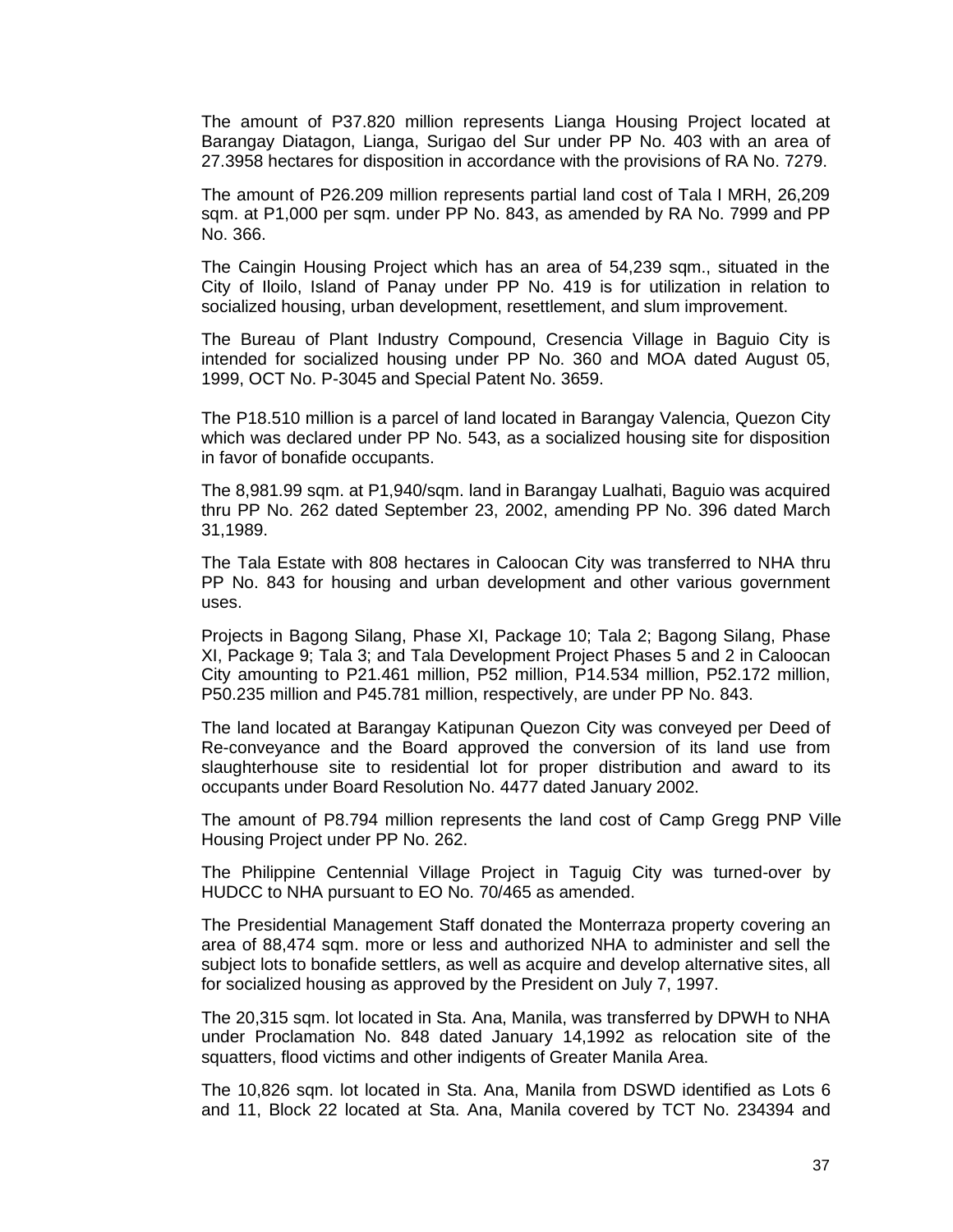234399, respectively, at P1,000 per sqm., are for Bo. Puso Homeowners Association.

The parcel of land turned-over by the DPWH thru Deed of Transfer to the NHA for disposition primarily to barangays under 1<sup>st</sup> District of Agusan del Norte.

The 3,869 sqm. at P50/sqm. land in Karuhatan, Valenzuela, are for proper disposition to members of Polo Transmitting Community Development Cooperative, Inc.

The three motor vehicles are donated by the Japan International Cooperation Agency (JICA) and the KINHILL PTY. LTD and the computer is donated by Meiy Construction.

#### **19. REVALUATION SURPLUS**

This account consists of the following:

|                                         | 2019          | 2018          |
|-----------------------------------------|---------------|---------------|
| Government Center, North Triangle       | 6,127,219,012 | 6,127,219,012 |
| East Triangle, Quezon City              | 562,891,643   |               |
| Pinaglabanan, San Juan LRB              | 99,388,800    | 99,388,800    |
| Manggahan Floodway Residential Building |               |               |
| Project (MMDA Depot)                    | 18,213,500    | 18,213,500    |
|                                         | 6,807,712,955 | 6,244,821,312 |

The amount of P6.127 billion represents the appraised value of the lot located at the Government Center North Triangle, a joint venture project with Ayala Land, Inc.

In 2019, appraisal surplus of P562.891 million was recorded for the 15,215 sqms. lot sold to NKTI at East Triangle, Quezon City. The appraised value per sqm. is P37,000.

## **20. SUBSIDY INCOME FROM THE NATIONAL GOVERNMENT**

As at December 31, 2019, the total allotment for the various projects amounted to P165.298 billion. Details are as follows:

|   | <b>Projects</b>                                 | <b>Amount Advice</b> |               | <b>Cash Received</b> |               | <b>Total Utilization</b> | <b>Balance of</b><br>Cash | <b>Balance of</b><br><b>Allotment</b> |
|---|-------------------------------------------------|----------------------|---------------|----------------------|---------------|--------------------------|---------------------------|---------------------------------------|
|   |                                                 | of Allotment         | 2019          | 2018 and prior       | 2019          | 2018 and prior           |                           |                                       |
|   | Disbursement Acceleration Program (DAP)         |                      |               |                      |               |                          |                           |                                       |
|   | Housing Project for Families                    | 8,710,162,000        | 0             | 7,115,366,000        | 27,094,549    | 9,106,597,973            | (2,018,326,522)           | 1,594,796,000                         |
|   | Living Along in Danger<br>Areas in Metro Manila |                      |               |                      |               |                          |                           |                                       |
| 2 | Housing for BFP / BJMP                          | 408,964,000          | 0             | 408,964,000          | 0             | 368, 164, 639            | 40,799,361                | $\Omega$                              |
| 3 | North Triangle Relocation                       | 163,298,000          | $\Omega$      | 106,325,000          | 69,711,284    | 148,201,045              | (111, 587, 329)           | 56,973,000                            |
|   | Project                                         |                      |               |                      |               |                          |                           |                                       |
| 4 | Iloilo Resettlement Project                     | 100.000.000          | 0             | 100,000,000          | 0             | 165.791.930              | (65, 791, 930)            | 0                                     |
|   |                                                 | 9,382,424,000        | 0             | 7,730,655,000        | 96,805,833    | 9,788,755,587            | (2, 154, 906, 420)        | 1,651,769,000                         |
|   | <b>Regular Appropriation</b>                    |                      |               |                      |               |                          |                           |                                       |
|   | Permanent Housing Project                       | 26,324,121,000       | 2,318,978,134 | 4,502,239,000        | 3,725,582,154 | 8,832,979,650            | (5,737,344,670)           | 19,502,903,866                        |
|   | for Typhoon Yolanda                             |                      |               |                      |               |                          |                           |                                       |
| 2 | Housing Program for ISFs                        | 23,465,603,347       | 0             | 16,562,070,000       | 1,316,202,370 | 17,375,805,772           | (2, 129, 938, 142)        | 6,903,533,347                         |
|   | Living in Danger Areas in                       |                      |               |                      |               |                          |                           |                                       |
|   | Metro Manila                                    |                      |               |                      |               |                          |                           |                                       |
| 3 | <b>Resettlement Program</b>                     | 18,843,675,955       | 0             | 14,256,526,955       | 786,475,411   | 13,406,037,234           | 64,014,310                | 4,587,149,000                         |
| 4 | ISF's Affected by the                           | 8,701,916,955        | 6,111,237,000 | 0                    | 3,092,722,901 | 0                        | 3,018,514,099             | 2,590,679,955                         |
|   | Supreme Court's                                 |                      |               |                      |               |                          |                           |                                       |
|   | Mandamus to clear off                           |                      |               |                      |               |                          |                           |                                       |
|   | Manila Bay                                      |                      |               |                      |               |                          |                           |                                       |
|   | (forward)                                       |                      |               |                      |               |                          |                           |                                       |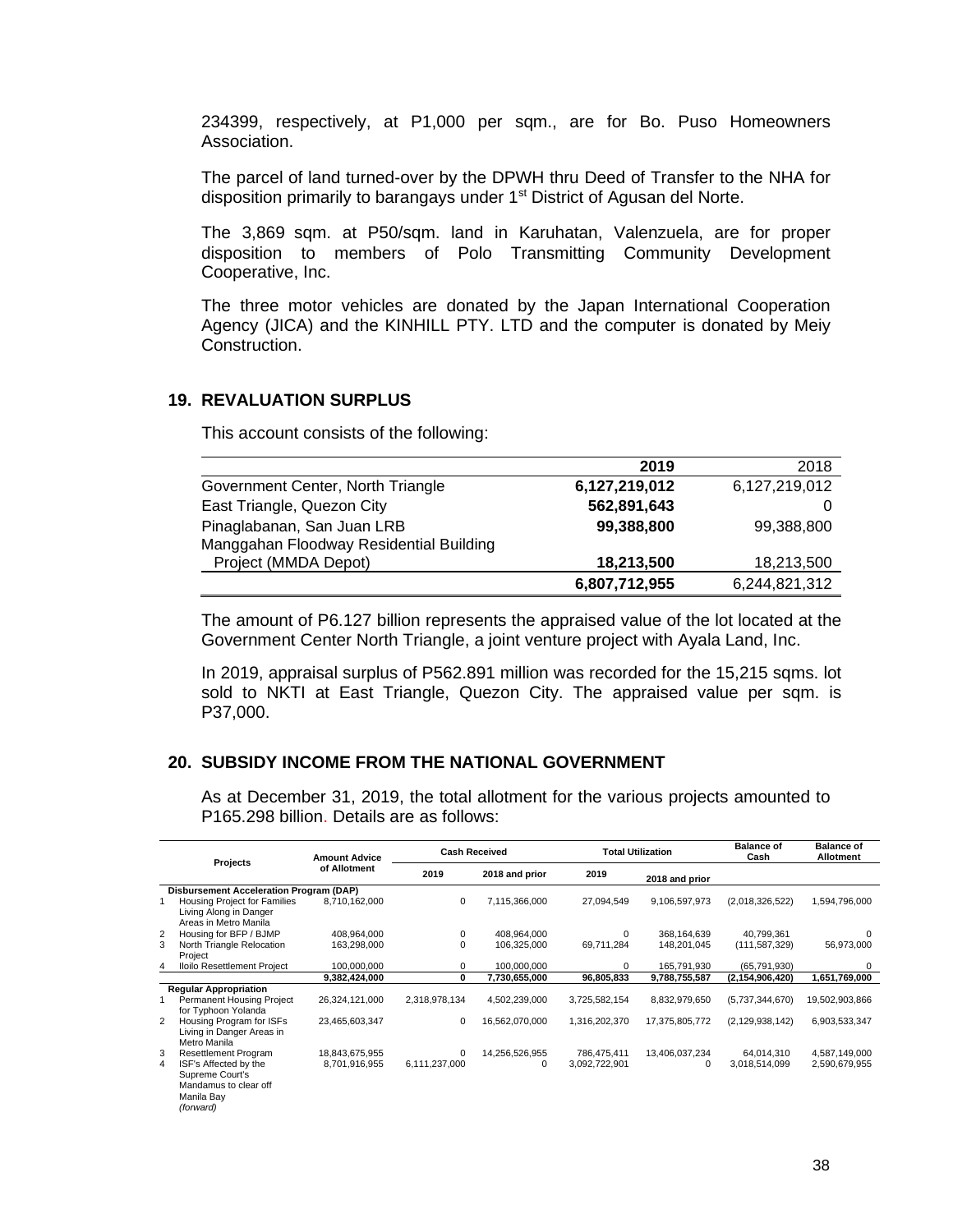|                     | <b>Projects</b>                                                                                           | <b>Amount Advice</b>              |                                 | <b>Cash Received</b>             | <b>Total Utilization</b>        |                                  | <b>Balance of</b><br>Cash      | <b>Balance of</b><br><b>Allotment</b> |
|---------------------|-----------------------------------------------------------------------------------------------------------|-----------------------------------|---------------------------------|----------------------------------|---------------------------------|----------------------------------|--------------------------------|---------------------------------------|
|                     |                                                                                                           | of Allotment                      | 2019                            | 2018 and prior                   | 2019                            | 2018 and prior                   |                                |                                       |
| $\overline{5}$      | AFP/PNP/BFP/BJMP/BuCor<br>Housing Program                                                                 | 9,742,290,000                     | $\mathbf 0$                     | 1,132,830,000                    | 1,516,018,159                   | 2,537,312,238                    | (2,920,500,397)                | 8,609,460,000                         |
| 6                   | <b>Emergency Housing</b><br>Assistance for Calamity                                                       | 1,386,279,000                     | $\mathbf 0$                     | 1,259,425,000                    | 76,637,665                      | 1,481,546,011                    | (298, 758, 676)                | 126,854,000                           |
| $\overline{7}$      | <b>Victims</b><br>Community Facilities for                                                                | 536,087,000                       | $\mathbf 0$                     | 19,733,352                       | 129,388,214                     | 4,723,889                        | (114, 378, 751)                | 516,353,648                           |
|                     | <b>Existing Relocation Sites</b>                                                                          |                                   |                                 |                                  |                                 |                                  |                                |                                       |
| 8                   | "Zamboanga Conflict"<br><b>Housing Project</b>                                                            | 347,319,000                       | $\mathbf 0$                     | 309,189,000                      | 1,379,229                       | 194,911,824                      | 112,897,947                    | 38,130,000                            |
| 9                   | Settlements Upgrading<br>Program                                                                          | 252,845,000                       | $\mathbf 0$                     | 142,834,000                      | $\mathbf 0$                     | 128,216,640                      | 14,617,360                     | 110,011,000                           |
|                     | 10 Marawi Transitional<br><b>Housing Project</b>                                                          | 218,537,125                       | 103,332,876                     | 75,871,000                       | 25,483,988                      | 139,837,348                      | 13,882,540                     | 39,333,249                            |
| 11                  | <b>Relocation Assistance</b><br>12 Regional Resettlement<br>Program-Socialized                            | 152,438,000<br>20,067,000         | $\pmb{0}$<br>$\Omega$           | $\pmb{0}$<br>$\Omega$            | $\pmb{0}$<br>$\Omega$           | 0<br>$\Omega$                    | 0<br>$\Omega$                  | 152,438,000<br>20,067,000             |
|                     | Housing<br>13 ISFs Affected by<br>Infrastructure Projects                                                 | 54,000,000                        | $\Omega$                        | $\mathbf 0$                      | $\mathbf 0$                     | $\Omega$                         | 0                              | 54,000,000                            |
| 14                  | Site Acquisition,                                                                                         | 350.000.000                       | $\mathbf 0$                     | $\mathbf 0$                      | $\mathbf 0$                     | 0                                | 0                              | 350,000,000                           |
|                     | Development and Shelter<br>Construction, Tiwi, Albay                                                      |                                   |                                 |                                  |                                 |                                  |                                |                                       |
|                     |                                                                                                           | 90,395,179,382                    | 8,533,548,010                   | 38,260,718,307                   | 10,669,890,091                  | 44,101,370,606                   | (7,976,994,380)                | 43,600,913,065                        |
| 1                   | <b>Other Releases</b><br>AFP and PNP Housing                                                              | 13,190,580,000                    | $\mathbf 0$                     | 13,190,580,000                   | 310,196,397                     | 11,741,821,040                   | 1,138,562,563                  | $\Omega$                              |
| $\overline{2}$      | Project<br>Permanent Housing Project<br>for Typhoon Yolanda                                               | 40,340,978,000                    | 3,234,513,000                   | 24,542,555,000                   | 2,656,806,501                   | 24,839,314,560                   | 280,946,939                    | 12,563,910,000                        |
| 3                   | Typhoon Pablo Housing                                                                                     | 4,084,600,000                     | $\mathbf 0$                     | 3,745,101,000                    | 162,351,619                     | 3,726,787,631                    | (144, 038, 250)                | 339,499,000                           |
| $\overline{4}$      | Project<br>"Zamboanga Conflict"<br><b>Housing Project</b>                                                 | 2,593,735,775                     | $\Omega$                        | 2,566,000,000                    | 23,679,700                      | 2,464,080,292                    | 78,240,008                     | 27,735,775                            |
| 5                   | Reconstruction and<br>Rehabilitation Program<br>Fund                                                      | 1,500,000,000                     | $\mathbf 0$                     | 827,199,000                      | 236,433,057                     | 1,062,171,771                    | (471, 405, 828)                | 672,801,000                           |
| 6<br>$\overline{7}$ | Irosin Resettlement Project<br>Construction of 50 hsq<br>units- Cateel, Davao<br>Oriental                 | 63,040,000<br>5,000,000           | $\pmb{0}$<br>$\Omega$           | 63,040,000<br>5,000,000          | 0<br>$\Omega$                   | 60,424,000<br>5,000,000          | 2,616,000<br>$\Omega$          | 0<br>$\Omega$                         |
| 8                   | NDDRMF - Repair and<br>rehab of existing<br>resettlement site for families<br>affected by Typhoon Nina in | 699,986,898                       | 25,966,000                      | $\mathbf 0$                      | 9,665,817                       | $\Omega$                         | 16,300,183                     | 674,020,898                           |
| 9                   | 2016<br>Rehabilitation of the Most<br>Affected Area (MAA) in                                              | 2,355,500,000                     | 2,063,116,820                   | $\Omega$                         | 1,999,863,950                   | $\Omega$                         | 63,252,870                     | 292,383,180                           |
|                     | Marawi<br>10 Emergency Housing                                                                            | 400,000,000                       | $\Omega$                        | $\mathbf 0$                      | $\mathbf 0$                     | $\Omega$                         | 0                              | 400,000,000                           |
| 11                  | Assistance Program<br>North Triangle Relocation<br>Project                                                | 286,702,000                       | $\mathbf 0$                     | $\mathbf 0$                      | $\mathbf 0$                     | 0                                | 0                              | 286,702,000                           |
|                     |                                                                                                           | 65,520,122,673<br>165,297,726,055 | 5,323,595,820<br>13,857,143,830 | 44,939,475,000<br>90,930,848,307 | 5,398,997,041<br>16,165,692,965 | 43,899,599,294<br>97,789,725,487 | 964,474,485<br>(9,167,426,315) | 15,257,051,853<br>60,509,733,918      |

The amount of P8.710 billion was only the reported allotment for the Housing Project for Families Living along Danger Areas in Metro Manila out of the total P10 billion allotment since the remaining amount of P1.595 million could no longer be released by the BTr due to the Supreme Court declaration that the fund intended for DAP was considered as unconstitutional.

The DAP fund of P408.964 million for the Bureau of Fire Protection (BFP)/Bureau of Jail Management and Penology (BJMP) represents the amount of allotment at net of P91.036 million that was remitted to the BTr on November 11, 2015.

The allotment for the North Triangle Relocation Project was originally amounted to P450 million, P286.702 million of which was cancelled by DBM and subsequently provided a supplemental appropriation for FY 2014 which was reclassified under Other Releases.

Allotment amounting to P100 million was fully obligated for the Iloilo Resettlement Project as at June 30, 2014.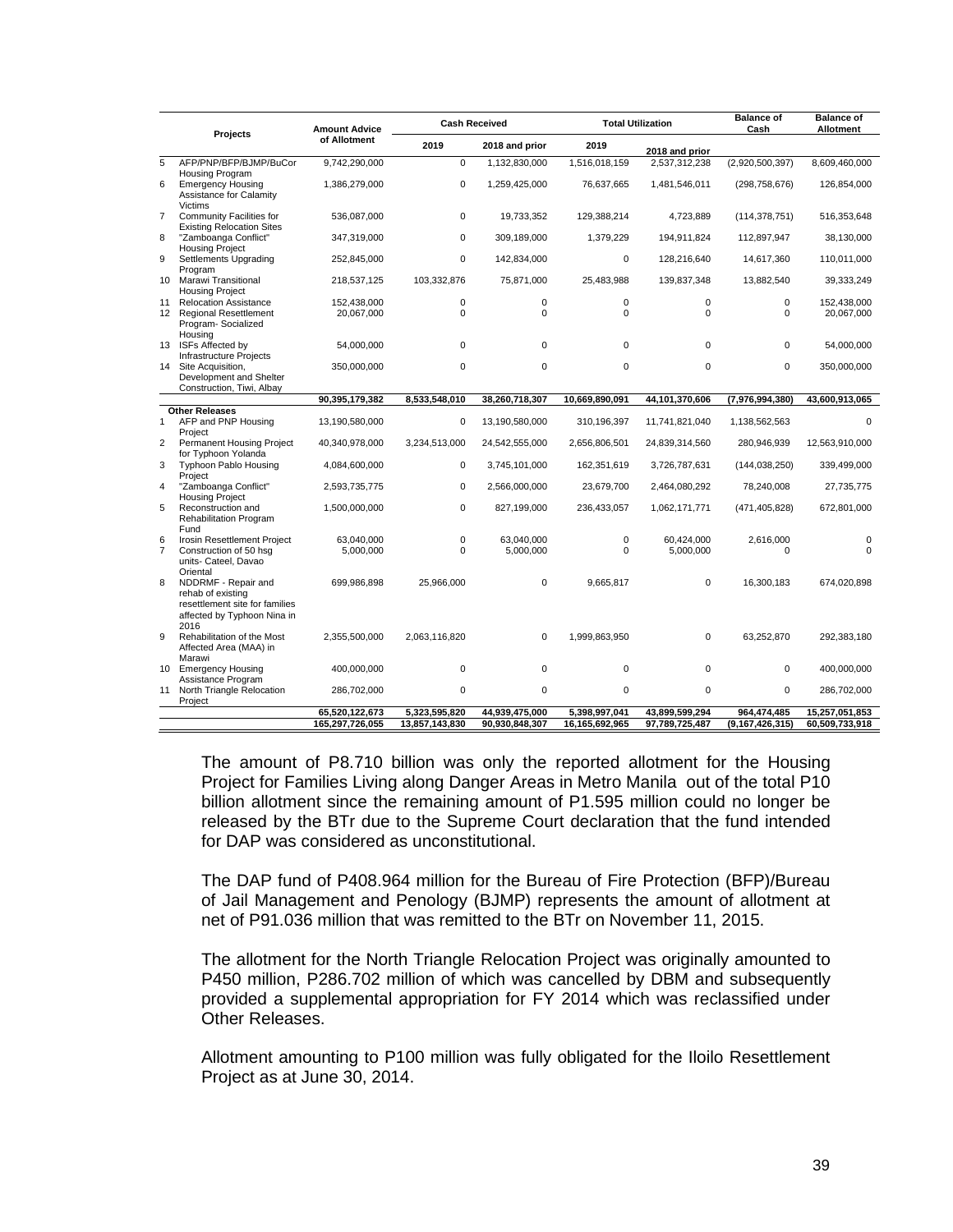The charges presented in 2018 and prior years' fund utilizations for Marawi transitional housing projects amounting to P26.871 million was reclassified to Community Facilities for Existing Relocation Sites.

|                                              | 2019          | 2018          |
|----------------------------------------------|---------------|---------------|
| Service income                               |               |               |
| Processing fees                              | 51,554,113    | 42,930,790    |
| Clearance and certification fees             | 5,801,067     | 4,223,472     |
| Permit fees                                  | 404,699       | 161,433       |
| Fines and penalties-service income           |               | 66,692        |
| Other service income                         | 611,874       | 414,923       |
|                                              | 58,371,753    | 47,797,310    |
| <b>Business income</b>                       |               |               |
| Management fees                              | 408,644,984   | 309,997,100   |
| Sales revenue                                | 381,750,436   | 307,805,772   |
| Rent/lease income                            | 362,387,854   | 338,052,205   |
| Fines and penalties-business income          | 187,717,093   | 173,645,410   |
| Interest income                              | 10,978,115    | 42,233,725    |
| Share in the profit/revenue of joint venture |               | 653,397       |
| Other business income                        | 189,739,381   | 196,298,317   |
|                                              | 1,541,217,863 | 1,368,685,926 |
|                                              | 1,599,589,616 | 1,416,483,236 |

# **21. SERVICE AND BUSINESS INCOME**

Rental/lease income generated from Investment Properties includes:

| <b>Project</b>                         | 2019        | 2018        |
|----------------------------------------|-------------|-------------|
| Government Center (DOTr)               | 299,288,288 | 290,571,152 |
| <b>BLC - Rawis</b>                     | 21,155      | 3,600       |
| Juan Luna                              |             | 9,894       |
| Juan Luna (SESE)                       | 19,068      | 19,784      |
| Vitas Reclamation                      | 13,964,502  | 11,971,379  |
| <b>Vitas Housing Project</b>           | 32,450      | 2,721,352   |
| <b>Bagong Silang</b>                   | 753,767     | 695,827     |
| Dagat-Dagatan Dev. Project             | 293,121     |             |
| Maysilo Estate                         |             | 89,543      |
| Tangos                                 |             | 47,837      |
| <b>BLC Pag-asa</b>                     | 399,100     | 107,579     |
| <b>TBC II Balintawak</b>               | 0           | 24,373      |
| <b>Tatalon Estate</b>                  | 60,000      | 15,000      |
| <b>Tatalon Urban Bliss</b>             | 0           | 688,771     |
| <b>BLC Taguig</b>                      | 296,364     | 300,567     |
| Maharlika Village Project              | 28,911      | 14,268      |
| National Bilibid Prison - Southville 3 | 447,627     | 359,528     |
| <b>Philippine Centennial</b>           | 3,724,220   | O           |
| TBC-MIA                                |             | 3,262       |
| Sr. San Roque                          | 0           | 96,490      |
| Macabalan - Kadiwa (Land Bank Rental)  | 407,147     | 362,652     |
| CIED-DDBS Advertising Unlimited Inc.   | 4,211,730   | 13,629,348  |
| CIED-Petron Corp.                      | 6,448,920   | 0           |
| (forward)                              |             |             |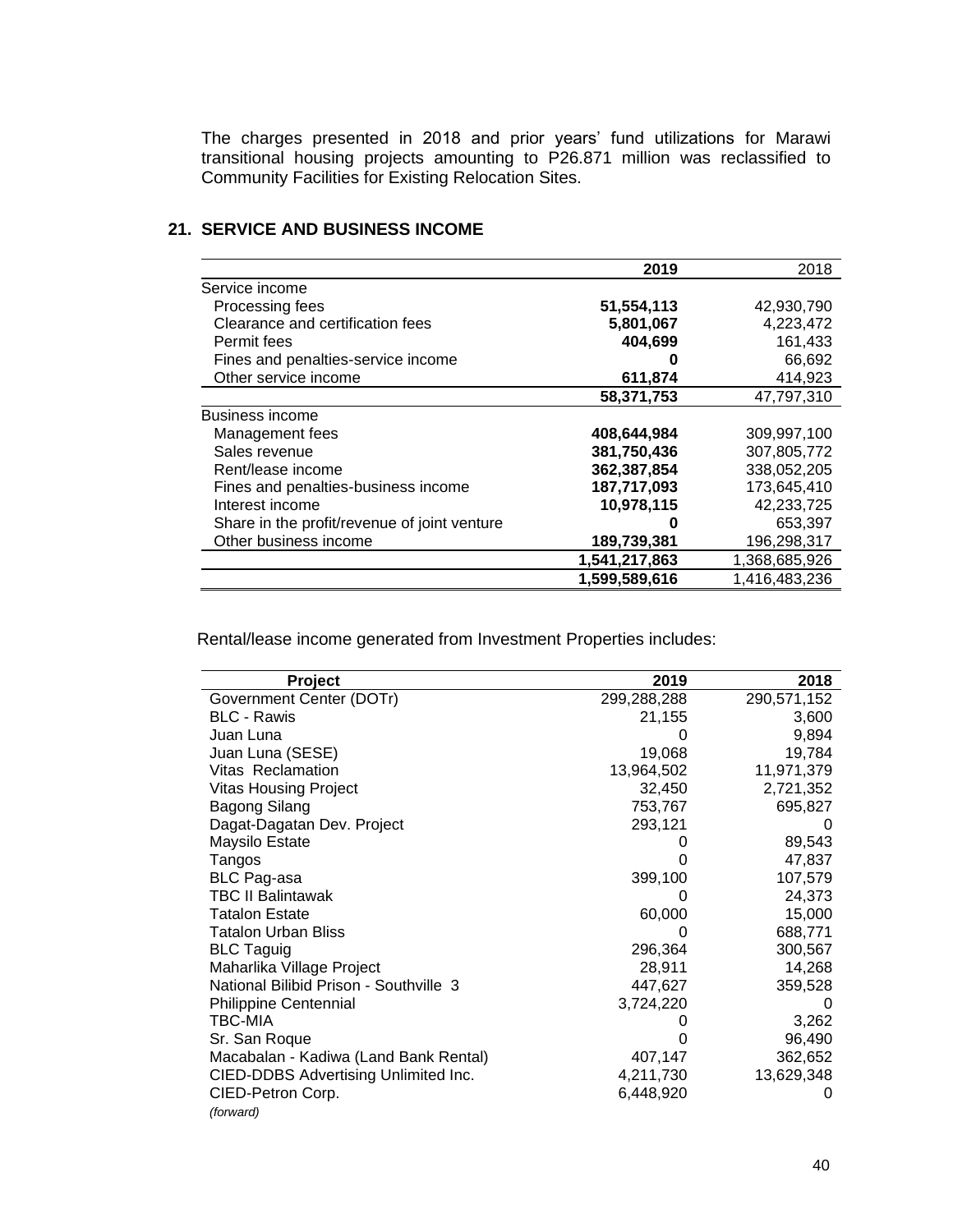| <b>Project</b>                           | 2019        | 2018        |
|------------------------------------------|-------------|-------------|
| Anak Bayan                               | 0           | 249         |
| <b>BLC</b> - Rawis                       | 5,214       | 0           |
| Juan Luna (SESE)                         | 9,419       | 68,823      |
| Tondo Foreshore                          | 0           | 60          |
| Vitas Reclamation                        | 0           | 1,118,995   |
| <b>Vitas Housing Project</b>             | 5,450       | 43,468      |
| <b>B.</b> Rodriguez                      | 141,192     | 164,389     |
| <b>Bagong Barrio</b>                     | 284,041     | 482,359     |
| Bagong Barrio - OB Montessori            | 131,479     | 129,023     |
| <b>Bagong Silang-Residential</b>         | 350         | 164,220     |
| Dagat-Dagatan Dev. Project - Residential | 1,729,880   | 1,720,010   |
| Kapitbahayan                             | 0           | 840         |
| Maysilo Estate                           | 352,531     | 570,709     |
| Northville 2-B                           | 8,400       | 0           |
| Tangos                                   | 38,750      | 1,689,115   |
| <b>BLC Pag-asa</b>                       | 2,121,443   | 85,587      |
| <b>TBC II Balintawak</b>                 | 15,358,280  | 57,662      |
| <b>Tatalon Estate</b>                    | 0           | 224,656     |
| <b>Tatalon Urban Bliss</b>               | 141,622     | 312,797     |
| <b>BLC Taguig</b>                        | 65,389      | 3,865,909   |
| Maharlika Village Project                | 25,549      | 168,616     |
| National Bilibid Prison - Southville 3   | 0           | 581,261     |
| <b>Philippine Centennial</b>             | 246,154     | 716,084     |
| TBC-MIA                                  | 2,163       | 1,236       |
| Mabalacat                                | 781         | 539         |
| Pecson                                   | 7,724       | 10,065      |
| Lim Sioco                                | 0           | 708         |
| San Angelo                               | 0           | 710         |
| Yuson                                    | 0           | 625         |
| San Felipe                               | 0           | 1,013       |
| <b>Gut Morales</b>                       | 0           | 2,044       |
| Lim Bautista                             | 366         | 0           |
| Tizon                                    | 424         | 0           |
| Muzon (Pabahay 2000)                     | 0           | 899         |
| <b>Towerville Project</b>                | 77,905      | 515,375     |
| Kasiglahan Village I                     | 7,603,450   | 2,376,758   |
| Kasiglahan 3                             | 1,326,301   | 364,879     |
| Kasiglahan 4                             | 434,970     | 143,109     |
| Kasiglahan 5                             | 1,230,408   | 382,689     |
| Lipa Estate                              | 31,587      | 0           |
| LTAP - San Pedro Tunasan HOA (SPETHAI)   | 10,261      | 585         |
| Kasadyahan (Balabag Hsg.)                | 0           | 2,100       |
| Bata                                     | 0           | 9,117       |
| Sr. San Roque                            | 0           | 126,994     |
| Macabalan - Kadiwa (Land Bank Rental)    | 0           | 124,576     |
| Macabalan Puntod                         | 0           | 91,146      |
| <b>CIED-True North Enterprises</b>       | 600,000     | 0           |
|                                          | 362,387,853 | 338,052,205 |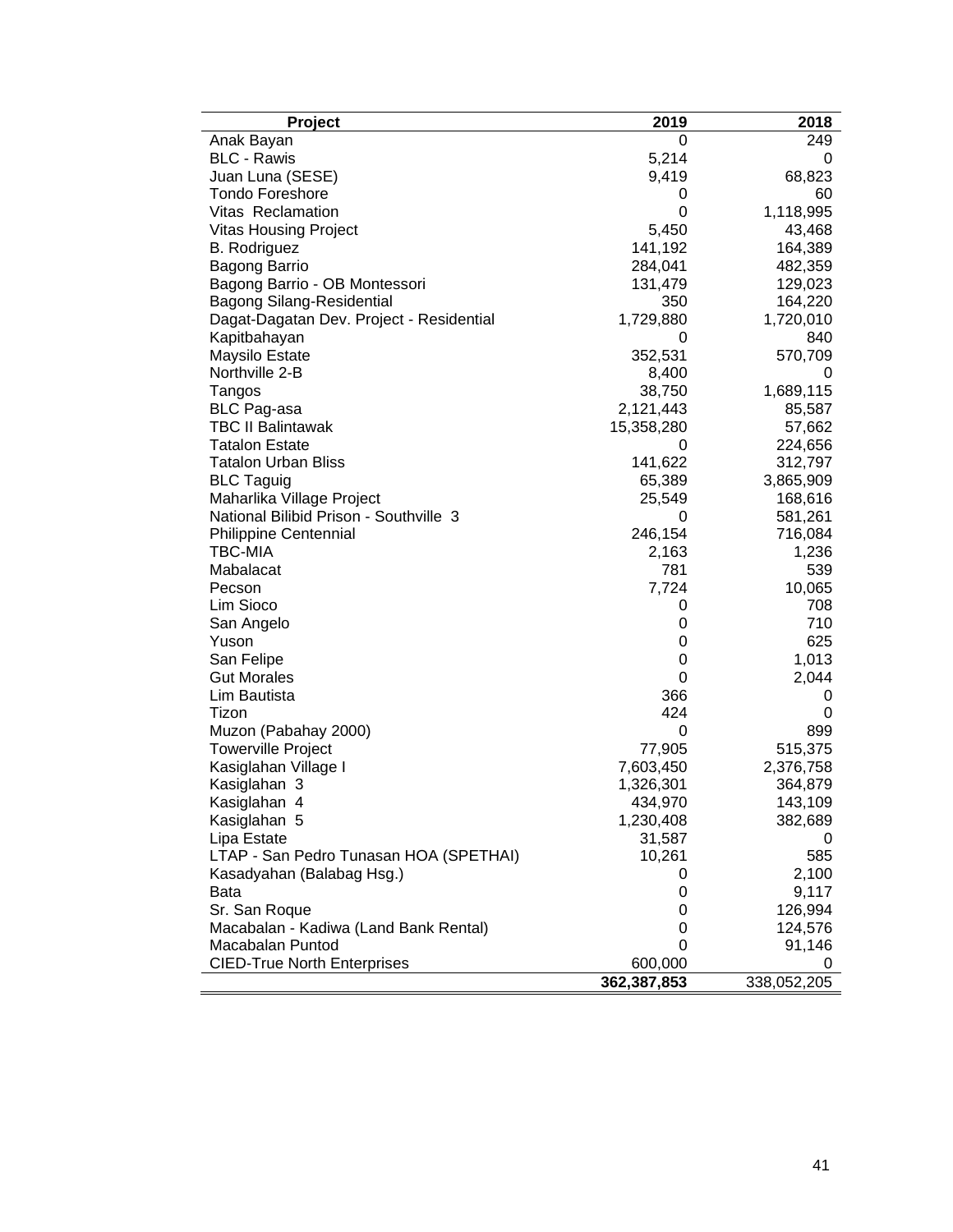### **22. SHARES, GRANTS AND DONATIONS**

|                                          | 2019        | 2018        |
|------------------------------------------|-------------|-------------|
| Income from grants and donations in kind | 247,121,385 | 514.951     |
| Income from grants and donations in cash |             | 200,000,000 |
|                                          | 247,121,385 | 200,514,951 |

*Donations in kind* consists of 5.8 hectares raw land in Philippine Centennial Village amounting to P34.898 million and 35.4 hectares in Lupang Katuparan, Taguig City amounting to P212.157 million, both from Bases Conversion and Development Authority; and laptop computer, copying machine and fax machine from Cauayan United Enterprises & Construction Builders totaling P66,300.

#### **23. PERSONNEL SERVICES**

|                                           | 2019          | 2018        |
|-------------------------------------------|---------------|-------------|
| Salaries and wages                        |               |             |
| Salaries and wages - regular              | 640,821,521   | 527,827,534 |
|                                           | 640,821,521   | 527,827,534 |
| Other compensation                        |               |             |
| Year-end bonus                            | 55,039,733    | 44,770,692  |
| Personnel economic relief allowance       | 35,514,354    | 32,375,963  |
| Representation allowance                  | 9,458,090     | 7,619,101   |
| Clothing/uniform allowance                | 8,987,227     | 8,206,710   |
| Cash gift                                 | 7,617,500     | 6,840,250   |
| Overtime and night pay                    | 5,681,433     | 4,544,232   |
| <b>Transportation allowance</b>           | 4,677,579     | 3,457,993   |
| Honoraria                                 | 1,499,577     | 1,679,482   |
| Hazard pay                                | 132,554       | 128,584     |
| Longevity pay                             | 114,411       | 0           |
| Subsistence allowance                     | 63,550        | 21,750      |
| Productivity incentive allowance          | 35,614        | 35,614      |
| Laundry allowance                         | 3,000         | 2,966       |
| Other bonuses and allowances              | 166,176,605   | 143,636,852 |
|                                           | 295,001,227   | 253,320,189 |
| Personnel benefit contributions           |               |             |
| Retirement and life insurance premiums    | 69,630,091    | 67,520,483  |
| PhilHealth contributions                  | 6,857,524     | 6,311,194   |
| Employees compensation insurance premiums | 1,629,700     | 1,602,100   |
| Pag-IBIG contributions                    | 1,605,600     | 1,593,500   |
|                                           | 79,722,915    | 77,027,277  |
| Other personnel benefits                  |               |             |
| <b>Terminal leave benefits</b>            | 32,284,809    | 34,238,515  |
| Retirement gratuity                       | 4,897,811     | 12,152,003  |
| Other personnel benefits                  | 14,367,025    | 12,357,630  |
|                                           | 51,549,645    | 58,748,148  |
|                                           | 1,067,095,308 | 916,923,148 |

Other bonuses and allowances mainly consist of meal allowance, rice allowance, Productivity Enhancement Incentive, mid-year financial assistance and loyalty bonus. This also include, one-time Service Recognition Incentive pursuant to AO No. 19 dated December 2, 2019 issued by the OP and DBM Circular No. 2019-6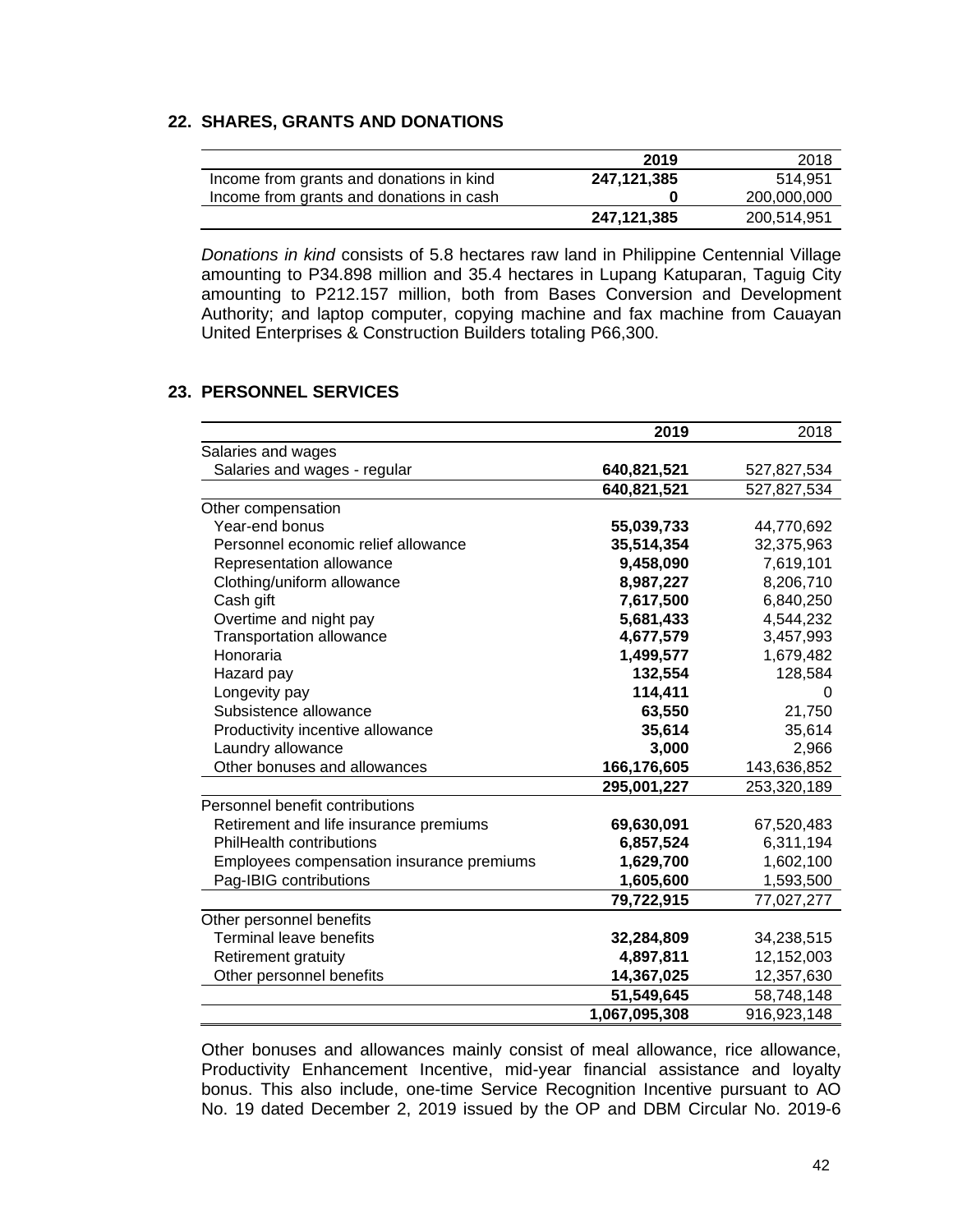dated December 9, 2019, and Special Organizational Achievement Incentive awarded to NHA employees pursuant to Other Monetary and Non-Monetary incentives approved by the Civil Service Commission.

|                                                                    | 2019        | 2018          |
|--------------------------------------------------------------------|-------------|---------------|
| Traveling expenses                                                 |             |               |
| Local                                                              | 38,023,423  | 24,602,492    |
| Foreign                                                            | 951,368     | 1,216,878     |
|                                                                    | 38,974,791  | 25,819,370    |
| Training and scholarship expenses                                  |             |               |
| Training                                                           | 16,034,392  | 11,732,762    |
| Scholarship grants                                                 | 0           | 24,660        |
|                                                                    | 16,034,392  | 11,757,422    |
| Supplies and materials expenses                                    |             |               |
| Office supplies                                                    | 27,810,503  | 21,622,943    |
| Fuel, oil and lubricants                                           | 12,402,829  | 10,914,021    |
| Semi-expendable machinery and equipment                            | 6,524,543   | 1,011,448     |
| Semi-expendable furniture, fixtures and books                      | 5,181,343   | 5,699,346     |
| Accountable forms                                                  | 1,355,760   | 894,000       |
| Drugs and medicines                                                | 43,304      | 45,556        |
| Medical, dental and laboratory supplies                            | 2,653       | 2,051         |
| Other supplies and materials                                       | 1,229,846   | 3,301,097     |
|                                                                    | 54,550,781  | 43,490,462    |
| Utility expenses                                                   |             |               |
| Electricity                                                        | 32,784,872  | 31,901,011    |
| Water                                                              | 9,193,580   | 11,123,584    |
|                                                                    | 41,978,452  | 43,024,595    |
| Communication expenses                                             |             |               |
| Telephone                                                          | 6,050,266   | 6,563,255     |
| Postage and courier services                                       | 1,944,664   | 1,431,667     |
| Internet subscription                                              | 1,686,578   | 2,346,031     |
| Cable, satellite, telegraph and radio                              | 44,050      | 33,068        |
|                                                                    | 9,725,558   | 10,374,021    |
| Survey, research, exploration and development                      |             |               |
| Survey expenses                                                    | 394,098     | 1,188,560     |
|                                                                    | 394,098     | 1,188,560     |
| Demolition/relocation and desilting/drilling/<br>dredging expenses |             |               |
| Demolition and relocation expenses                                 | 85,013      | 44,311        |
|                                                                    | 85,013      | 44,311        |
| Confidential, intelligence and extraordinary                       |             |               |
| Extraordinary and miscellaneous expenses                           | 116,500     | 110,410       |
|                                                                    | 116,500     | 110,410       |
| Professional services                                              |             |               |
| Auditing                                                           | 40,871,733  | 32,116,746    |
| Consultancy                                                        | 9,365,986   | 7,142,363     |
| Legal                                                              | 145,057     | 284,141       |
| Other professional                                                 | 206,405,370 | 166,619,286   |
|                                                                    | 256,788,146 | 206, 162, 536 |

# **24. MAINTENANCE AND OTHER OPERATING EXPENSES**

*(Forward)*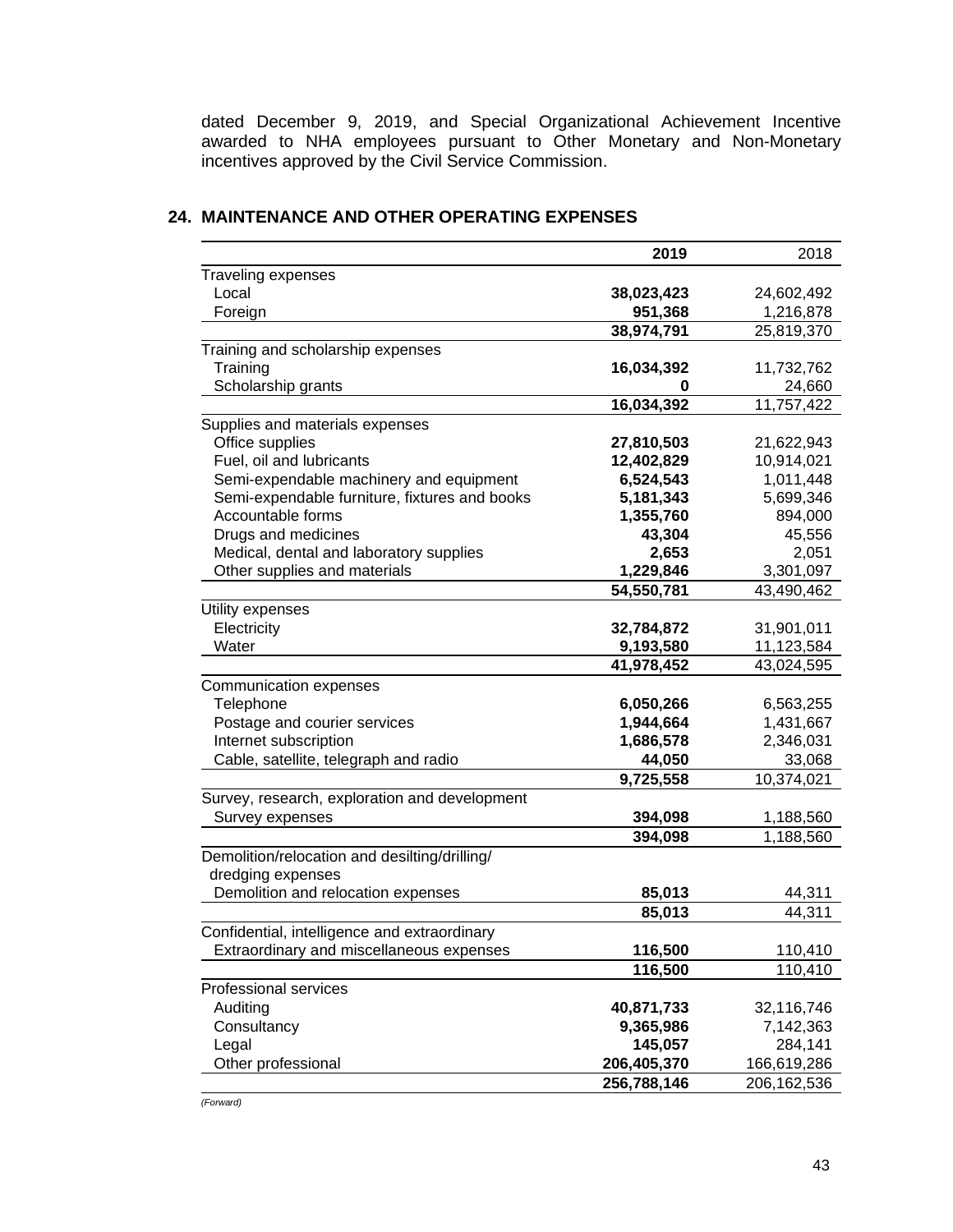|                                          | 2019        | 2018        |
|------------------------------------------|-------------|-------------|
| <b>General services</b>                  |             |             |
| Security services                        | 98,020,022  | 93,749,816  |
| Janitorial services                      | 18,539,146  | 15,588,221  |
|                                          | 116,559,168 | 109,338,037 |
| Repairs and maintenance                  |             |             |
| Buildings and other structures           | 8,225,597   | 9,222,428   |
| Land improvements                        | 8,203,429   | 1,533,590   |
| <b>Transportation equipment</b>          | 5,794,369   | 5,847,441   |
| Machinery and equipment                  | 2,306,342   | 1,304,785   |
| <b>Furniture and fixtures</b>            | 100,479     | 111,975     |
| Semi-expendable machinery and equipment  | 1,520       | 14,180      |
| Semi-expendable furniture and fixtures   | 908         | 64,035      |
|                                          | 24,632,644  | 18,098,434  |
| Taxes, insurance premiums and other fees |             |             |
| Insurance expenses                       | 12,529,142  | 14,859,250  |
| Fidelity bond premiums                   | 6,185,574   | 2,545,354   |
| Taxes, duties and licenses               | 1,420,611   | 9,033,743   |
|                                          | 20,135,327  | 26,438,347  |
| Other Maintenance and Operating Expenses |             |             |
| Rent/lease                               | 17,403,835  | 7,917,366   |
| Representation                           | 6,994,012   | 5,469,777   |
| Transportation and delivery              | 6,503,298   | 177,972     |
| Printing and publication                 | 3,126,958   | 4,577,218   |
| Advertising, promotional and marketing   | 263,000     | 1,123,969   |
| Subscription                             | 248,340     | 279,724     |
| Donations                                | 245,971     | 1,895,000   |
| Membership dues and contributions to     |             |             |
| organizations                            | 230,820     | 23,530      |
| Documentary stamp                        | 520         | 195         |
| Other maintenance and operating expenses | 57,931,567  | 63,354,451  |
|                                          | 92,948,321  | 84,819,202  |
|                                          | 672,923,191 | 580,665,707 |

*Other professional services* represent the salaries of contract service personnel.

*Other maintenance and operating expenses - rent/lease* comprises mainly of rent/lease of office spaces of regional/district offices and staff houses. Estimated rent/lease expenses for the next three years are as follows:

| <b>Office Space and Staff House</b>  | Payable within the<br>next year (2020) | Payable within the<br>next two to three<br>years (2021-2022) |
|--------------------------------------|----------------------------------------|--------------------------------------------------------------|
| Region 7 - Cebu District             | 2,493,120                              | 4,986,240                                                    |
| Region 9 - Pagadian and Zamboanga    | 2,399,040                              | 4,798,080                                                    |
| Region I - Baguio                    | 2,082,782                              | 4,165,564                                                    |
| Region 11 - Davao                    | 1,620,945                              | 3,241,890                                                    |
| <b>NCR South Sector</b>              | 1,257,167                              | 2,514,334                                                    |
| Region 13 - Butuan                   | 1,256,400                              | 2,512,800                                                    |
| Region 12 - General Santos/Koronadal | 997,766                                | 1,995,532                                                    |
| Region 7 - Regional Office           | 986,496                                | 1,972,992                                                    |
| Region 6 - Iloilo<br>(forward)       | 900.009                                | 1,800,018                                                    |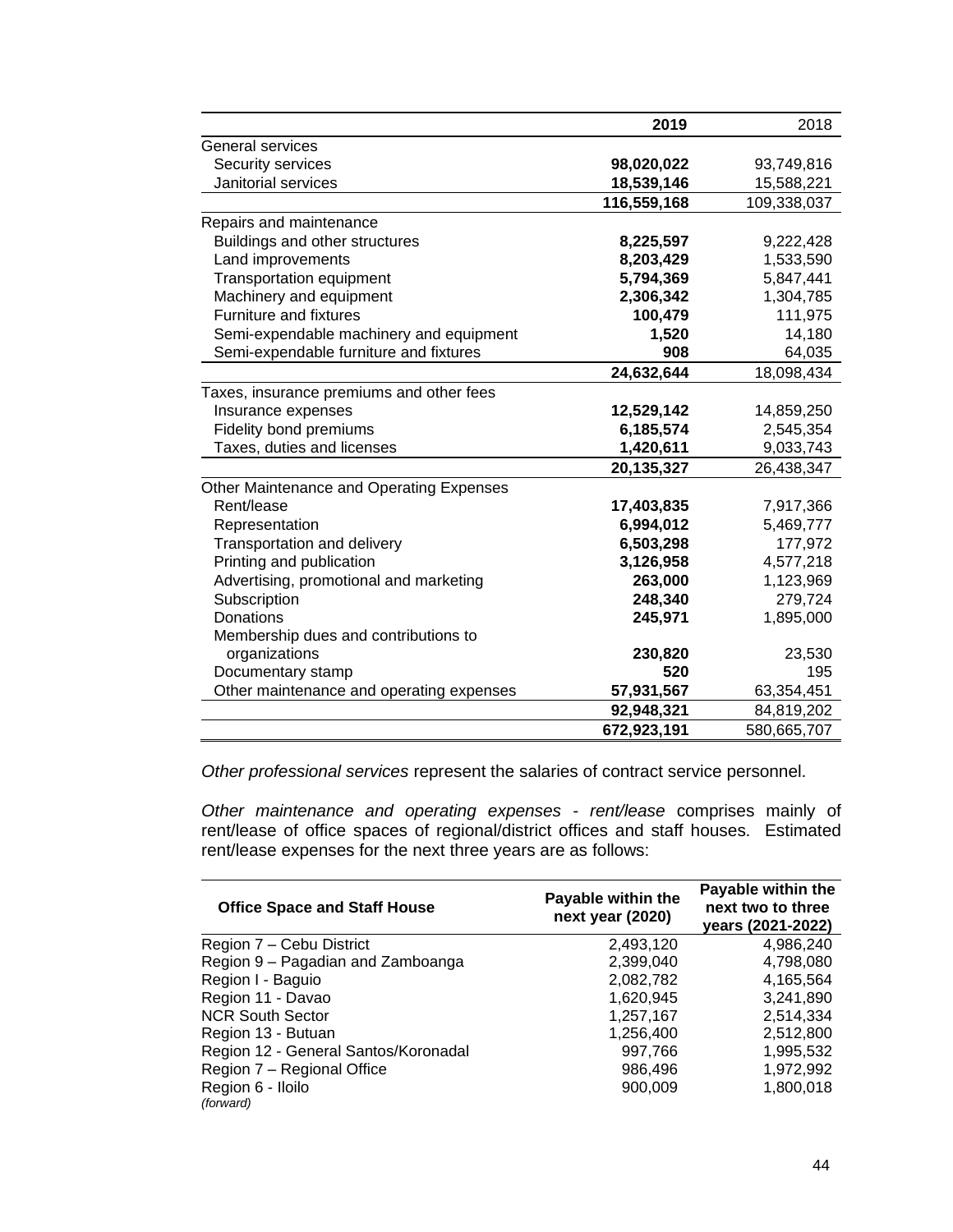| <b>Office Space and Staff House</b> | Payable within the<br>next year (2020) | Payable within the<br>next two to three<br>years (2021-2022) |
|-------------------------------------|----------------------------------------|--------------------------------------------------------------|
| Region 6 - Bacolod                  | 575.227                                | 1.150.454                                                    |
| <b>NCR West Sector</b>              | 456,480                                | 912,960                                                      |
| Region 3A (Bulacan District Office) | 288,000                                | 576,000                                                      |
| Region 10 - Cagayan De Oro          | 283,920                                | 567.840                                                      |
| Region 5 - Bicol                    | 144,000                                | 288,000                                                      |
|                                     | 15,741,352                             | 31,482,704                                                   |

## **25. FINANCIAL ASSISTANCE**

|                                     | 2019          | 2018          |
|-------------------------------------|---------------|---------------|
| Financial assistance                | 8.987.721     | 2,000,000     |
| Financial assistance/subsidy-others | 5,151,992,499 | 1,651,377,839 |
|                                     | 5,160,980,220 | 1,653,377,839 |

Financial Assistance/Subsidy-Others refers to expenses chargeable to Subsidies received from National Government, allotted for the implementation of various projects/programs of NHA for families affected by calamities, regular resettlement and relocation of informal settlers.

The Financial Assistance pertains to expenses for the development of Imelda Offsite water system for NHA-Andam Mouswag Housing Project located in the Municipality of Villanueva, Misamis Oriental; construction of one unit Day Care Center in Pili Resettlement Project, Sitio San Isidro Labrador, Barangay Del Rosario, Pili, Camarines Sur; and Housing Materials Assistance for 1,072 families affected by typhoon Ruby in the Municipality of Jipapad, Eastern Samar.

# **26. FINANCIAL EXPENSES**

|                         | 2019    | 2018   |
|-------------------------|---------|--------|
| Bank charges            | 134.456 | 83.166 |
| Other financial charges | 162.260 |        |
|                         | 296,716 | 83,166 |

# **27. NON-CASH EXPENSES**

|                                     | 2019       | 2018       |
|-------------------------------------|------------|------------|
| Depreciation:                       |            |            |
| Investment property                 | 21,384,705 | 5,598,887  |
| Machinery and equipment             | 28,475,804 | 24,210,569 |
| Transportation equipment            | 11,042,615 | 7,940,404  |
| Buildings and other structures      | 3,331,046  | 5,799,827  |
| Land improvements                   | 1,672,948  | 1,672,948  |
| Furniture, fixtures and books       | 605,262    | 544,928    |
| Other property, plant and equipment | 234,396    | 352,611    |
|                                     | 66,746,776 | 46,120,174 |
| Impairment loss                     |            |            |
| Loans and receivables               | 910,340    | 958,924    |
|                                     | 67,657,116 | 47,079,098 |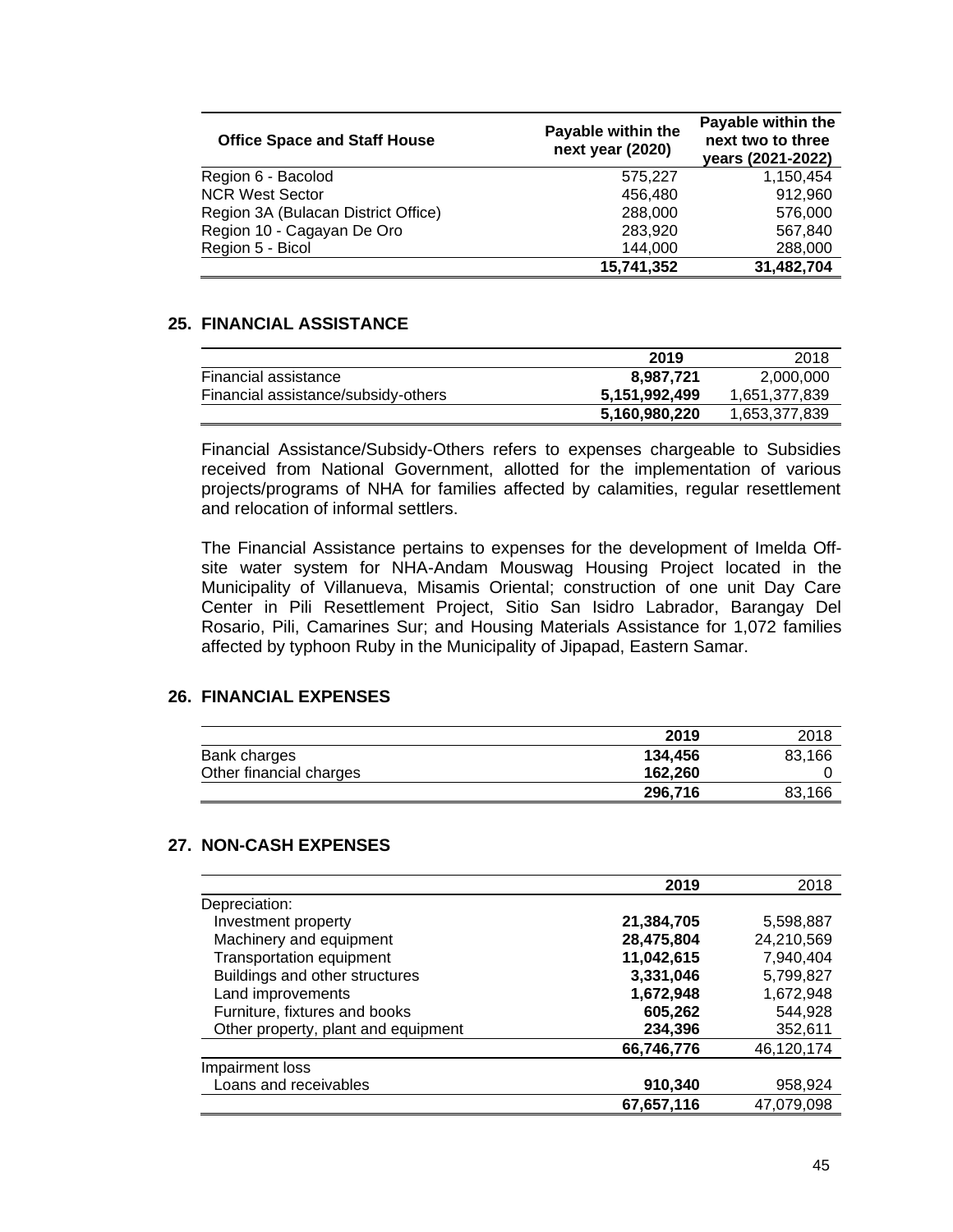# **28. NON-OPERATING INCOME/LOSSES**

|                                               | 2019       | 2018       |
|-----------------------------------------------|------------|------------|
| Non-operating income                          |            |            |
| Miscellaneous income                          | 15,719,647 | 19.495.534 |
| Proceeds from insurance/indemnities           | 2,491,434  | 2,014,551  |
| Gain on sale of PPE (including unserviceable) | 255,677    | 545,752    |
|                                               | 18,466,758 | 22,055,837 |
| Non-operating losses                          |            |            |
| Loss on sale of assets                        | (436,860)  | (247,028)  |
|                                               | 18,029,898 | 21,808,809 |

### **29. SEPARATE SET OF BOOKS**

### **29.1 National Government Center (NGC)**

On March 29, 2005, the Home Guaranty Corporation (HGC) transferred to the NHA the operation and management of the NGC Housing Project, by virtue of RA No. 9207, otherwise known as the NGC Housing and Land Utilization Act of 2003. Under this Act, the NHA was made the trustee of the NGC Housing Project (East and West) excluding those where the HGC has acquired proprietary interest.

The transactions of the NGC Housing Project are off-books transactions and a separate set of books are being maintained for this trust fund and, therefore, not included in the Agency's financial statements.

Prior to its transfer to NHA, the NGC Housing Project came into existence by virtue of Proclamation No. 137 dated August 11, 1987, thereby segregating lands covering more or less 150 hectares from the NGC situated at West of Commonwealth Avenue, Quezon City to be utilized as socialized housing for the beneficiaries living thereat. On April 6, 1998, Proclamation No. 1169 was issued excluding additional portion of land in the east side (approximately 238 hectares) and declaring the same for development and disposition into a mixed use for government complexes, buildings and offices, socialized housing and other purposes.

The financial position of NGC and the results of its operations are as follows:

I. Comparative Financial Position

|                   |                |                | Increase   |
|-------------------|----------------|----------------|------------|
|                   | 2019           | 2018           | (Decrease) |
| Assets            | 1,079,995,652  | 1.069.992.746  | 10.002.906 |
| Liabilities       | 1,159,866,352  | 1,094,224,181  | 65.642.171 |
| Net Assets/Equity | (79, 870, 700) | (24, 231, 435) | 55,639,265 |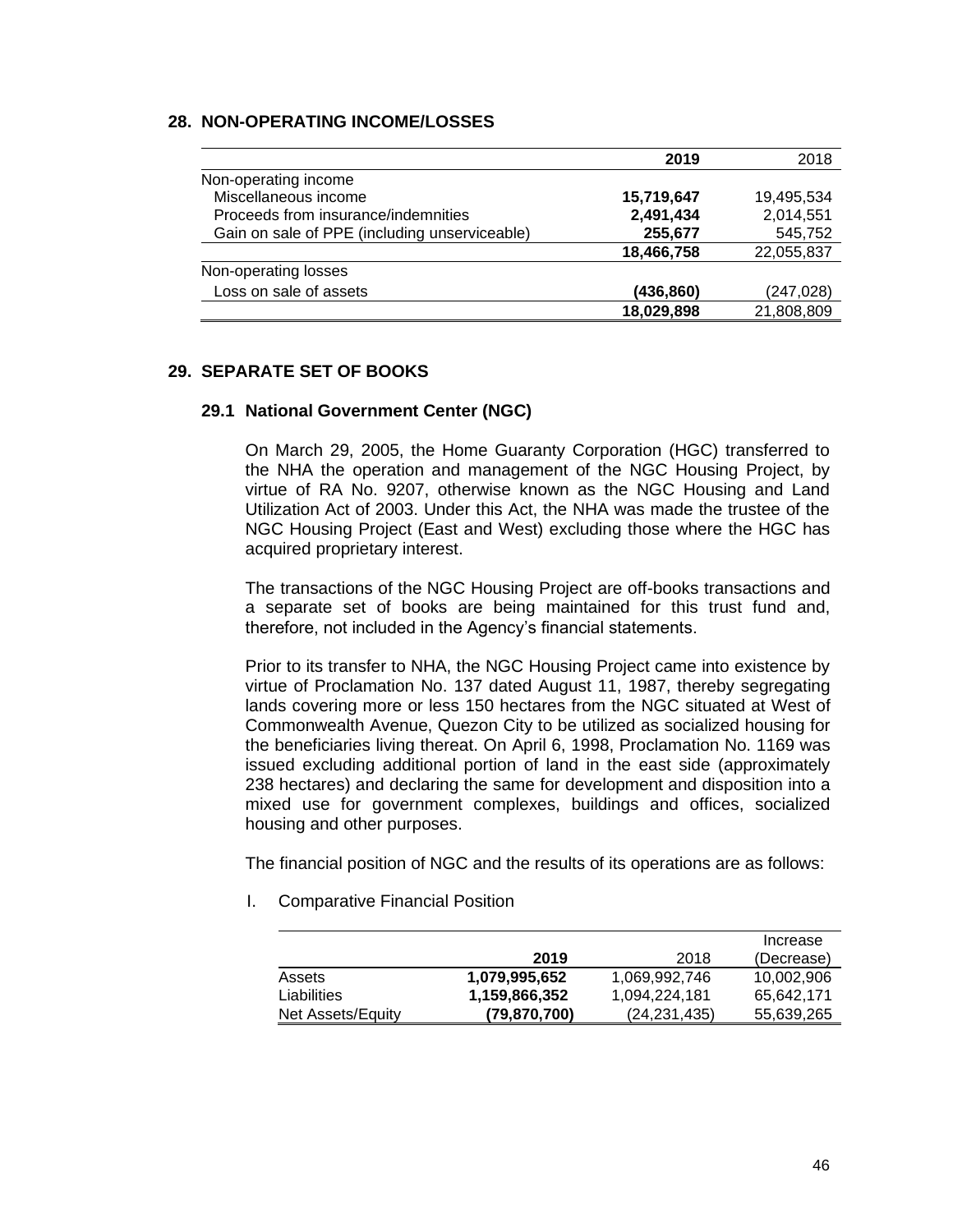II. Comparative Results of Operation

|                       |                |              | Increase       |
|-----------------------|----------------|--------------|----------------|
|                       | 2019           | 2018         | (Decrease)     |
| Revenue               | 39,325,418     | 31,369,863   | 7,955,555      |
| Expenses              | (99, 222, 056) | (28,041,607) | (71, 180, 449) |
| Other non-operating   |                |              |                |
| income(expenses), net | 2,681,893      | 2,432,816    | 249,077        |
| Net income (Loss)     | (57,214,745)   | 5,761,072    | 62,975,817     |

The increase of P71.180 million in expense pertains to administration fees paid to NHA as administrator of the Fund.

### **29.2 Pinatubo Project Management Office (PPMO)**

EO No. 552 dated August 1, 2006, mandates the HUDCC to transfer the administration and management of the Mt. Pinatubo Lowland Communities and all other functions performed by the PPMO to NHA.

NHA established a Trust Fund for the Mt. Pinatubo and maintains a separate set of books independent from the books and records of the NHA.

The HUDCC turned-over 14 lowland resettlement sites, various assets, liabilities and capital as at July 31, 2006. Recording of assets and liabilities were taken up in the books. Collection and disbursements were reclassified from NHA books to Mt. Pinatubo books.

The financial position and the results of operations of the trust for Mt. Pinatubo Lowland Communities are as follows:

I. Comparative Financial Position

|                   |               |               | Increase    |
|-------------------|---------------|---------------|-------------|
|                   | 2019          | 2018          | (Decrease)  |
| Assets            | 2,685,175,511 | 2,683,011,391 | 2,164,120   |
| Liabilities       | 117,414,781   | 109,981,238   | 7,433,543   |
| Net Assets/Equity | 2,567,760,730 | 2,573,030,153 | (5,269,423) |

#### II. Comparative Results of Operation

|                       |             |             | Increase      |
|-----------------------|-------------|-------------|---------------|
|                       | 2019        | 2018        | (Decrease)    |
| Revenue               | 1,223,736   | 1,443,276   | (219, 540)    |
| Expenses              | (6,613,374) | (5,427,386) | (1, 185, 988) |
| Other non-operating   |             |             |               |
| income(expenses), net | 3,353       | (74,037)    | 77,390        |
| Net Loss              | (5,386,285) | (4,058,147) | 1,328,138     |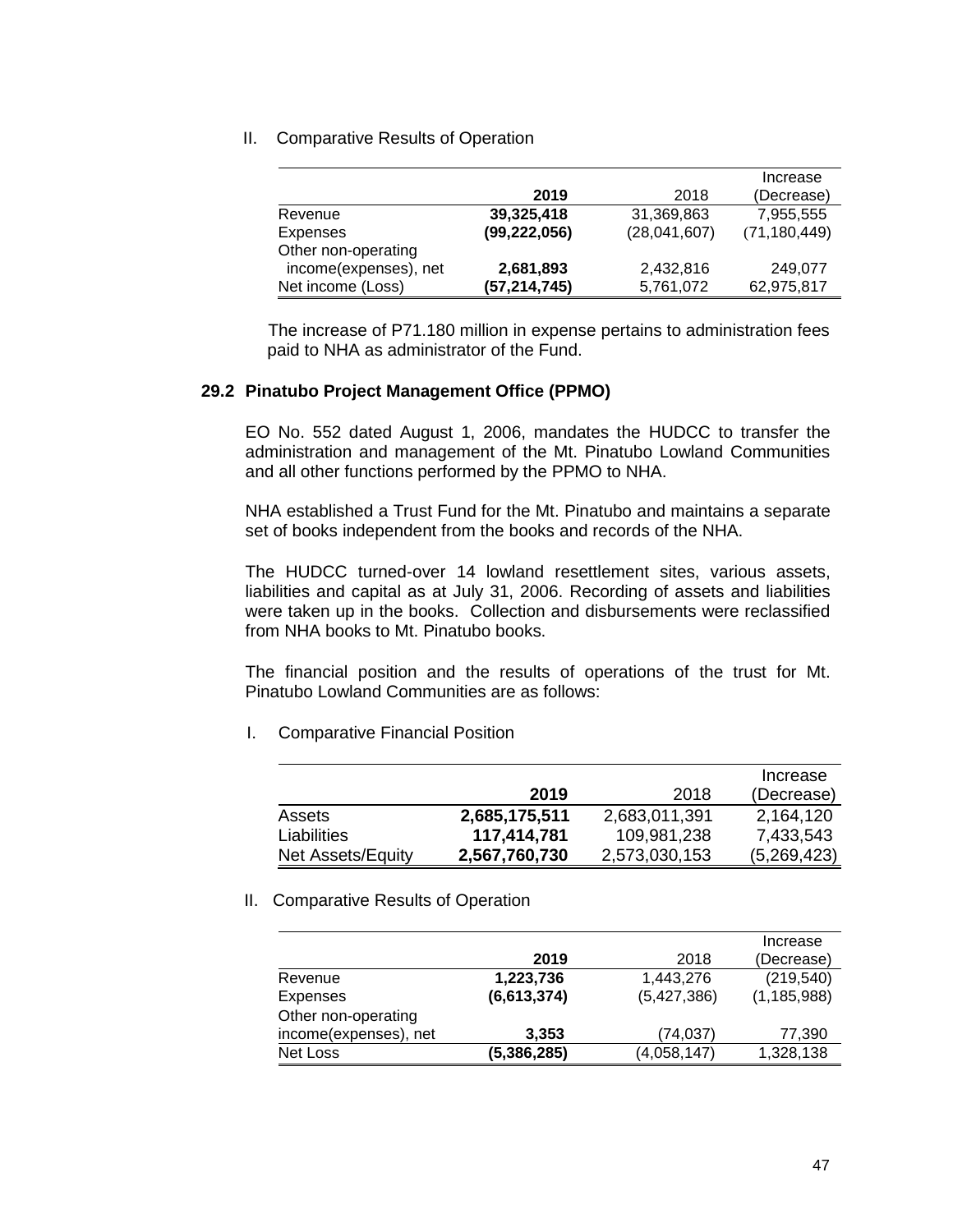### **30. FINANCIAL RISK MANAGEMENT**

## **30.1 Credit risk**

Credit risk refers to risk that one will default by failing to make the required payments. The risk of financial loss is due to inability or unwillingness to settle one's obligation in accordance with the agreed terms. Since the NHA is providing housing assistance to informal settler families and low salaried government employees, the exposure to credit risk is of great magnitude.

The NHA, in managing its credit risk, makes regular review of policies regarding loan restructuring and lowering of interest. Past due accounts are being monitored and evaluated closely. The NHA also engages in livelihood programs to help the beneficiaries meet their daily needs.

#### **30.2 Liquidity risk**

Liquidity risk refers to the possibility that the NHA will encounter difficulty in meeting the obligations associated with its financial liabilities that are settled by delivering cash or another financial asset. The NHA manages liquidity risk by maintaining adequate reserves to meet its currently maturing obligations.

#### **30.3 Interest rate risk**

Interest rate risk (IRR) is the exposure to adverse movements in interest rates. In managing the IRR, the NHA invests in financial institutions with a fixed interest rate agreement either for 30 days or 90 days. Any variation in the interest rate will not have a material impact on the net profit of the NHA.

Moreover, interest rate exists in the trade receivables/interest-bearing assets due to the change in the asset's value resulting from the variability of interest rates. The financial expenses being charged in the cost of assets vary depending on the payment of principal and interest on the borrowings by the NHA.

### **31. RELATED PARTY DISCLOSURE**

**31.1** As at December 31, 2019, the composition of the NHA Board of Directors is as follows:

| <b>Position</b> | <b>Name</b>               | <b>Position from Other Agency</b>           |
|-----------------|---------------------------|---------------------------------------------|
| Chairman        | Eduardo D. Del Rosario    | Chairperson, HUDCC                          |
| Member          | Salvador C. Medialdea     | <b>Executive Secretary, OP</b>              |
| Member          | Ernesto M. Pernia         | Secretary, NEDA                             |
| Member          | Mark A. Villar            | Secretary, DPWH                             |
| Member          | Carlos G. Dominguez III   | Secretary, Department of Finance            |
| Member          | Silvestre H. Bello III    | Secretary, Department of Labor and          |
|                 |                           | Employment                                  |
| Member          | Ramon M. Lopez            | Secretary, Department of Trade and Industry |
| Member          | Marcelino P. Escalada Jr. | General Manager, NHA                        |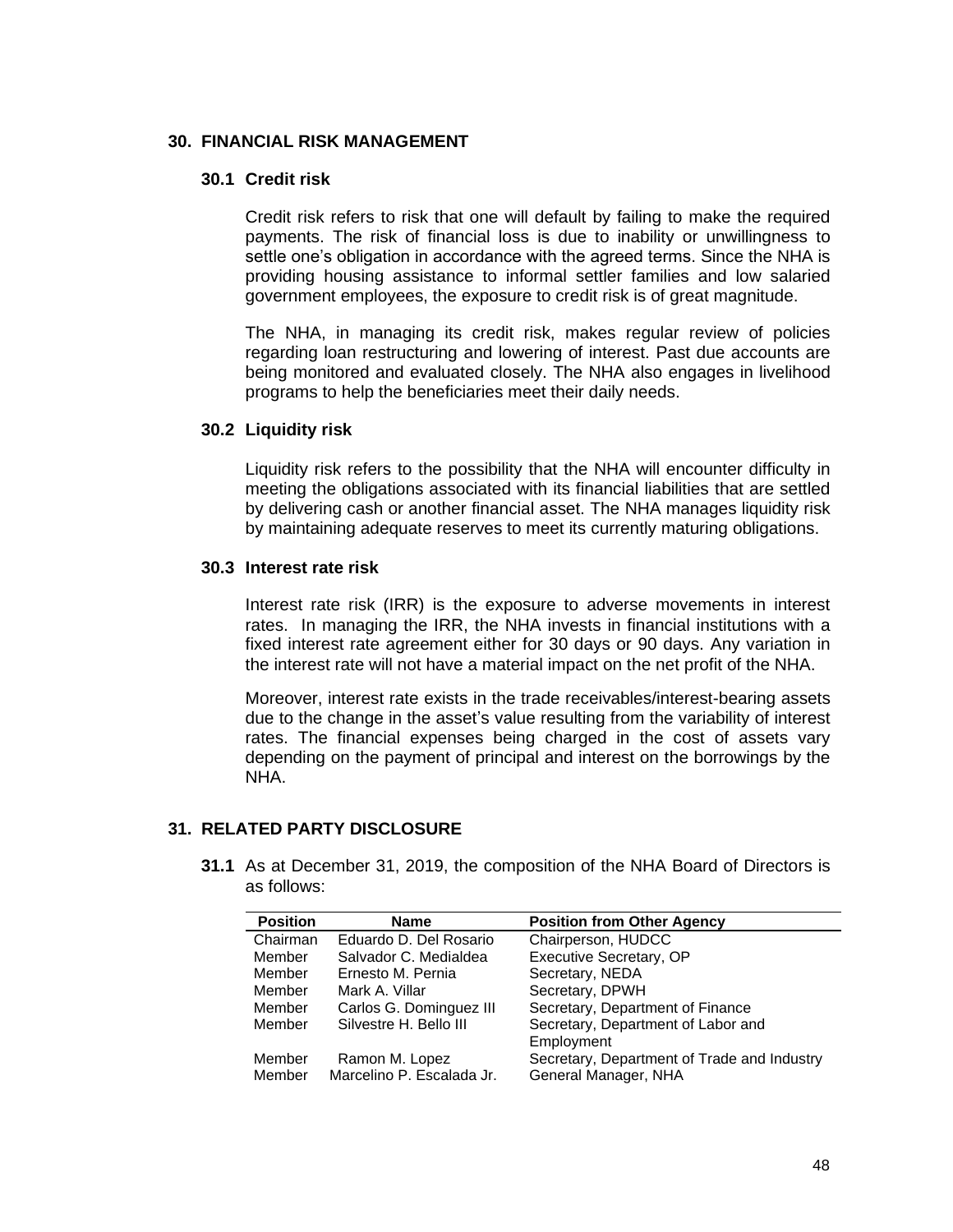### **31.2** Key Management Personnel Remuneration and Compensation

The key management personnel of the NHA are the General Manager, Assistant General Manager and the Group Managers of the Management Services Group, Financial Services Group and Housing Support Services Group. The remuneration of key management personnel during the year is as follows:

|                               | 2019       | 2018       |
|-------------------------------|------------|------------|
| <b>Salaries</b>               | 7.958.717  | 8,023,568  |
| Other allowances and benefits | 2,786,139  | 2,505,299  |
|                               | 10,744,856 | 10,528,867 |

Meanwhile, the total remuneration received by the members of the Board of Directors during the years 2019 and 2018 are P344,514 and P232,007, respectively.

#### **32. COMPLIANCE WITH TAX LAWS**

In compliance with the requirements set forth by the Bureau of Internal Revenue (BIR) Revenue Regulation (RR) Nos. 15-2010 and 19-2011, the following are the taxes and withholding taxes paid and accrued by NHA:

|                              | 2019        | 2018        |
|------------------------------|-------------|-------------|
| Taxes paid                   |             |             |
| VAT and other percentage tax | 148,737,788 | 44,680,610  |
| Expanded                     | 87,901,968  | 21,654,200  |
| On compensation              | 70,513,040  | 28,297,556  |
| Taxes withheld               |             |             |
| Expanded                     | 15,648,344  | 4,331,277   |
| VAT and other percentage tax | 12,266,572  | 11,250,853  |
| On compensation              | 10,146,184  | 2,846,208   |
|                              | 345,213,896 | 113,060,704 |

The NHA, being the primary government agency in charge of providing housing for the underprivileged and homeless, is exempted from the payment of all fees and charges of any kind, whether local or national, such as income and real property taxes. All documents or contracts executed by and in favor of the NHA shall also be exempted from the payment of documentary stamp tax and registration fees including fees required for the issuance of transfer certificates of titles per Section 19 of RA No. 7279, otherwise known as the Urban Development and Housing Act of 1992, providing tax incentives to GOCCs and LGUs as well as Private Mortgage Program, amending for the purpose pertinent provisions of Sections 2.4 and 5 of RR No. 9-93.

#### **33. MANDATORY SALARY DEDUCTIONS**

The NHA has complied with the Government Service Insurance System (GSIS) regulations on the proper deductions of GSIS premiums from the salaries of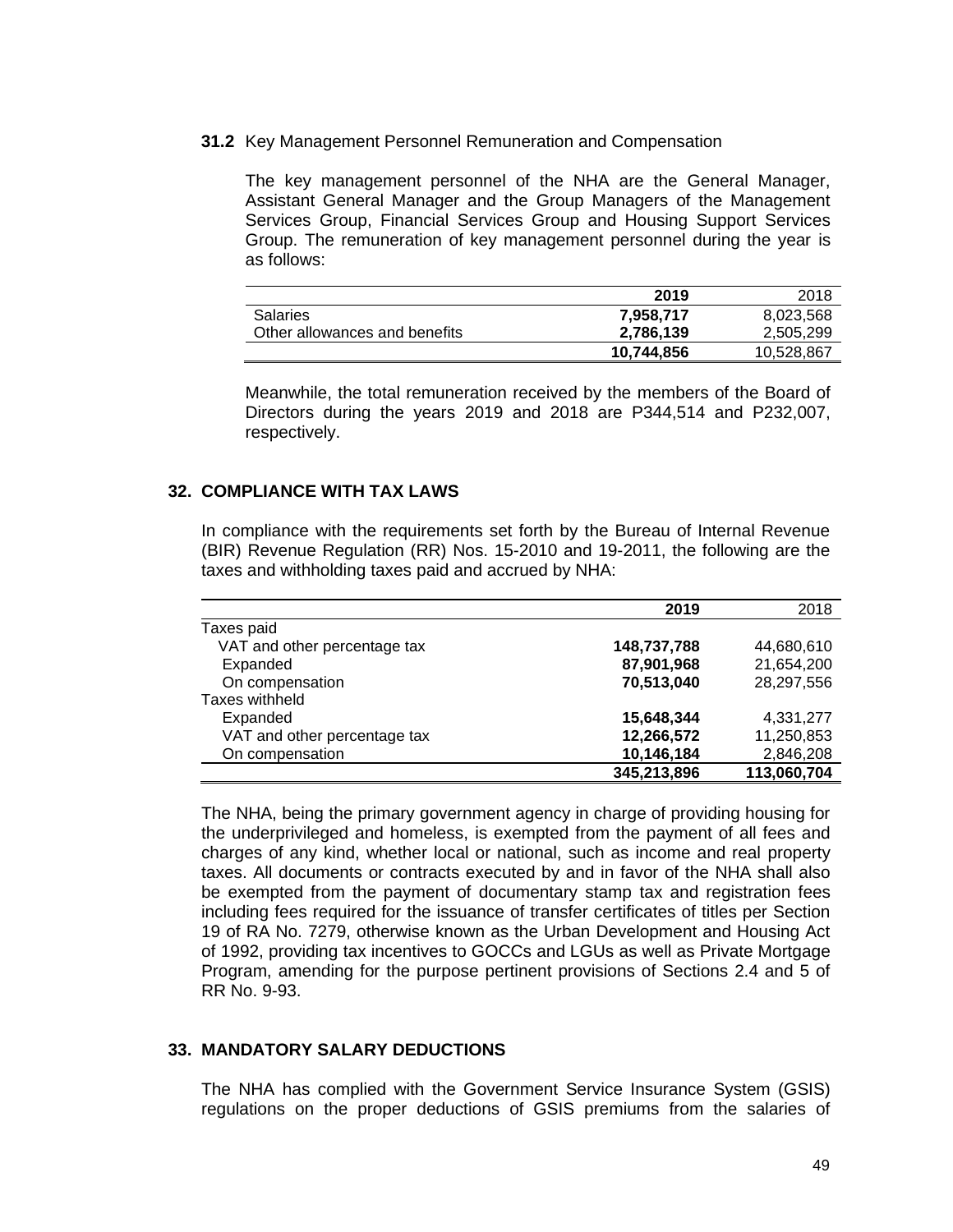employees and the timely remittances thereof to the GSIS in accordance with RA No. 8291.

The statutory deductions withheld from the salaries of employees were remitted to the HDMF or Pag-IBIG as required under PD No. 1752.

Management remitted the PhilHealth personal and corporate share contributions on a monthly basis as required under Section 20 (b) Title III, Rule III of the Revised Implementing Rules and Regulations of RA No. 9241.

# **34. OTHER MATTERS**

Contingent liability:

• Claims of Home Guaranty Corporation (HGC)

The NHA contingent liability of P4.119 billion to HGC relative to the terminated Smokey Mountain Asset Pool Agreement is not yet recognized in the books pending the results of the evaluation, reconciliation, coordination/mediation and compromise with the parties concerned.

• Compromise Agreement of NHA with RII-Builders, Inc.

The compromise agreement amounting to P1.122 billion entered by NHA with R-II Builders, Inc. to amicably settle the litigation under CA-GR CV No. 99324 dated February 7, 2018 was approved by the Court of Appeals per Decision promulgated on May 30, 2019. Pending submission of the claim for settlement to the proper authorities pursuant to Section 20(1), Chapter IV, Subtitle B, Title I, Book V of EO No. 292, the amount of P1.122 billion is not yet recognized in the books.

# **35. EVENTS AFTER THE REPORTING PERIOD**

### *Impact of Coronavirus or COVID-19 pandemic*

Since December 31, 2019, the events around the COVID-19 pandemic have developed rapidly. The infection has not only become a public health crisis but also affected the global economy. Significant economic impact has already occurred primarily due to reduced productivity, loss of life and business closures.

 Though the spread of the virus is likely to continue disrupting economic activity and major developments are occurring daily, it may be challenging for the Authority to determine yet the implications of this event to the recognition and measurement of assets and liabilities in the financial statements.

### *Impact on the NHA's mandates*

 The prolonged Enhanced Community Quarantine (ECQ) has resulted to project delays, work suspensions and revenue loss to the agency. Sixty-one per cent or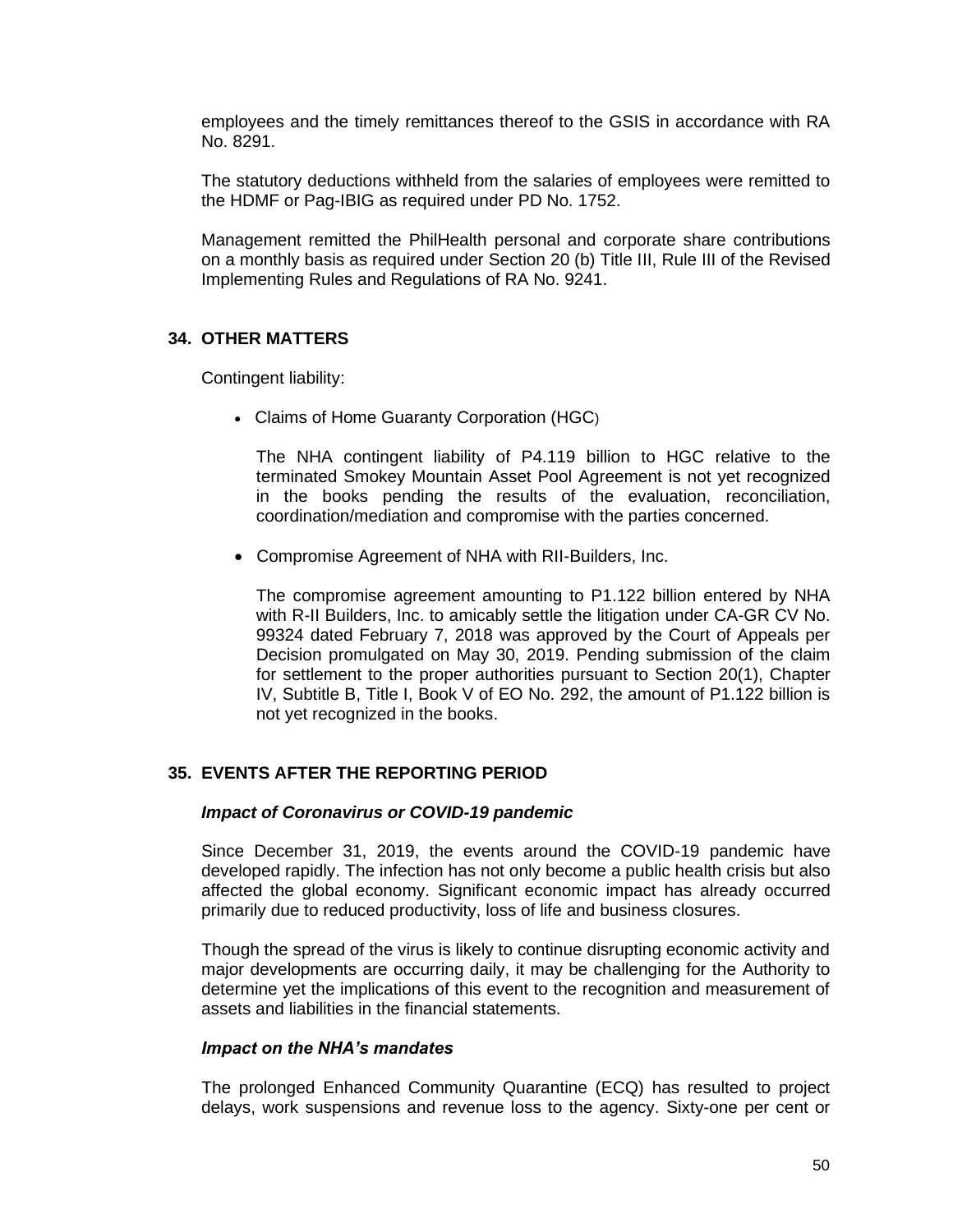98 projects (34,528 housing units) for bidding has been delayed while 75 per cent or 318 on-going projects (47,055 housing units) has been suspended due to restricted mobility of workers and unavailability of materials.

 This resulted to a revision and reduction of the agency's 2020 production targets. Production starts have been reduced from P54.295 billion funding requirement, equivalent to 56,942 housing units, to P45.085 billion, equivalent to 51,543 housing units. Likewise, production completions have also decreased from P39.296 billion, equivalent to 99,510 housing units, to P24.291 billion, equivalent to 68,095 housing units.

 Recent loan payment moratoriums will inevitably affect Key Result Areas accomplishments with an increase of 20 per cent in number of delinquent accounts. A projection of only P1.25 billion collection for 2020 is 44 per cent less than the target collection of P2.82 billion for 2020 and 46 per cent less than the actual collection of P2.74 billion in 2019.

### *Response to Government Issuances*

A. COA-DBM Joint Circular No. 1 s. 2020 dated March 19, 2020 and CSC Announcements dated March 16 and 17, 2020

The Management issued the following guidelines for employees/personnel:

- NHA MC No. 2020-026, Mach 25, 2020 on *Interim Guidelines on the Alternative Work Arrangements for the duration of the State of Calamity and Enhanced Community Quarantine due to COVID-19*
- •NHA MC No. 2020-024 on *Guidelines on the Prevention and Management of COVID-19 while under the State of Public Health Emergency from March 16 to April 14, 2020*
- •NHA MC No. 2020-029 on *Proposed Guidelines on the Grant of COVID-19 Hazard Pay*
- •NHA MC Nos. 2020-031 and 2020-032 on *Updated/Supplemental Guidelines on the Imposition of the ECQ and GCQ due to COVID-19*
- B. GCG Memorandum Order No. 2020-04 dated April 13, 2020 on Contribution of the GOCC Sector to the Bayanihan to Heal as One Act (RA No. 11469)

The Management regularly submits an accounting of cash and funds including Unutilized Subsidies to DOF. Likewise, a total of P500 million was remitted to Bureau of Treasury in April 2020.

C. DBM Circular No. 580 dated April 22, 2020 on *Adoption of Economy Measures in the Government due to the Emergency Health Situation*

The Management initiated an assessment of programs/activities/projects and certain adjustments/revisions were made in the projected deliverables.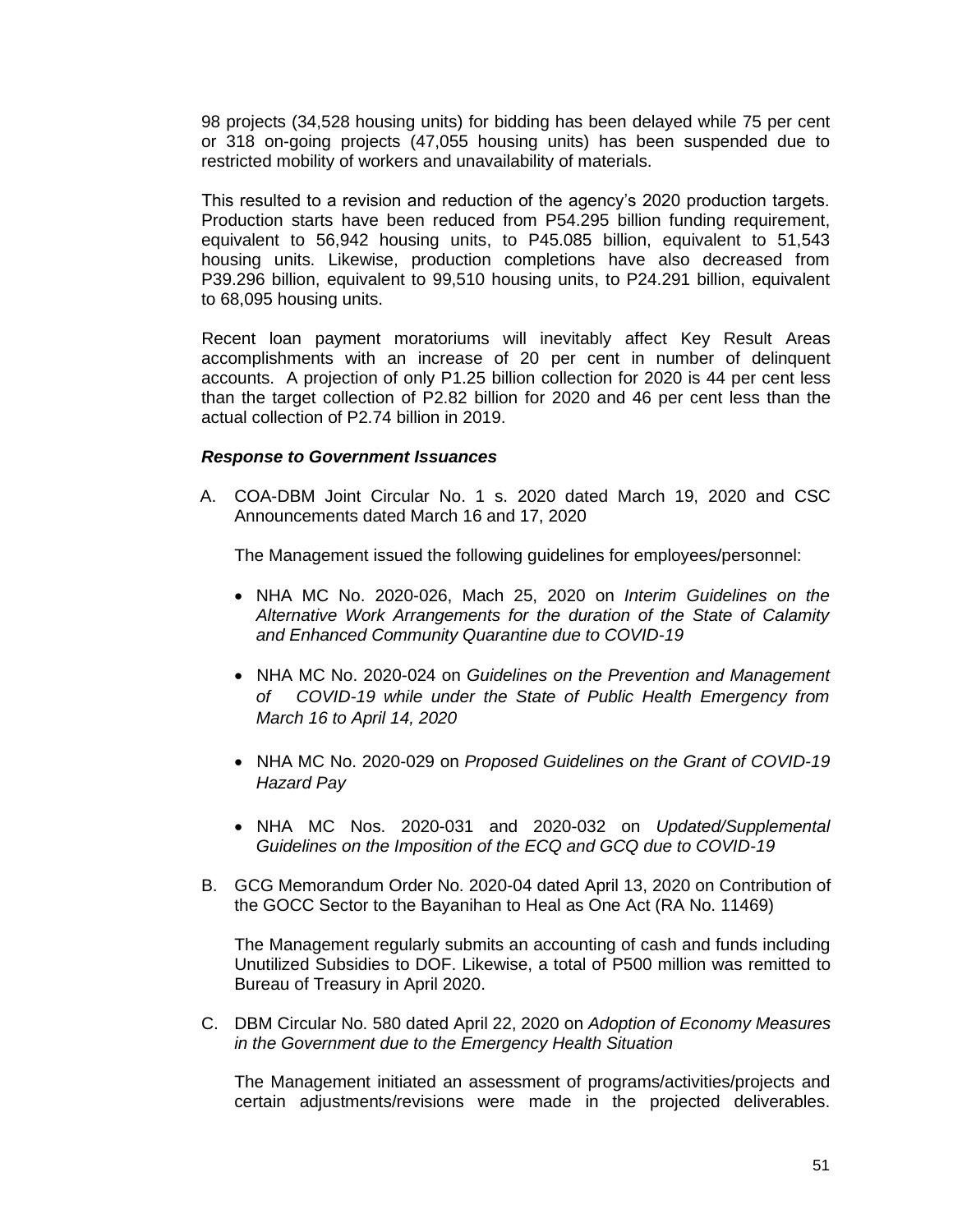Submitted to DBM documents/reports to be used as bases on the discontinuance of unobligated balances and identification of unreleased appropriations.

|                     |                                                     |                                      |                    | <b>NHA's Reprogrammed</b> |                     |
|---------------------|-----------------------------------------------------|--------------------------------------|--------------------|---------------------------|---------------------|
|                     | <b>DBM Recommended Level</b><br><b>Original GAA</b> |                                      | <b>Allocation</b>  |                           |                     |
| <b>No. of Units</b> | Amount<br>(Million)                                 | <b>Discontinued</b><br><b>P/A/Ps</b> | <b>Revised GAA</b> | <b>No. of Units</b>       | Amount<br>(Million) |
| (b)                 | (C)                                                 | (d)                                  | (e=c-d)            |                           | (g)                 |
| 21,809              | 4,562.410                                           | 1.285.452                            | 3,276.958          | 19.159                    | 3,276.958           |

D. Republic Act No. 11469, Bayanihan to Heal as One Act

In support to the government's nationwide campaign for the promotion and protection of interests of the Filipinos under RA No. 11469, NHA issued the following:

- 1.NHA MC No. 2020-025 on *Guidelines for the Grant of Automatic Moratorium on Housing Loan Amortization or Lease Payments of Residential Account Holders in NHA Projects due to the COVID-19 State of Public Health Emergency*
	- Automatic moratorium to all existing residential account holders including individuals or Community Associations
	- Suspension of amortization from March 16 to June 15, 2020
	- Delinquency or additional interest charges shall not be imposed on suspended amortization due
	- The term/repayment extended for three months
- 2.NHA MC No. 2020-030 on *Guidelines on the Waiver of Delinquency Interest on Commercial, Industrial, and Institutional* (CII) *Accounts*
	- Waiver of delinguency interest on CII accounts in the regions arising from sale, straight lease and lease with option to purchase, due on March 16 to June 15, 2020
	- NHA shall continue to accept payments tendered by its CII awardees/lessees in the form of cash or cash equivalents
	- Reversal of delinquency interest charges from March 16 to June 15, 2020 upon resumption of regular office operations, reflected in the Statement of Accounts
- 3. NHA Memorandum dated April 13, 2020 granting moratorium to NHA personnel from payment of loan amortizations